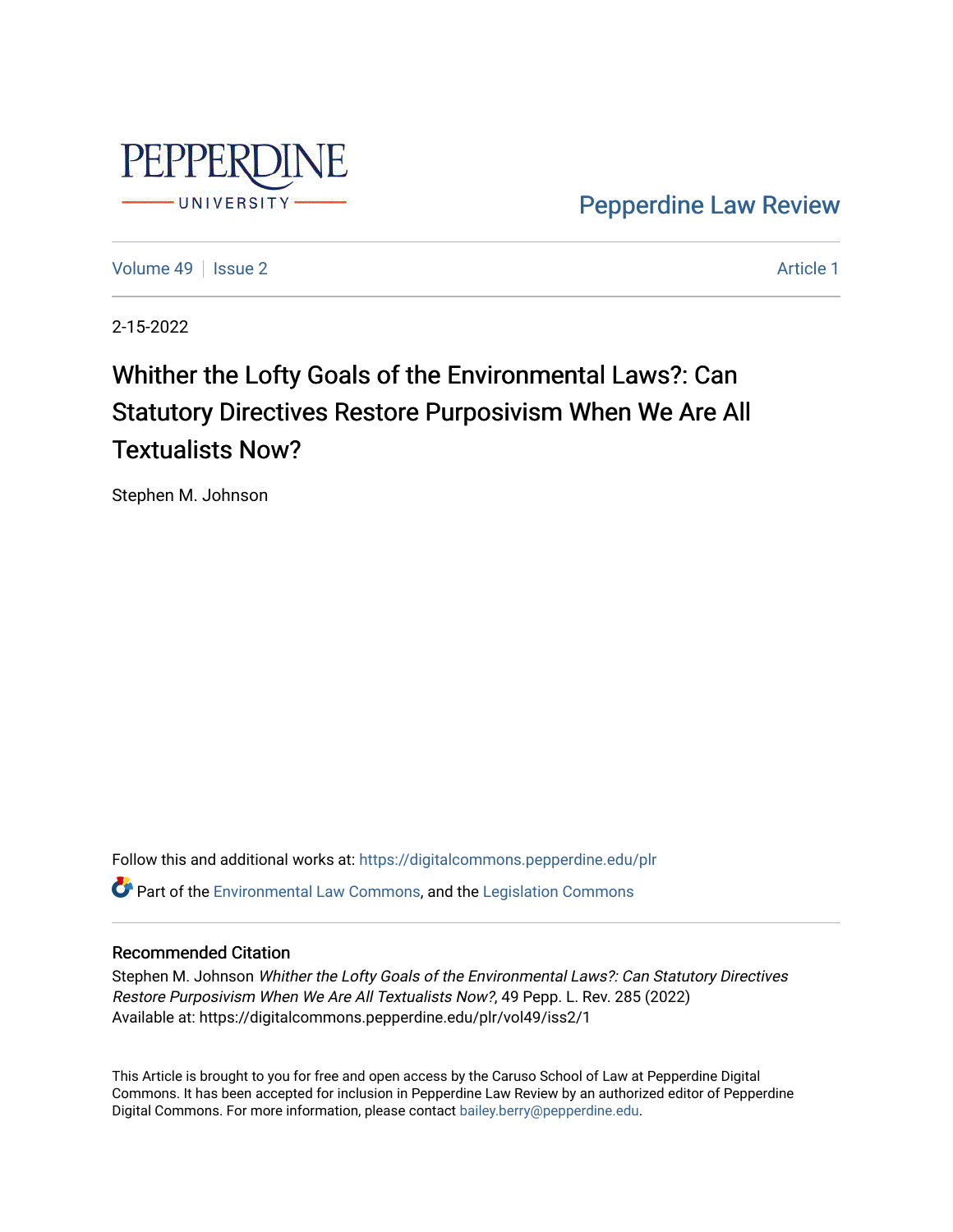## **Whither the Lofty Goals of the Environmental Laws?: Can Statutory Directives Restore Purposivism When We Are All Textualists Now?**

Stephen M. Johnson\*

#### *Abstract*

*Congress set ambitious goals to protect public health and the environment when it enacted the federal environmental laws through bipartisan efforts in the 1970s. For many years, the federal courts interpreted the environmental laws to carry out those enacted purposes. Over time, however, courts greatly reduced their focus on the environmental and public health purposes of the environmental laws when interpreting those statutes due to the rise in textualism, the declining influence of the Chevron doctrine, and the increasing willingness of courts to defer to agency underenforcement of statutory responsibilities across all regulatory statutes.* 

*In 2020, the Environmental Protection Network, a coalition of former Environmental Protection Agency (EPA) employees from across the political spectrum, issued a report identifying the priorities for resetting the course of EPA. At the top of the list of priorities, the group urged EPA to "reaffirm its commitment to fully protect public health and the environment." Even if EPA were to follow that advice and sought to aggressively interpret and enforce the environmental laws to achieve their enacted purposes, the agency could be thwarted by the judicial trends outlined above were its actions challenged in court. Congressional action may be required to counter these trends and reinvigorate the federal environmental laws.* 

<sup>\*</sup> Professor of Law, Mercer University Law School. B.S., J.D. Villanova University, LL.M. George Washington University School of Law.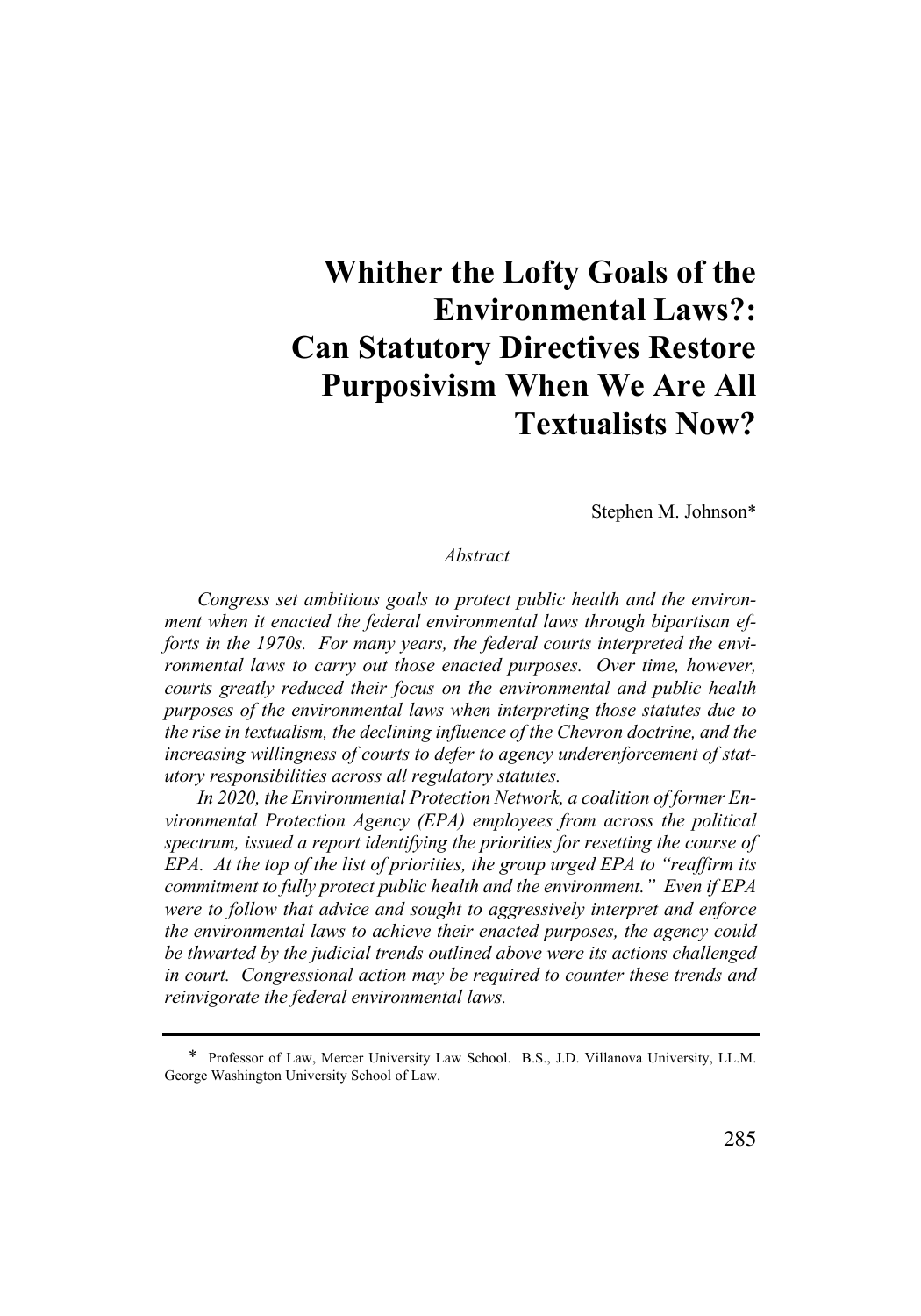*The very simple, straightforward tool that Congress could use to reinvigorate the laws would be a statutory directive. Congress could amend the Clean Water Act, Clean Air Act, RCRA, Superfund, and the Endangered Species Act to explicitly provide that the laws should be interpreted to carry out their enacted purposes to protect public health and the environment. Through such statutory directives, Congress could send a clear message to courts that it remains committed to the goals articulated in the environmental laws. Textualist judges would find it difficult to ignore the statutory purposes when interpreting the environmental laws, as the text of the laws would require the laws to be interpreted to advance those purposes. Similarly, judges who ignore Chevron to avoid deferring to an agency's environmentally friendly interpretation would be unable to reject the agency's position through their own statutory interpretation without addressing the statutory directive in the law requiring an interpretation of the law to carry out its public health and environmental purposes.* 

*Although Congress has underutilized statutory directives, state legislatures routinely enact them, and other academics have advocated for the creation of Federal Rules of Statutory Interpretation or other tools to standardize statutory interpretation by courts. While some commentators have raised separation of powers concerns regarding statutory directives, many commentators assert that courts do not have a monopoly on statutory interpretation and that the statutory interpretation rules adopted by courts are federal common law rules that can be adopted or amended by Congress. Accordingly, a directive like the one proposed in this Article that focuses on a limited number of statutes and only directs courts to interpret the statutes consistently with enacted purposes provisions in the statutes should be consistent with Congress's Article I powers.*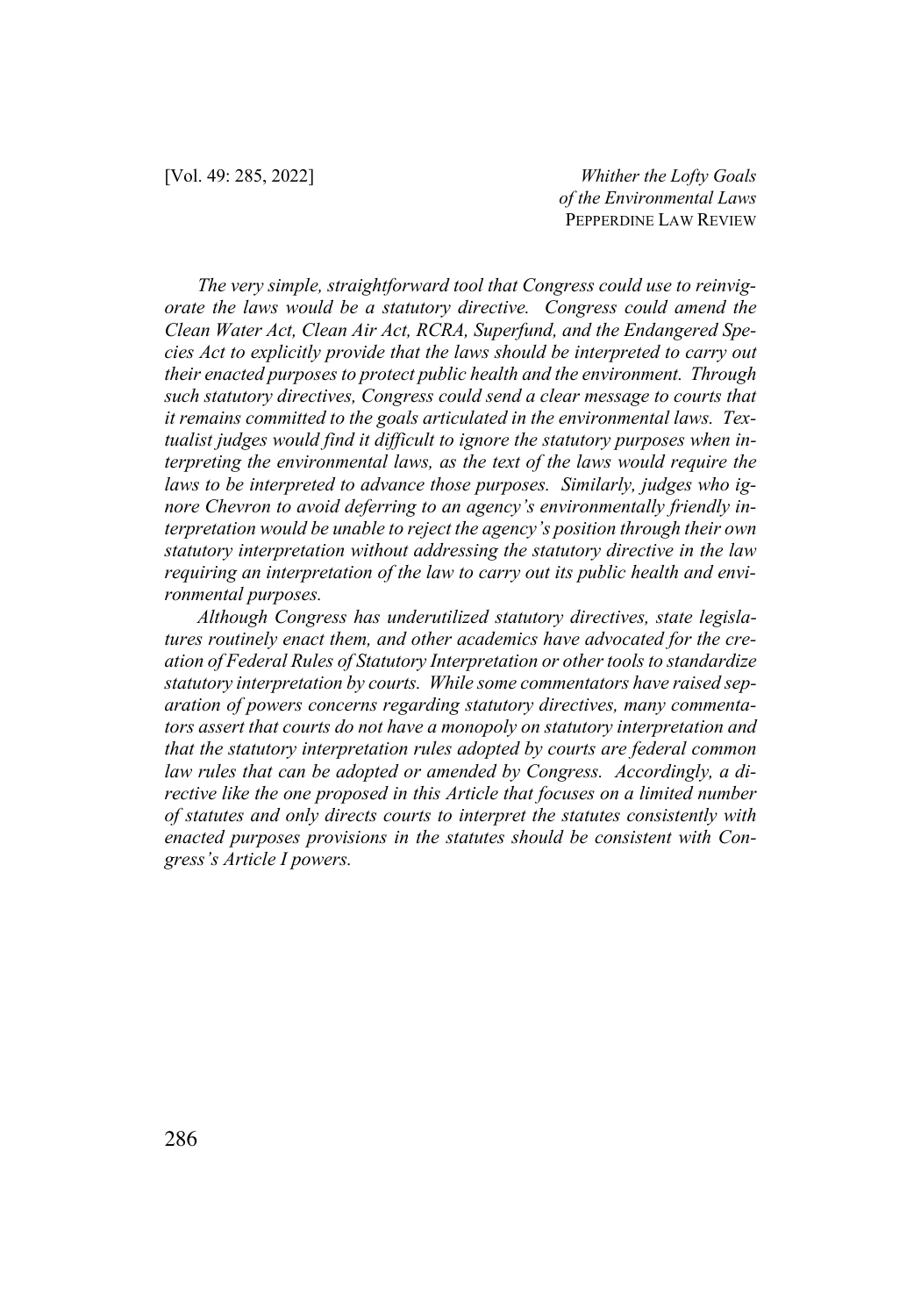## TABLE OF CONTENTS

|     |    |                                                            | 288 |
|-----|----|------------------------------------------------------------|-----|
| II. |    |                                                            | 293 |
| ШL  |    |                                                            | 299 |
|     | A. | The Early Years of the Federal Environmental Laws 299      |     |
|     | B. | The Shift to Textualism and the Focus on Secondary         |     |
|     |    |                                                            | 304 |
|     |    | C. Increased Focus on Costs in Interpreting the Federal    |     |
|     |    |                                                            | 309 |
|     |    |                                                            |     |
|     |    |                                                            |     |
| V.  |    | UNDERENFORCEMENT AND ASYMMETRIC JUDICIAL REVIEW  318       |     |
|     |    |                                                            |     |
|     |    | VII. THE CONSTITUTIONAL AUTHORITY FOR THE PROPOSAL AND THE |     |
|     |    |                                                            |     |
|     |    |                                                            | 339 |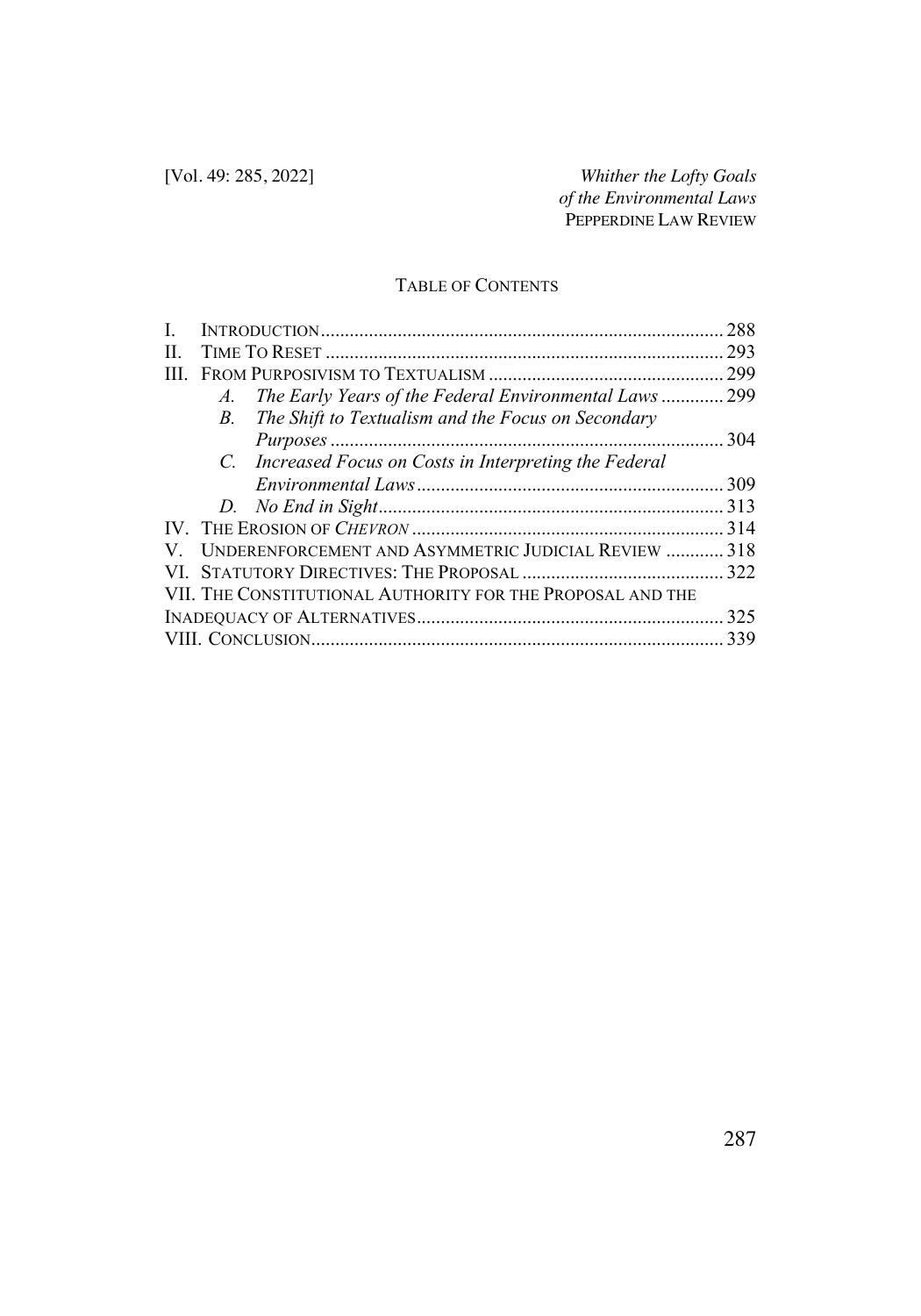#### I. INTRODUCTION

Over the past four years, federal agencies took unprecedented steps to dismantle environmental protections established under the nation's environmental laws.<sup>1</sup> In response to the magnitude of those actions, a coalition of former Environmental Protection Agency (EPA) employees from across the political spectrum joined together to form the Environmental Protection Network to oppose the draconian actions.<sup>2</sup> In a report issued in 2020 that addressed resetting the course of EPA, the group identified as the top priority that "EPA must reaffirm its commitment to fully protect public health and the environment."<sup>3</sup> After he was elected in 2020, President Biden pledged to restore environmental protections and reverse many of the former Administration's policies.<sup>4</sup>

President Biden may, however, encounter some roadblocks in his efforts to reinvigorate federal environmental protections due to major shifts in statutory interpretation approaches in the federal judiciary.<sup>5</sup> The major federal environmental laws, adopted by strong bipartisan majorities almost a half century ago, generally include broad statements indicating Congress's primary purpose in enacting the laws—protecting health and the environment.6 In the decades immediately following the enactment of the laws, the Supreme Court and lower federal courts, in cases like *Tennessee Valley Authority v. Hill*<sup>7</sup> and

<sup>1</sup>*. See infra* Part II.

<sup>2</sup>*. See About Us*, ENV'T PROT. NETWORK, https://www.environmentalprotectionnetwork.org/about/ (last visited Dec. 26, 2021).

<sup>3</sup>*. See* ENV'T PROT. NETWORK, RESETTING THE COURSE OF EPA: RECOMMENDATIONS FROM THE ENVIRONMENTAL PROTECTION NETWORK 1, 4 (2020), https://www.environmentalprotectionnetwork.org/wp-content/uploads/2020/08/Resetting-the-Course-of-EPA-Report.pdf [hereinafter EPN REPORT]. In addition, the group recommended that "[i]n fulfilling its mission, EPA should prioritize its commitment to communities that suffer disproportionate environmental burdens." *Id.* at 6.

<sup>4</sup>*. See* Juliet Eilperin, Brady Dennis & John Muyskens, *Tracking Biden's Environmental Actions*, WASH. POST: CLIMATE & ENV'T (Oct. 14, 2021, 11:46 AM), https://www.washingtonpost.com/graphics/2021/climate-environment/biden-climate-environment-actions/ ("Beginning from his first day in office, Biden has moved quickly to undo the environmental track record of his predecessor, and to center climate action as a key priority.").

<sup>5.</sup> *See id.*; *see also infra* Part III (analyzing the shift towards textualism within the federal judiciary).

<sup>6</sup>*. See* Richard J. Lazarus & Sara Zdeb, *Environmental Law & Politics*, 19 INSIGHTS ON L. & SOC'Y 11, 13 (2018) (noting Congress's enactment of environmental laws "with overwhelming bipartisan majorities"); *see also infra* notes 86–94 and accompanying text.

<sup>7.</sup> 437 U.S. 153 (1978).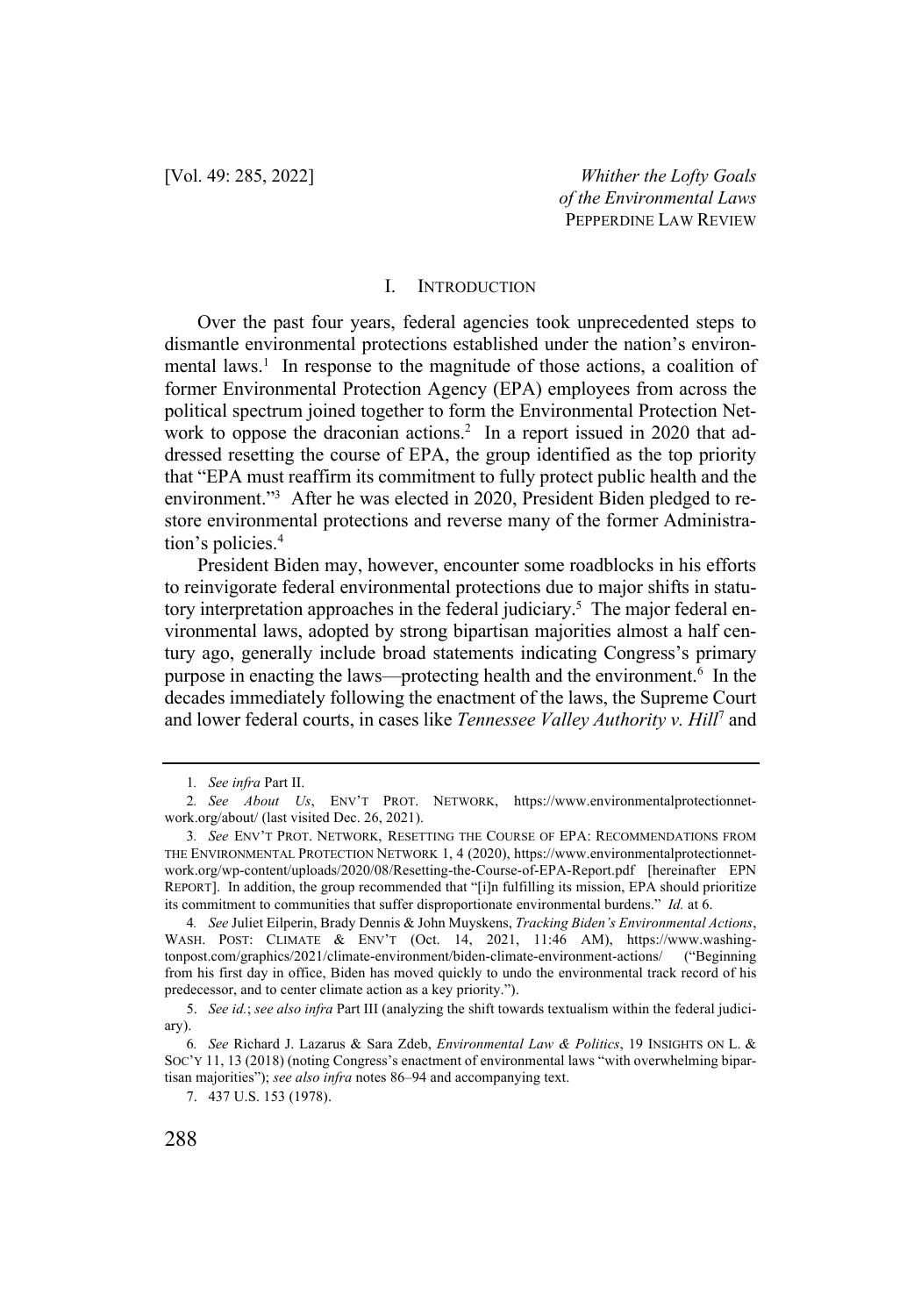*United States v. Riverside Bayview Homes, Inc.*, <sup>8</sup> routinely interpreted the laws expansively to carry out those purposes.<sup>9</sup> Over time, however, the federal courts have greatly reduced their focus on the environmental and health protection purposes of those statutes in interpreting their meaning and scope.<sup>10</sup> Indeed, if the courts consider statutory purposes at all, they are frequently more likely to focus on the states' rights provisions in the laws than the environmental and health protection purposes of the laws.<sup>11</sup> They are also increasingly likely to find that the laws authorize or require the government to balance the health and environmental protection goals of the statutes against their costs.12

Several trends have contributed to this shift in federal judicial interpretation of the environmental laws.<sup>13</sup> First, in interpreting statutes, federal courts have increasingly embraced textualism and rejected consideration of statutory purposes and legislative history.<sup>14</sup> That trend is likely to continue or accelerate with the unprecedented rate of federal judicial appointments by former President Trump between 2016 and 2020.<sup>15</sup>

11*. See* Stephen M. Johnson, *From Protecting Water Quality to Protecting States' Rights: Fifty Years of Supreme Court Clean Water Act Statutory Interpretation*, 74 SMU L. REV. 359, 359 (2021) [hereinafter Johnson, *Clean Water Act*] ("[T]o the limited extent that the Court focuses on the purposes of the [Clean Water Act], it cites the language in  $\S$  101(b) of the law that discusses a Congressional policy to preserve and protect states' rights.").

12*. See* Driesen et al., *Half a Century*, *supra* note 10, at 1841 (noting the Supreme Court's shift toward "requiring EPA to consider costs").

<sup>8.</sup> 474 U.S. 121 (1985).

<sup>9</sup>*. See infra* notes 97–112 and accompanying text.

<sup>10</sup>*. See* David M. Driesen, Thomas M. Keck & Brandon T. Metroka, *Half a Century of Supreme Court Clean Air Act Interpretation: Purposivism, Textualism, Dynamism, and Activism*, 75 WASH. & LEE L. REV. 1781, 1785 (2018) [hereinafter Driesen et al., *Half a Century*] (analyzing the argument "that the Court has shifted from an approach to statutory interpretation that relied heavily on purposivism—the custom of giving statutory goals weight in interpreting statutes—toward one that relies more heavily on textualism").

<sup>13.</sup> *See id.*; Chevron, U.S.A., Inc. v. NRDC, Inc., 467 U.S. 837 (1984); Daniel E. Walters, *Symmetry's Mandate: Constraining the Politicization of American Administrative Law*, 119 MICH. L.REV. 455, 456 (2020) (arguing that "symmetry plays . . . an important role in depoliticizing administrative law").

<sup>14</sup>*. See* Driesen et al., *Half a Century*, *supra* note 10, at 1787 ("The standard accounts of statutory interpretation suggest that the Supreme Court's approach shifted from a heavy reliance on purpose to a much heavier reliance on text.").

<sup>15</sup>*. See generally* Mark Sherman, Kevin Freking & Matthew Daly, *Trump's Court Appointments Will Leave Decades-Long Imprint*, ASSOCIATED PRESS (Dec. 26, 2020), https://apnews.com/article/joe-biden-donald-trump-judiciary-coronavirus-pandemic-us-supreme-court-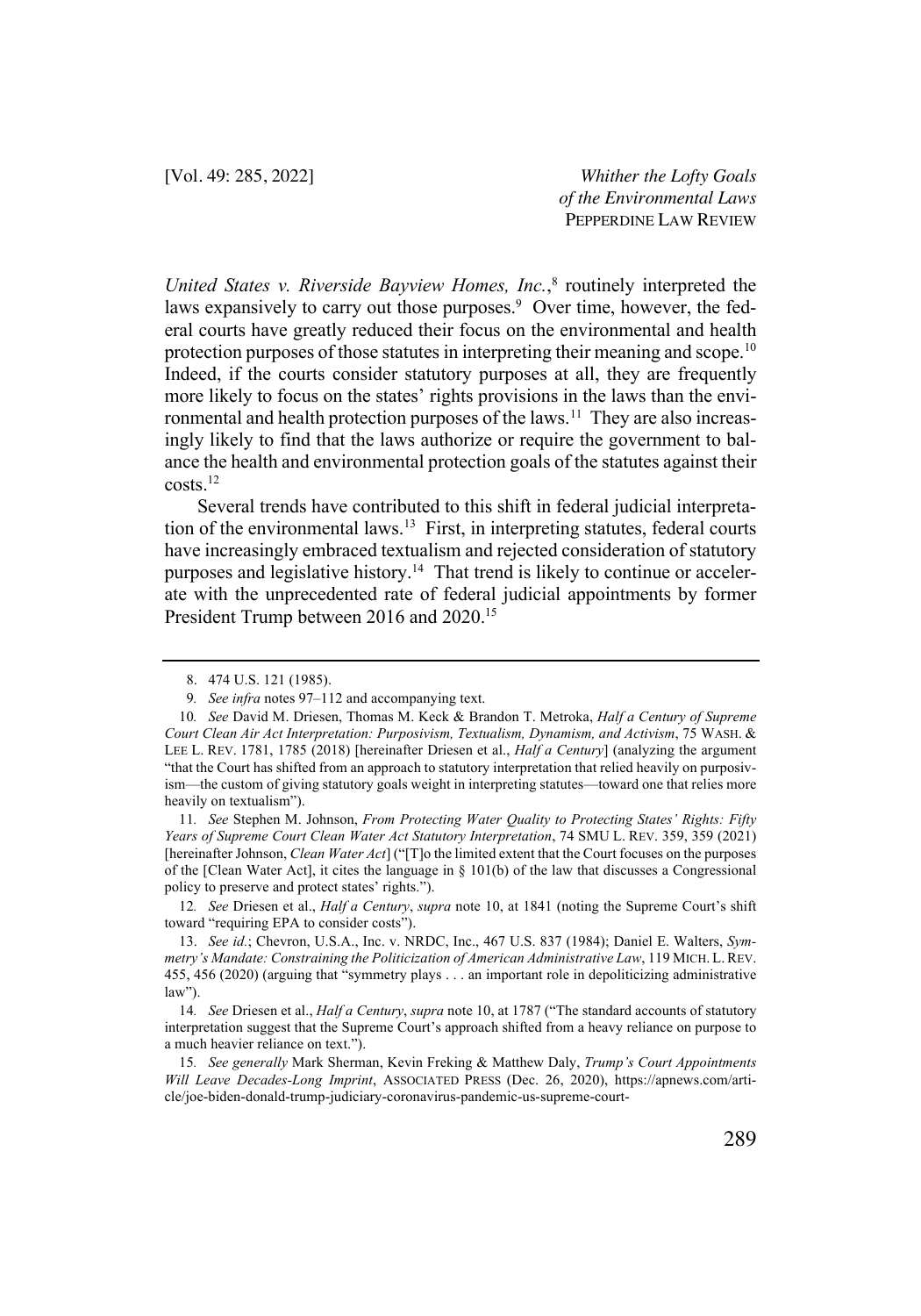Second, the federal courts are moving away from deferring to the statutory interpretation of federal agencies under *Chevron, U.S.A., Inc. v. Natural Resources Defense Council, Inc*. 16 From 1984 through the beginning of the twenty-first century, federal courts routinely deferred to agency statutory interpretation under the *Chevron* doctrine to uphold actions by federal agencies that often advanced the environmental and public health protection purposes of the environmental laws.17 However, courts have created exceptions to *Chevron* and are frequently finding ways to avoid applying the test or to avoid deferring to agencies under the test.18 In addition, in the years since the Supreme Court decided *National Cable & Telecommunications Ass'n v. Brand*  X Internet Services,<sup>19</sup> the federal appellate courts have been less deferential to EPA in *Chevron* cases and have been more likely to rely on the text of the statutes when interpreting the federal environmental laws.<sup>20</sup>

Third, several scholars have demonstrated that federal courts routinely defer to environmental agencies' decisions to underenforce the federal environmental laws, even as those courts adopt a more aggressive approach toward judicial review when the agencies are carrying out the health and environmental protection purposes of the laws.21

All of these trends undercut Congress's overriding purposes in enacting the federal environmental laws a half century ago to protect public health and the environment, so it may be necessary for Congress to intervene to reverse these trends.<sup>22</sup> Although Congress has made very few revisions to the federal

c37607c9987888058d3d0650eea125cd ("[Trump] has left an imprint on federal courts that will outlast his one term in office for decades to come.").

<sup>16</sup>*.* 467 U.S. 837 (1984).

<sup>17</sup>*. See* Stephen M. Johnson, *The* Brand X *Effect: Declining* Chevron *Deference for EPA and Increased Success for Environmental Groups in the 21st Century*, 69 CASE W. RES. L. REV. 65, 67 (2018) [hereinafter Johnson, Brand X *Effect*] (noting "a change in the judicial attitude towards agencies after *Chevron*").

<sup>18</sup>*. See id.* at 77–78.

<sup>19.</sup> 545 U.S. 967 (2005).

<sup>20</sup>*. See* Johnson, Brand X *Effect*, *supra* note 17, at 78–79.

<sup>21.</sup> *See, e.g.*, Walters, *supra* note 13, at 491 (stating that in light of "[t]he presumption of unreviewability for agency enforcement decisions announced in *Heckler v. Chaney*," courts have employed a "hands-off" approach to challenges of underenforcement).

<sup>22.</sup> *See* Lazarus & Zdeb, *supra* note 6; Kevin M. Stack, *The Enacted Purposes Canon*, 105 IOWA L. REV. 283 (2019) [hereinafter Stack, *Enacted Purposes Canon*] (explaining that most federal environmental laws have "enacted purposes" provisions that outline the true purpose and goal of the laws to protect public health and the environment); *see also infra* Part V.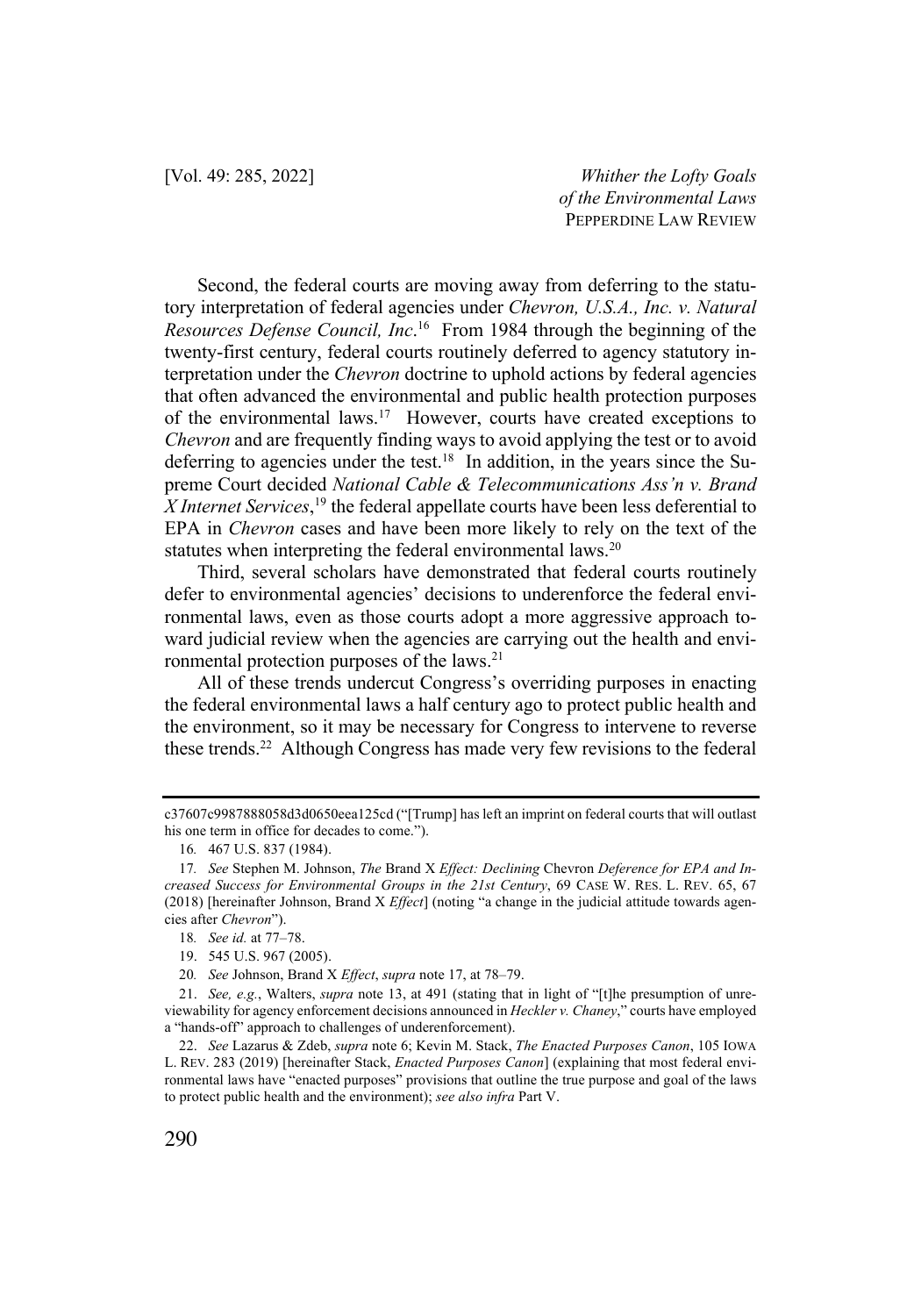environmental laws over the last few decades, <sup>23</sup> it may be necessary for Congress to act in order to reinvigorate those laws.<sup>24</sup> The very simple, straightforward tool that Congress could use to reinvigorate the laws would be a statutory directive, a tool that is frequently used by state legislatures but underutilized at the federal level.<sup>25</sup> Congress could amend the Clean Water Act, Clean Air Act, Resource Conservation and Recovery Act (RCRA), Superfund, and the Endangered Species Act to explicitly provide that the laws should be interpreted to carry out their enacted purposes to protect public health and the environment.<sup>26</sup>

By including such a directive in the laws, it would be clear to textualist judges that the statutory language should always be interpreted in a way that advances the health and environmental goals of the statutes.<sup>27</sup> Purposivism would not be a theory of interpretation but rather a requirement of the statutory text.28 Similarly, whether courts deferred to agencies under *Chevron* or sought to review an agency's statutory interpretation more aggressively, judges would be constrained in their interpretation by the textual mandate to interpret

<sup>23.</sup> The most recent legislation that amended any of the major federal laws addressed in this Article in any significant way was the 1990 Clean Air Act Amendments. *See* Act of Nov. 15, 1990, Pub. L. No. 101-549, 104 Stat. 2399. The only other law that made significant amendments to any federal environmental laws over the past three decades was the Frank R. Lautenberg Chemical Safety for the 21st Century Act, enacted in 2016, which amended the Toxic Substances Control Act. *See* Frank R. Lautenberg Chemical Safety for the 21st Century Act, Pub. L. No. 114-182, 130 Stat. 448 (2016).

<sup>24.</sup> *See infra* Part VI.

<sup>25</sup>*. See infra* Part VI.

<sup>26.</sup> *See* 42 U.S.C. § 7401; 33 U.S.C. § 1251; 16 U.S.C. § 1531; 42 U.S.C. § 6901; 42 U.S.C. § 9601. Although the proposal in this Article is simple and straightforward, the era of bipartisan support for environmental legislation, or any legislation, has long passed. *See, e.g.*, Noel Rubinton, *In a Polarized Era, Efforts To Boost Bipartisanship in Congress*, HEWLETT FOUND. (Oct. 13, 2016), https://hewlett.org/making-bipartisanship-stick-in-congress/ (discussing the decline in bipartisanship in Congress over the past several decades). Without bipartisan support, the proposal that is the subject of this Article would likely only be advanced by the Democratic Party, which currently has a very narrow margin of control in Congress. *See* James Arkin, *Democrats Plot To Defend Fragile Senate Majority*, POLITICO (Jan. 21, 2021), https://www.politico.com/news/2021/01/21/democrats-defendsenate-majority-460984 (describing the Democrats' efforts to defend their position in the Senate after winning "the narrowest possible majority"); Philip Bump, *Here's How Narrow the Democratic House Majority Is*, WASH. POST (Apr. 7, 2021), https://www.washingtonpost.com/politics/2021/04/07/hereshow-narrow-democratic-house-majority-is/.

<sup>27.</sup> *See infra* Section III.B (explaining the principles of textualism and the shift towards this method of interpretation in the federal judiciary).

<sup>28.</sup> *See infra* Part VI (proposing that Congress implement statutory directives in environmental laws).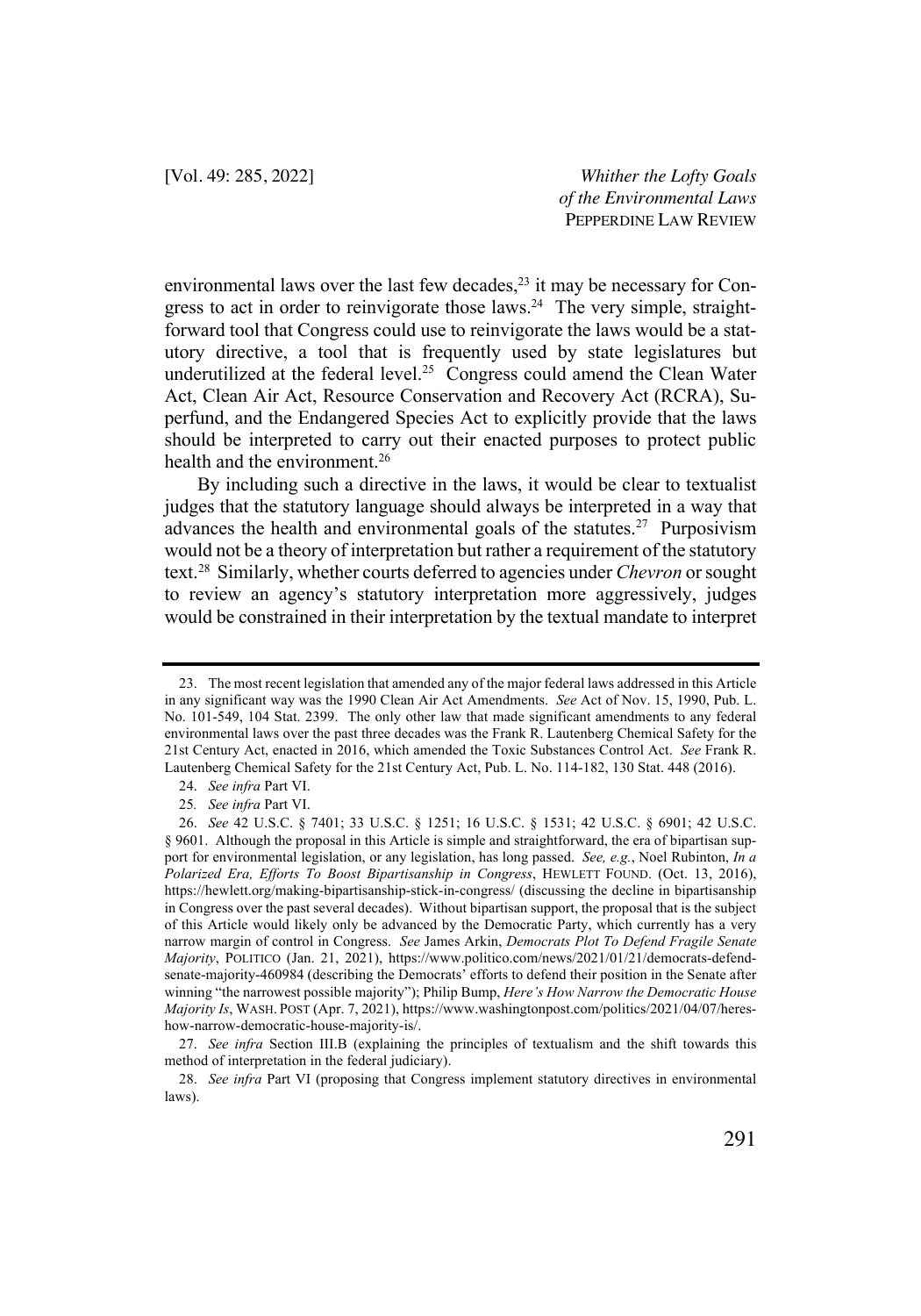the statute to carry out its enacted purposes.<sup>29</sup> Finally, if the directives were coupled with requirements that *agencies* interpret and implement those laws to carry out the enacted purposes to protect health and the environment, that could reduce the likelihood that courts would defer to agency underenforcement while aggressively second-guessing agency actions that enforce the statutory goals. $30$ 

Although Congress has underutilized statutory directives, state legislatures routinely enact them, and other academics have previously advocated for the creation of Federal Rules of Statutory Interpretation or other tools to create a more uniform federal approach to interpreting statutes to advance particular policies.31 While some commentators have raised separation of powers concerns about statutory directives, a directive that focuses on a limited number of statutes and only directs courts to interpret the statutes consistently with enacted purposes provisions in the statutes should be within Congress's Article I powers.32 Indeed, some commentators have suggested that an "enacted purposes" canon already exists for regulatory statutes (such as the environmental laws).<sup>33</sup> However, such a canon, if it does exist, has not been adequate to prevent the judicial erosion of the consideration of the enacted purposes of the federal environmental laws.34

This Article advocates for the creation of a statutory directive or directives to interpret the major federal environmental laws to advance their enacted purposes to protect health and the environment. Part II of the Article explores the erosion of federal environmental protections in the Executive Branch over the past four years and the efforts that are being made to reaffirm a commitment to public health and the environment in the new

<sup>29.</sup> *See* Chevron, U.S.A., Inc. v. NRDC, Inc., 467 U.S. 837 (1984); *see also infra* Part VI.

<sup>30.</sup> *See generally* 16 U.S.C. § 1536 (a)(1). The Endangered Species Act already includes a provision that requires federal agencies to "utilize their authorities in furtherance of the purposes of [the Endangered Species Act] by carrying out programs for the conservation of endangered species and threatened species." *Id.*

<sup>31</sup>*. See* Nicholas Quinn Rosenkranz, *Federal Rules of Statutory Interpretation*, 115 HARV. L. REV. 2085 (2002) (proposing the codification of federal rules regarding "certain interpretive tools and techniques").

<sup>32</sup>*.* Linda D. Jellum, *"Which Is To Be Master," the Judiciary or the Legislature? When Statutory Directives Violate Separation of Powers*, 56 UCLA L. REV. 837 (2009) (exploring how statutory directives can "violate separation of powers").

<sup>33</sup>*. See* Stack, *Enacted Purposes Canon*, *supra* note 22.

<sup>34.</sup> *See infra* Parts VI, VII.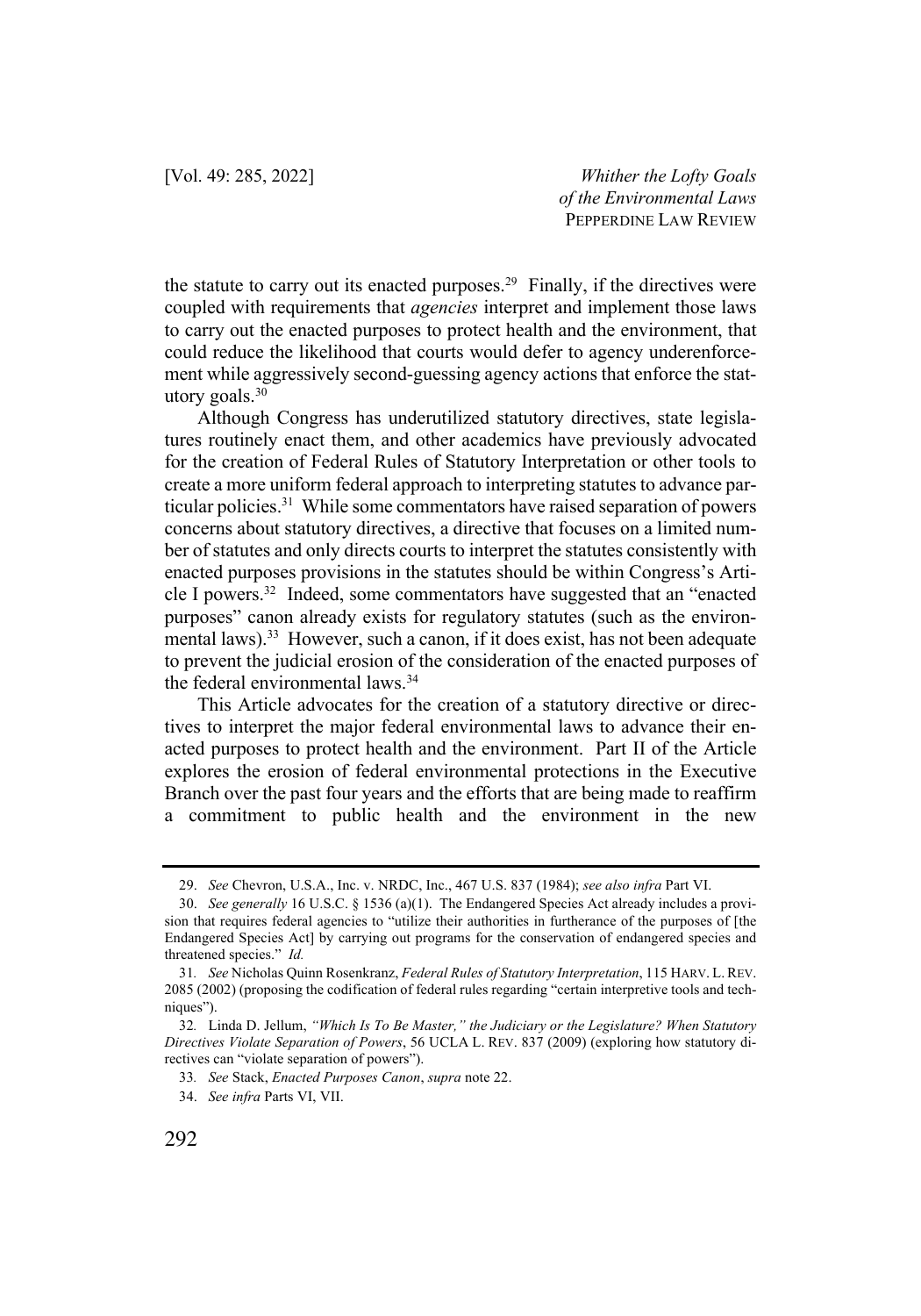Administration. Part III explores the bipartisan adoption of the federal environmental laws, the early focus on statutory purpose in judicial review of challenges to agency actions under those laws, and the shift to textualism over time. Part IV examines the decline in *Chevron* deference as another impediment to interpreting the federal environmental statutes to carry out their broad goals. Part V outlines the deference that federal courts continue to accord to agencies when they underenforce the federal environmental laws, in contrast to the aggressive judicial review that they impose on agency actions that advance the statutory health and environmental protection goals. Part VI describes statutory directives in general and the previous proposals for federal rules of statutory interpretation or other uniform tools of federal statutory construction and outlines a proposal for limited statutory directives for the federal environmental statutes. Part VII defends the proposal against constitutional criticisms that have been leveled against federal statutory directives by some commentators in the past and discusses the need for statutory directives as opposed to other alternatives.

#### II. TIME TO RESET

In the four years of his Administration, President Trump presided over an unprecedented dismantling of federal environmental protections.<sup>35</sup> His agencies reversed, revoked, or rolled back more than one hundred environmental rules.36 Significantly, EPA weakened carbon dioxide emissions limits on

<sup>35.</sup> *See* Nadja Popovich, Livia Albeck-Ripka & Kendra Pierre-Louis, *The Trump Administration Rolled Back More Than 100 Environmental Rules. Here's the Full List*, N.Y. TIMES (Jan. 20, 2021), https://www.nytimes.com/interactive/2020/climate/trump-environment-rollbacks-list.html.

<sup>36</sup>*. Id.* Harvard Law School also maintains a website that tracks the environmental rollbacks adopted by the Trump Administration and the efforts that the Biden Administration is making to roll back the rollbacks. *See Regulatory Tracker*, HARV. L. SCH.: ENV'T & ENERGY L. PROGRAM, https://eelp.law.harvard.edu/regulatory-rollback-tracker/ (last visited Dec. 29, 2021). President Trump also aggressively sought to reduce the size of EPA's budget and workforce. *See* Stephen M. Johnson, *Indeconstructible: The Triumph of the Environmental "Administrative State*,*"* 86 U. CIN. L. REV. 653, 667–68 (2018) [hereinafter Johnson, *Indeconstructible*]. In its 2020 report on resetting the course of EPA, the Environmental Protection Network noted that EPA is now spending, "in real dollars, less than half what the agency spent in 1980." *See* EPN REPORT, *supra* note 3, at 12. Consequently, EPN identified "investing in EPA's workforce" as another priority, finding that "[c]omplex challenges of the 21st century cannot be successfully addressed unless EPA leadership rebuilds the capabilities, productivity, and morale of the EPA workforce[] and creates a more inclusive workforce that reflects the communities EPA serves." *Id.* at 13.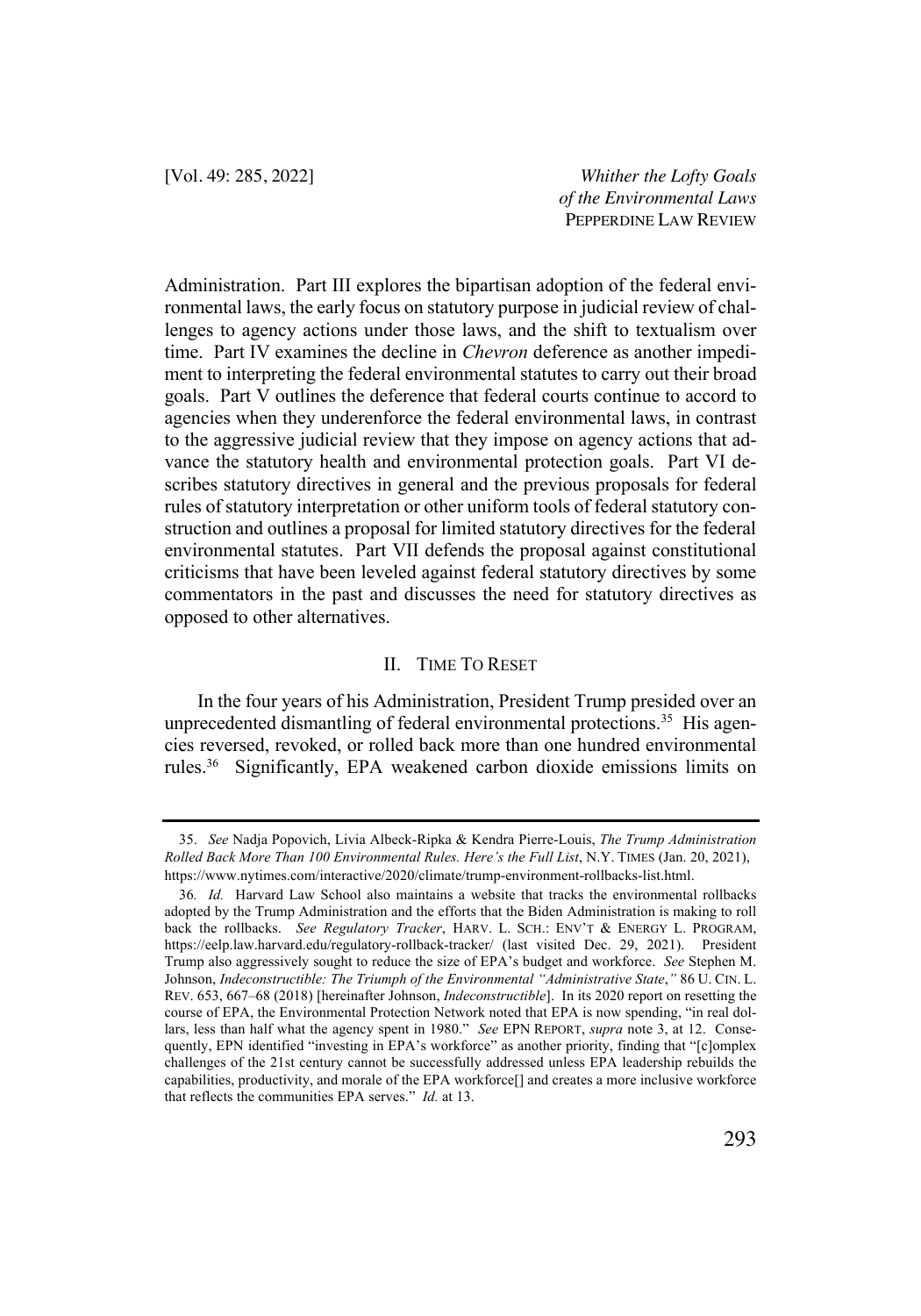power plants<sup>37</sup> and motor vehicles,<sup>38</sup> removed protections for half of the nation's wetlands, <sup>39</sup> and adopted regulations to limit the type of scientific evidence that the agency uses to make decisions. 40 EPA also promulgated rules to limit the agency's ability to adopt guidance to overturn the changes implemented during the Trump Administration.<sup>41</sup> In addition, the Administration withdrew from the Paris Climate Accord,<sup>42</sup> revoked California's authority to set more stringent auto emissions standards,<sup>43</sup> and revamped membership on scientific advisory boards across all agencies to increase representation of regulated entities and decrease representation of academic scientists. 44 EPA, however, did not act alone in dismantling environmental protections.<sup>45</sup> President Trump's Interior Department finalized a plan to allow drilling in the Arctic National Wildlife Refuge, <sup>46</sup> lifted a freeze on new coal leases on federal lands,<sup>47</sup> rescinded regulations for fracking on federal lands and Indian lands,<sup>48</sup> and rolled back protections for threatened species under the Endangered

<sup>37</sup>*. See* 40 C.F.R. § 60 (2019) (finalizing the Affordable Clean Energy rule).

<sup>38</sup>*. See* Mid-Term Evaluation of Greenhouse Gas Emissions Standards for Model Year 2022–2025 Light-Duty Vehicles, 83 Fed. Reg. 16,077 (Apr. 13, 2018) (withdrawing 2017 standards following a finding by the Administration "that more recent information suggests that the current standards may be too stringent").

<sup>39</sup>*. See* 33 C.F.R. § 328 (2020) (Navigable Waters Protection Rule).

<sup>40</sup>*. See* 40 C.F.R. § 30 (2021) (scientific transparency rule).

<sup>41</sup>*. See* 40 C.F.R. § 2 (2020) (guidance rule).

<sup>42</sup>*. See* Matt McGrath, *Climate Change: U.S. Formally Withdraws from Paris Agreement*, BBC NEWS (Nov. 4, 2020), https://www.bbc.com/news/science-environment-54797743.

<sup>43</sup>*. See* 40 C.F.R. §§ 85–86 (2019); 49 C.F.R. §§ 531, 533 (2019) (Safer Affordable Fuel-Efficient (SAFE) Vehicles Rule).

<sup>44</sup>*. See* John McQuaid, *Trump Officials Act To Tilt Federal Science Boards Toward Industry*, SCI. AM. (May 16, 2017), https://www.scientificamerican.com/article/trump-officials-act-to-tilt-federalscience-boards-toward-industry/.

<sup>45.</sup> *See* Popovich et al., *supra* note 35.

<sup>46</sup>*. See* Notice of 2021 Coastal Plain Alaska Oil and Gas Lease Sale, 85 Fed. Reg. 78,865 (Dec. 7, 2020) (providing notice of lease sale for "tracts in the Coastal Plain of the Arctic National Wildlife Refuge").

<sup>47</sup>*. See* Devin Henry, *Trump Administration Ends Obama's Coal-Leasing Freeze*, HILL (Mar. 29, 2017, 3:20 PM), https://thehill.com/policy/energy-environment/326375-interior-department-endsobamas-coal-leasing-freeze.

<sup>48</sup>*. See* Hydraulic Fracturing on Federal and Indian Lands, 43 C.F.R. § 3160 (2017) (rescinding 2015 rule).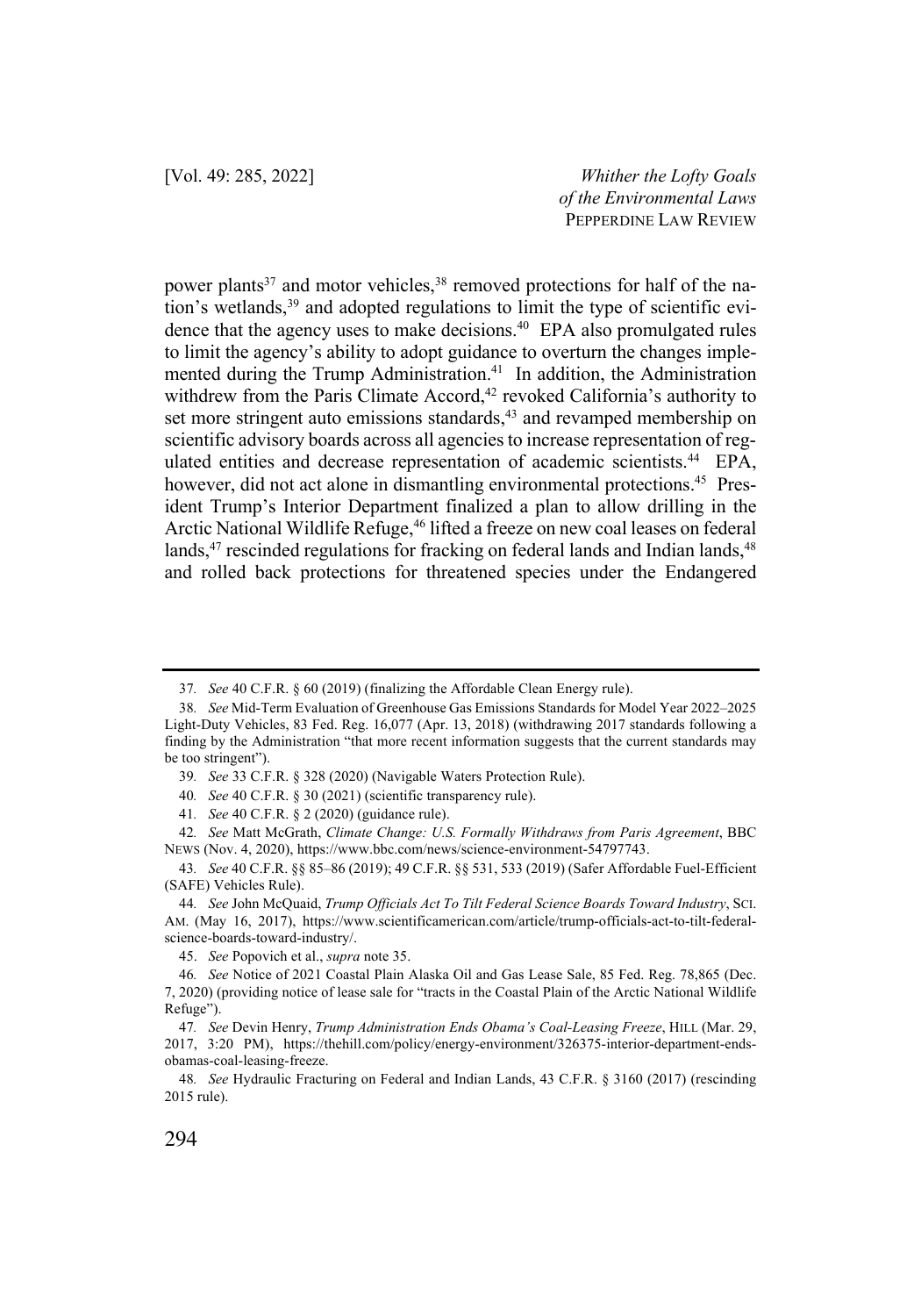Species Act<sup>49</sup> and migratory birds under the Migratory Bird Treaty Act.<sup>50</sup> In addition, the White House drastically reduced the borders of two national monuments in Utah, <sup>51</sup> weakened National Environmental Policy Act (NEPA) regulations that had been in force for almost half a century,<sup>52</sup> and relaxed the environmental review process for federal infrastructure projects.<sup>53</sup>

Fortunately for the environment, many of the Administration's efforts were invalidated when they were challenged in court.<sup>54</sup> Although federal courts uphold agency decisions about 70% of the time when challenged, <sup>55</sup> federal agencies during the Trump Administration prevailed in only about 20% of the cases in which their decisions were challenged.<sup>56</sup> In many of these

52*. See* Update to the Regulations Implementing the Procedural Provisions of the National Environmental Policy Act, 40 C.F.R. §§ 1500–1508, 1515–1518 (2020) (detailing the Council on Environmental Quality updates to the National Environmental Policy Act rules).

53*. See* Accelerating the Nation's Economic Recovery from the COVID–19 Emergency by Expediting Infrastructure Investments and Other Activities, Exec. Order No. 13,927, 85 Fed. Reg. 35,165 (June 9, 2020). *But see* Protecting Public Health and the Environment and Restoring Science To Tackle the Climate Crisis, Exec. Order No. 13,990, 86 Fed. Reg. 7037 (Jan. 25, 2021) [hereinafter Exec. Order No. 13,990] (revoking Executive Order 13,927 under the Biden Administration).

54. *See* Cary Coglianese & Daniel E. Walters, *Litigating EPA Rules: A Fifty-Year Retrospective of Environmental Rulemaking in the Courts*, 70 CASE W. RES. L. REV. 1007, 1026–27 (2020) (reviewing eleven studies that found EPA success ranging from 45%–79% and generally around 70% in cases involving *Chevron* deference); *see also* Tucker Higgins, *The Trump Administration Has Lost More Than 90 Percent of Its Court Battles over Deregulation*, CNBC (Jan. 24, 2019, 6:51 PM), https://www.cnbc.com/2019/01/24/trump-has-lost-more-than-90-percent-of-deregulation-court-battles.html (noting that the government typically wins about 69% of the time in cases involving challenges to agency action).

55. Higgins, *supra* note 54.

56*. See Roundup: Trump-Era Agency Policy in the Courts*, N.Y.U. SCH. OF L. INST FOR POL'Y INTEGRITY, https://policyintegrity.org/trump-court-roundup (Apr. 1, 2021). According to the N.Y.U. Institute for Policy Integrity, as of April 1, 2021, agencies under the Trump Administration were successful in fifty-eight of the 258 cases (22.5%) in which their decisions were challenged in court. *Id.*  For purposes of tracking the success rate of the agencies, the N.Y.U. website says:

<sup>49</sup>*. See* Revision of the Regulations for Prohibitions to Threatened Wildlife and Plants, 50 C.F.R. § 17 (2019) (removing prospectively the blanket protection that existed for threatened wildlife and plant species once designated as threatened).

<sup>50</sup>*. See* Regulations Governing Take of Migratory Birds, 50 C.F.R. § 10 (2021) (redefining "take" under the Migratory Bird Treaty Act so that prohibitions under the act "reach only actions directed at migratory birds, their nests, or their eggs").

<sup>51</sup>*. See* Julie Turkewitz, *Trump Slashes Size of Bears Ears and Grand Staircase Monuments*, N.Y. TIMES (Dec. 4, 2017), https://www.nytimes.com/2017/12/04/us/trump-bears-ears.html.

An outcome is considered unsuccessful for the Trump [A]dministration if (1) a court ruled against the agency or (2) the relevant agency withdrew the action after being sued. If there are different rulings on the same agency action, the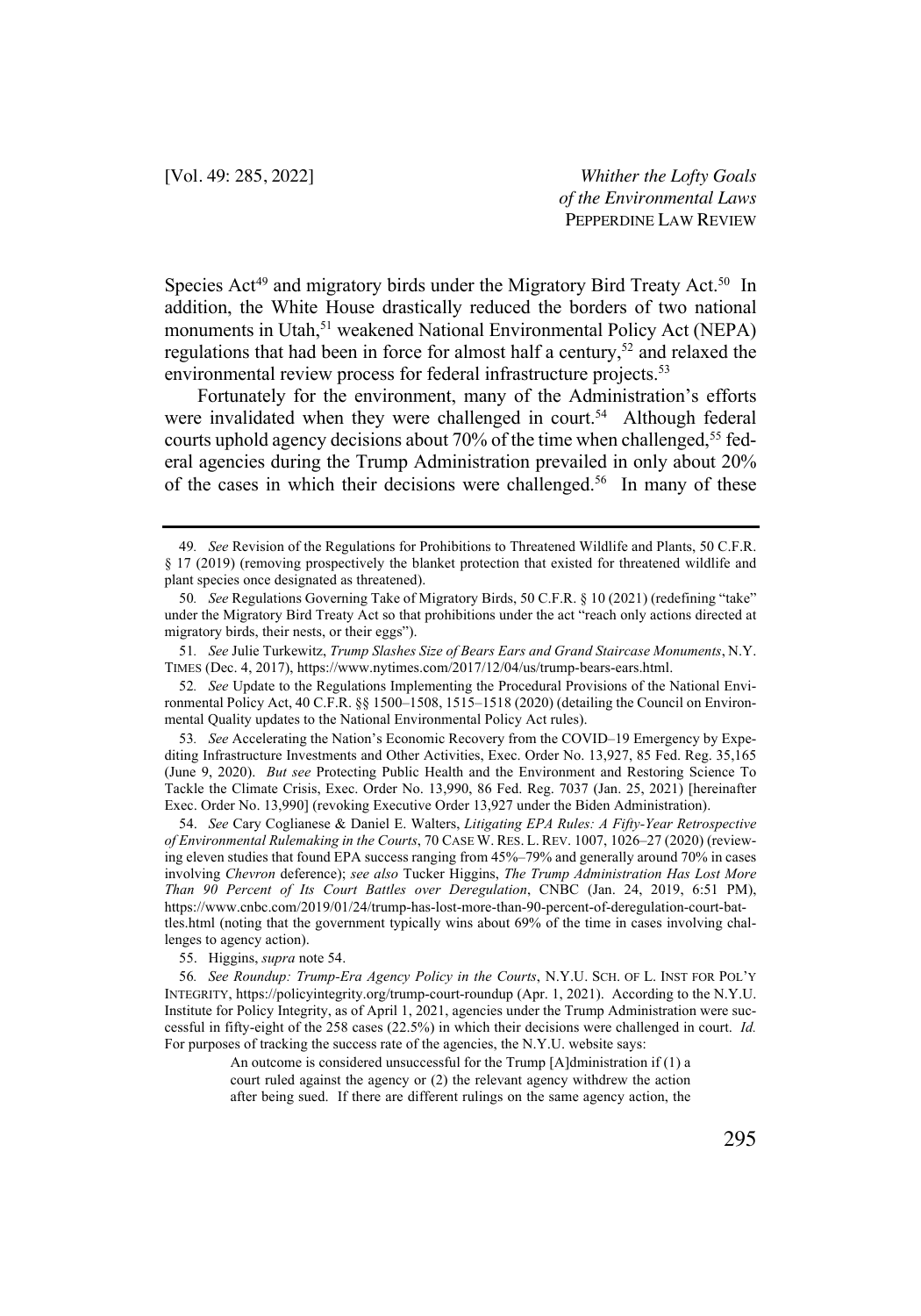cases, the agencies acted hastily to overturn environmental protections and failed to follow procedures required by law, such as providing opportunities for public participation and adequately explaining the reasons for rejecting their prior environmentally protective positions.<sup>57</sup> The federal courts generally enforced long-standing principles of administrative law to invalidate the agencies' actions.<sup>58</sup> It is not clear whether the Administration's widespread violation of core administrative law principles was based on intentional disregard of those principles, indifference to those principles, ignorance of those principles, or attempts to "push" the law to change those principles.<sup>59</sup> Regardless of the underlying motivations, the agencies' procedural missteps compromised the legal validity of many of the Administration's deregulatory efforts.60 Nevertheless, by the end of the Trump Administration, many of the antienvironmental rules and deregulatory actions had not been overturned in  $court<sub>.61</sub>$ 

entry is assigned an "X" [indicating that it was unsuccessful] as long as one court ruled against the agency.

*Id.* (footnotes omitted). *See also* Higgins, *supra* note 54; Coglianese & Walters, *supra* note 54, at 1032–33. Earthjustice claims to have prevailed in 80% of the judicial challenges it brought against the Trump Administration. *See When We Win*, EARTHJUSTICE, https://earthjustice.org/features/environmental-lawsuits-trump-administration (Feb. 22, 2021). The Center for Biological Diversity claims to have a 90% success rate in suits brought against the Trump Administration. *See Administration Lawsuit Tracker*, CTR. FOR BIOLOGICAL DIVERSITY, https://www.biologicaldiversity.org/campaigns/trump\_lawsuits/ (last visited Dec. 22, 2021).

<sup>57</sup>*. See* Coglianese & Walters, *supra* note 54, at 1033–34. Professors Coglianese and Walters note that EPA ignored staff recommendations in many of the cases where courts invalidated its regulations, which the authors suggest supports "a strong endorsement of the view that expert staff work has had something to do with the rough equilibrium between EPA and the courts over the last half century." *Id.* at 1034; *see also* Robert L. Glicksman & Emily Hammond, *The Administrative Law of Regulatory Slop and Strategy*, 68 DUKE L.J. 1651, 1653–54, 1669–70 (2019) (noting that Trump Administration agencies' actions have been invalidated because agencies improperly suspended the effective dates of final rules, failed to provide for notice and comment for rules, failed to meet mandatory deadlines in statutes, failed to make findings required by statutes before taking actions, and failed to sufficiently justify or support their actions).

<sup>58</sup>*. See* Glicksman & Hammond, *supra* note 57, at 1656.

<sup>59</sup>*. Id.* at 1654–56. Professors Glicksman and Hammond refer to the blatant disregard of administrative law principles based on intent or indifference as "regulatory slop," which they view to be "extremely concerning." *Id.* Ultimately, however, the authors suggest that more research is necessary before it can be determined whether the agencies during the Trump Administration were ignoring settled principles of administrative law intentionally or whether the agencies' decisionmakers were simply inexperienced or attempting to "push" the law in new directions. *Id.* at 1713–14.

<sup>60</sup>*. See supra* notes 54–56 and accompanying text.

<sup>61</sup>*. See* Eilperin et al., *supra* note 4 (identifying over one hundred actions taken during the Trump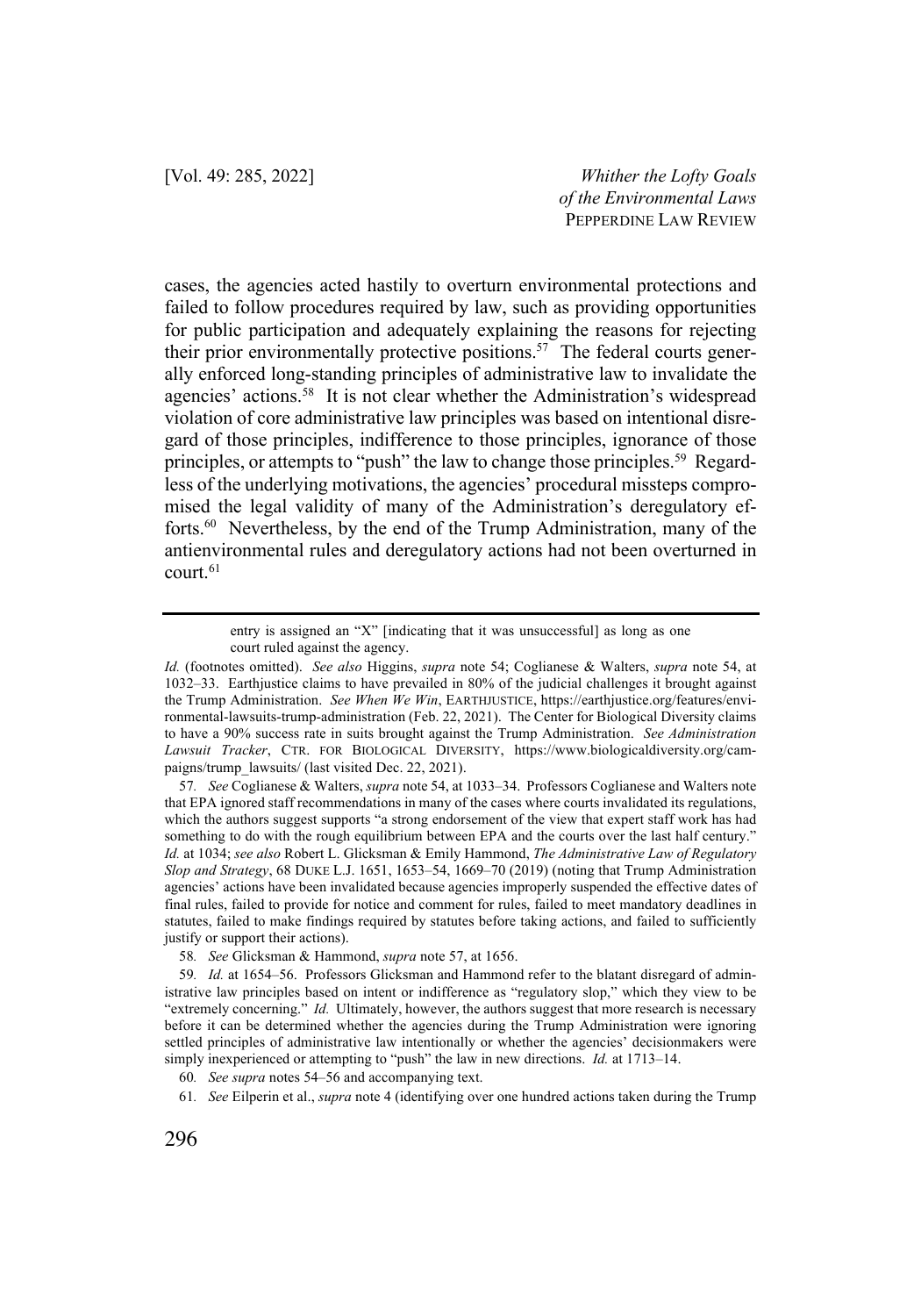President Biden acted swiftly and aggressively almost immediately after taking office to attempt to reverse many of the environmentally harmful actions taken during the Trump Administration.<sup>62</sup> On his first day in office, the President temporarily halted oil and gas drilling in the Arctic National Wildlife Refuge, revoked a permit for the Keystone XL oil pipeline, and announced that the United States would rejoin the Paris Climate Accord.<sup>63</sup> Shortly after that, he required federal agencies to review more than one hundred rules that were adopted during the previous four years to weaken protections for the environment and natural resources.<sup>64</sup> Where President Trump adopted policies through executive orders and guidance, President Biden can rescind those policies through similar expedient measures.<sup>65</sup> However, where the Trump Administration weakened environmental protections through legislative rules, President Biden can only restore those protections by revoking those rules or adopting new rules, both of which would require time-consuming notice and comment rulemaking. 66

64*. See* Exec. Order No. 13,990, *supra* note 53, § 2; *see also* Davenport, *supra* note 62.

Administration that adversely affect the environment and were still in effect at the time that President Trump left office).

<sup>62</sup>*. See id.* (tracking the actions taken by the Biden Administration to address the environmental rollbacks from the Trump Administration); Coral Davenport, *Restoring Environmental Rules Rolled Back by Trump Could Take Years*, N.Y. TIMES (Jan. 22, 2021), https://www.nytimes.com/2021/01/22/climate/biden-environment.html.

<sup>63</sup>*. See* Eliza Relman, *Biden Reverses Trump's Major Environmental Rollbacks with Executive Orders Rejoining the Paris Accord, Cancelling the Keystone Pipeline, and Ending Drilling in the Arctic Wildlife Refuge*, BUS. INSIDER (Jan. 20, 2021, 2:30 PM), https://www.businessinsider.com/biden-takes-immediate-action-climate-rejoins-paris-accord-keystone-2021-1; *see also* Exec. Order No. 13,990, *supra* note 53, §§ 4, 6 (addressing the moratorium on leases in the Arctic National Wildlife Refuge (ANWR) in Section 4 and revoking the Keystone XL Permit in Section 6).

<sup>65</sup>*. See* Eilperin et al., *supra* note 4; Davenport, *supra* note 62. However, the Trump Administration made it more difficult for EPA to replace guidance documents when the Administration adopted a rule that requires the agency to follow new procedures when adopting guidance documents. *See* 40 C.F.R. § 2 (2020).

<sup>66</sup>*. See* Am. Mining Cong. v. Mine Safety & Health Admin., 995 F.2d 1106, 1109 (D.C. Cir. 1993) (explaining how a legislative act is necessary to amend agency-created rules); Nat'l Fam. Plan. & Reprod. Health Ass'n v. Sullivan, 979 F.2d 227, 235 (D.C. Cir. 1992) (discussing the need for a legislative act to amend a regulation and stating that where a "subsequent interpretation [of a statute] runs 180 degrees counter to the plain meaning of the regulation[, it] gives us at least some cause to believe that the agency may be seeking to constructively amend the regulation"); *see also* Davenport, *supra*  note 62. Even if the agency only plans to repeal the rule rather than replace the rule, it must use notice and comment rulemaking. *See* Am. Hosp. Ass'n v. Bowen, 834 F.2d 1037, 1044 (D.C. Cir. 1987) (discussing general notice and comment requirements, including those for "amendment, modification, or repeal," and the exceptions that do not need to adhere to these requirements, including "interpretive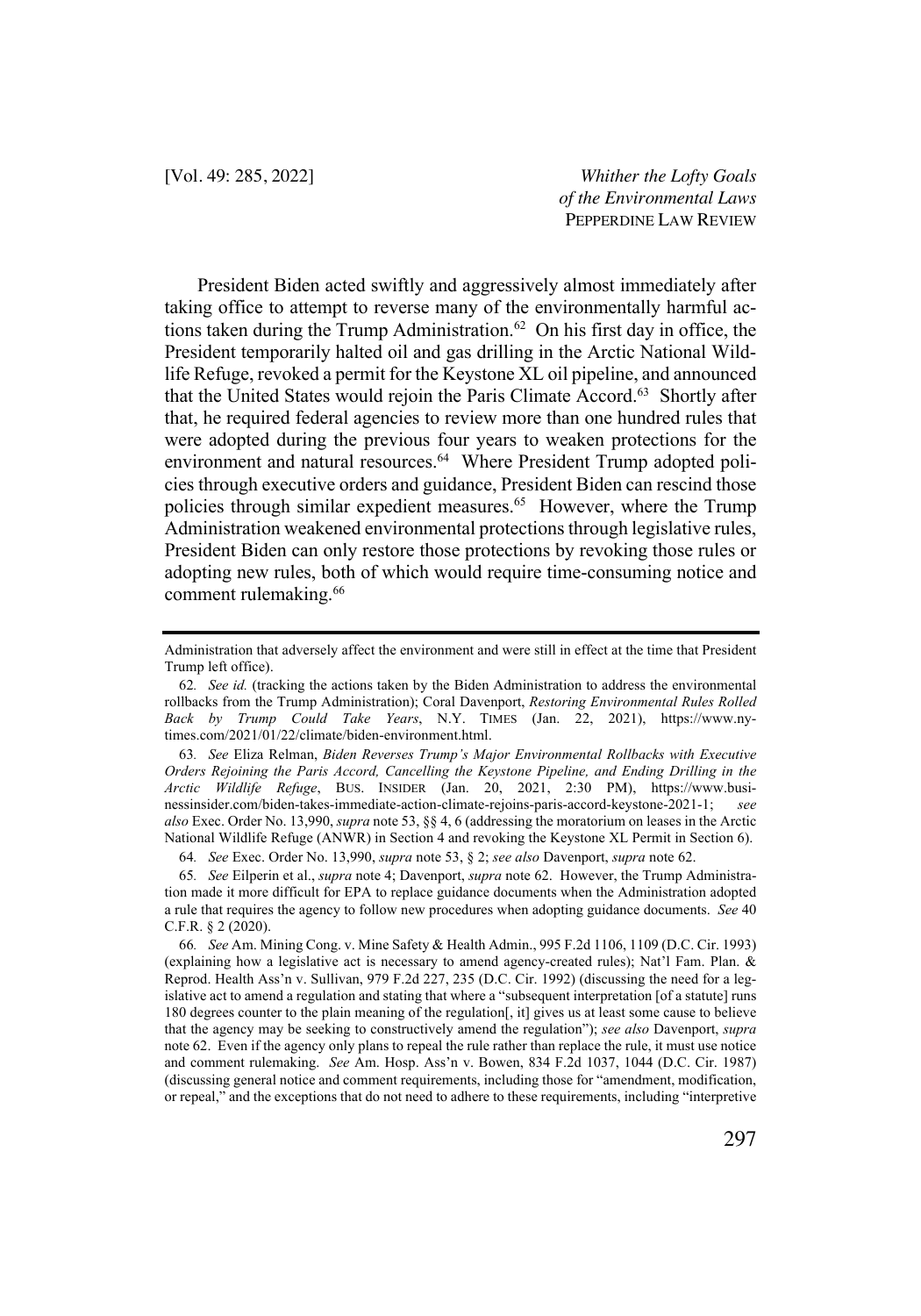In some ways, the tools are in place to enable President Biden to rescind many of the Trump Administration's rules or to adopt new rules to expand protections for the environment and natural resources.<sup>67</sup> The federal environmental statutes include broad statements of goals to protect public health and the environment and to provide the federal government with broad discretion to carry out those goals.<sup>68</sup> However, the Biden Administration will likely encounter some roadblocks, both administratively and in the courts, in revoking Trump-era rules and adopting new rules to expand protections for the environment and natural resources.<sup>69</sup>

Administratively, EPA lost many career employees at the senior staff level (and the institutional memory that they possessed) during the Trump Administration.<sup>70</sup> The reduction in the agency's budget and staff between 2016 and 2020 will present some roadblocks to swift rulemaking action on many fronts.<sup>71</sup> Judicial roadblocks may, however, be of greater concern.<sup>72</sup> Although the Biden Administration is unlikely to make the same procedural and substantive errors that the Trump Administration made in adopting rules, new rules adopted by the Biden Administration will surely be challenged in court and will face scrutiny from a federal judiciary that increasingly ignores

rules, general statements of policy, or rules of agency organization, practice or procedure"); Env't Def. Fund v. Gorsuch, 713 F.2d 802, 815 (D.C. Cir. 1983) (highlighting APA Section 551(5)'s inclusion of "repeal of a rule" as a form of rulemaking). There was a small window of opportunity for Congress to reverse some of the rules that were adopted at the end of the Trump Administration through the Congressional Review Act, 5 U.S.C. §§ 801–808, but most of the major rules that the Biden Administration targeted for review fell outside of that window. *See* Davenport, *supra* note 62. Ultimately, Congress only chose to review one environmental rule through the Congressional Review Act. *See* Rebecca Beitsch, *Democrats Target Trump Methane Rule with Congressional Review Act*, HILL (Mar. 25, 2021, 11:02 AM), https://thehill.com/policy/energy-environment/544886-democrats-to-targettrump-methane-rule-with-congressional-review (discussing the joint resolution introduced in the House and Senate to disapprove an EPA rule that withdrew limits on methane emissions from oil and gas production).

<sup>67.</sup> *See* Davenport, *supra* note 62 (discussing that the Biden Administration has among its "array of legal tools to reinstate environmental protections" Biden's executive authority and congressional action through the Congressional Review Act and noting that the Biden Administration can also issue new environmental regulations).

<sup>68</sup>*. See* Stack, *Enacted Purposes Canon*, *supra* note 22, at 327.

<sup>69.</sup> *See* Popovich et al., *supra* note 35 (noting that EPA's administrative staff and budget were reduced during the Trump Administration); *see also Bowen*, 834 F.2d at 1044 (detailing the requirements courts demand an administration must meet to repeal a previous administration's rules).

<sup>70</sup>*. See* Popovich et al., *supra* note 35.

<sup>71</sup>*. See* Davenport, *supra* note 62.

<sup>72.</sup> *See generally* Johnson, Brand X *Effect*, *supra* note 17, at 78–79.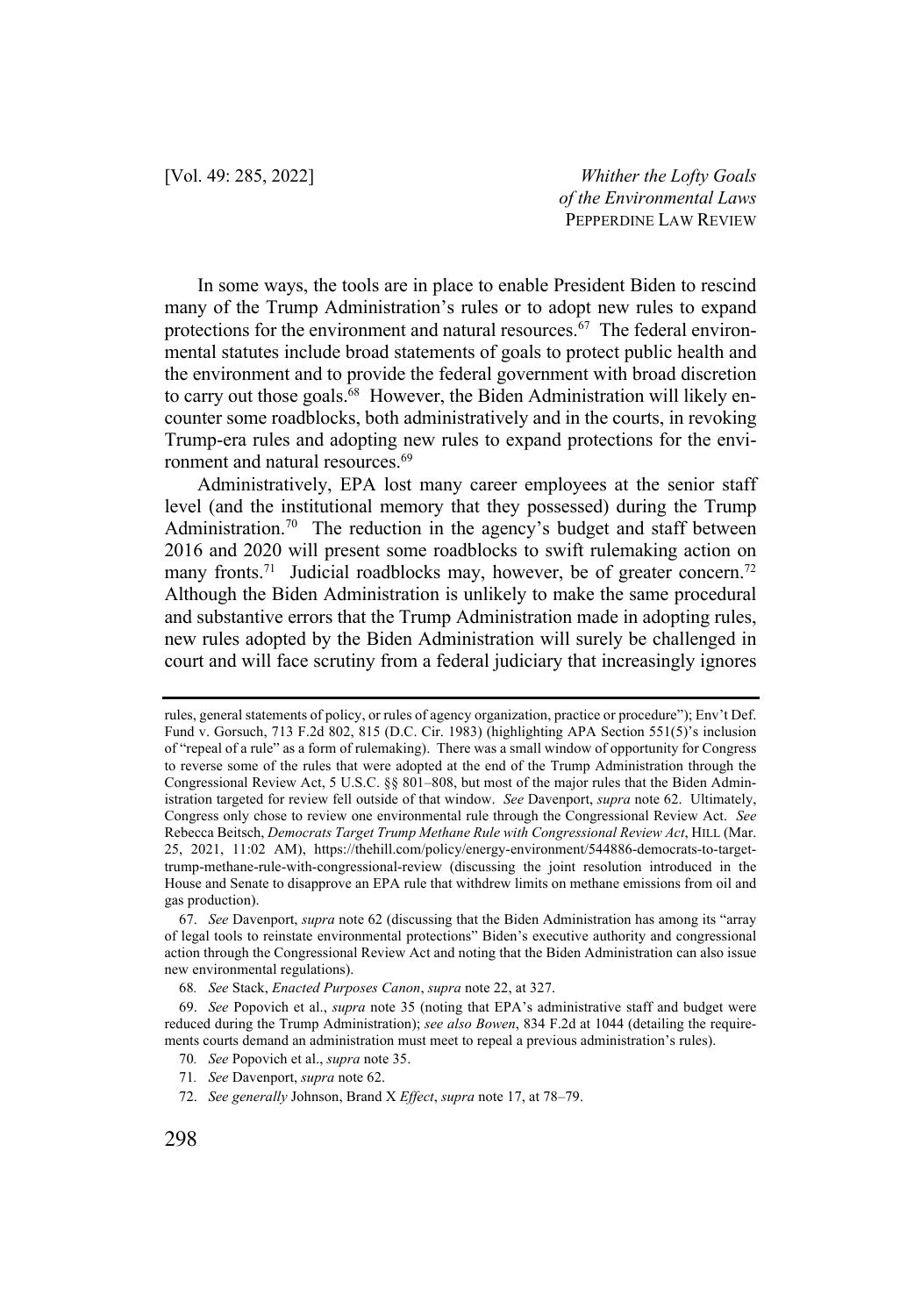the purposes and goals of laws when interpreting statutory language.73 The federal judiciary is also deferring less frequently to agencies under *Chevron* when reviewing their statutory interpretation<sup> $74$ </sup> and is being more aggressive when reviewing agencies' actions to enforce a statute's goals and purposes than when reviewing agencies' failure to enforce those goals and purposes.<sup>75</sup> All of these judicial trends may make it difficult for the Biden Administration to achieve the 70% success rate in court that was the norm prior to the Trump Administration.76

## III. FROM PURPOSIVISM TO TEXTUALISM

## *A. The Early Years of the Federal Environmental Laws*

The 1970s and early 1980s was an era of unparalleled bipartisan congressional support for environmental protection.<sup>77</sup> During that period, Congress adopted more than two dozen environmental laws with broad support across the political spectrum.<sup>78</sup> During that time, "environmental bills pass[ed] the Senate by an average vote of 76 to 5 and the House by an average of 331 to 30."<sup>79</sup> It was during that era that most of the major federal environmental laws

78*. See id.*; *see also* Johnson, *Indeconstructible*, *supra* note 36, at 654; Madeline June Kass, *Presidentially Appointed Environmental Agency Saboteurs*, 87 UMKC L. REV. 697, 701 (2019) (illustrating how EPA was created through bipartisan support); Joel A. Mintz, *Thinking Beyond Gridlock: Towards a Consistent Statutory Approach to Federal Environmental Enforcement*, 46 ENV'T L. 241, 242 (2016) (explaining how regulations created in the 1970s and 1980s with bipartisan support remain largely unchanged); Robert V. Percival, *Environmental Law in the Twenty-First Century*, 25 VA. ENV'T L.J. 1, 2–3 (2007) (explaining how safeguarding the environment used to be an "exciting," bipartisan field).

79*. See* Christopher H. Schroeder, *Global Warming and the Problem of Policy Innovation: Lessons from the Early Environmental Movement*, 39 ENV'T L. 285, 306 (2009) (arguing for policy changes under the current climate circumstances). The Clean Water Act, for instance, passed unanimously in the Senate and passed the House with only eleven dissenters. *See* COMM. ON PUB. WORKS, 93D CONG., A LEGISLATIVE HISTORY OF THE WATER POLLUTION CONTROL ACT AMENDMENTS OF 1972, at 222– 23 (1973) (Comm. Print 1973) [hereinafter 1972 LEGISLATIVE HISTORY]. *See also* Drew Caputo, *A* 

<sup>73</sup>*. See id.*

<sup>74</sup>*. See id.*

<sup>75</sup>*. See id.*

<sup>76.</sup> *See* Coglianese & Walters, *supra* note 54, at 1026–27.

<sup>77</sup>*. See* David M. Uhlmann, *Back to the Future: Creating a Bipartisan Environmental Movement for the 21st Century*, [2020] 50 Envtl. L. Rep. (Envtl. Law Inst.) 10,800, 10,801 (Oct. 2020) (explaining how environmental disasters motivated bipartisan support for the passage of new regulations).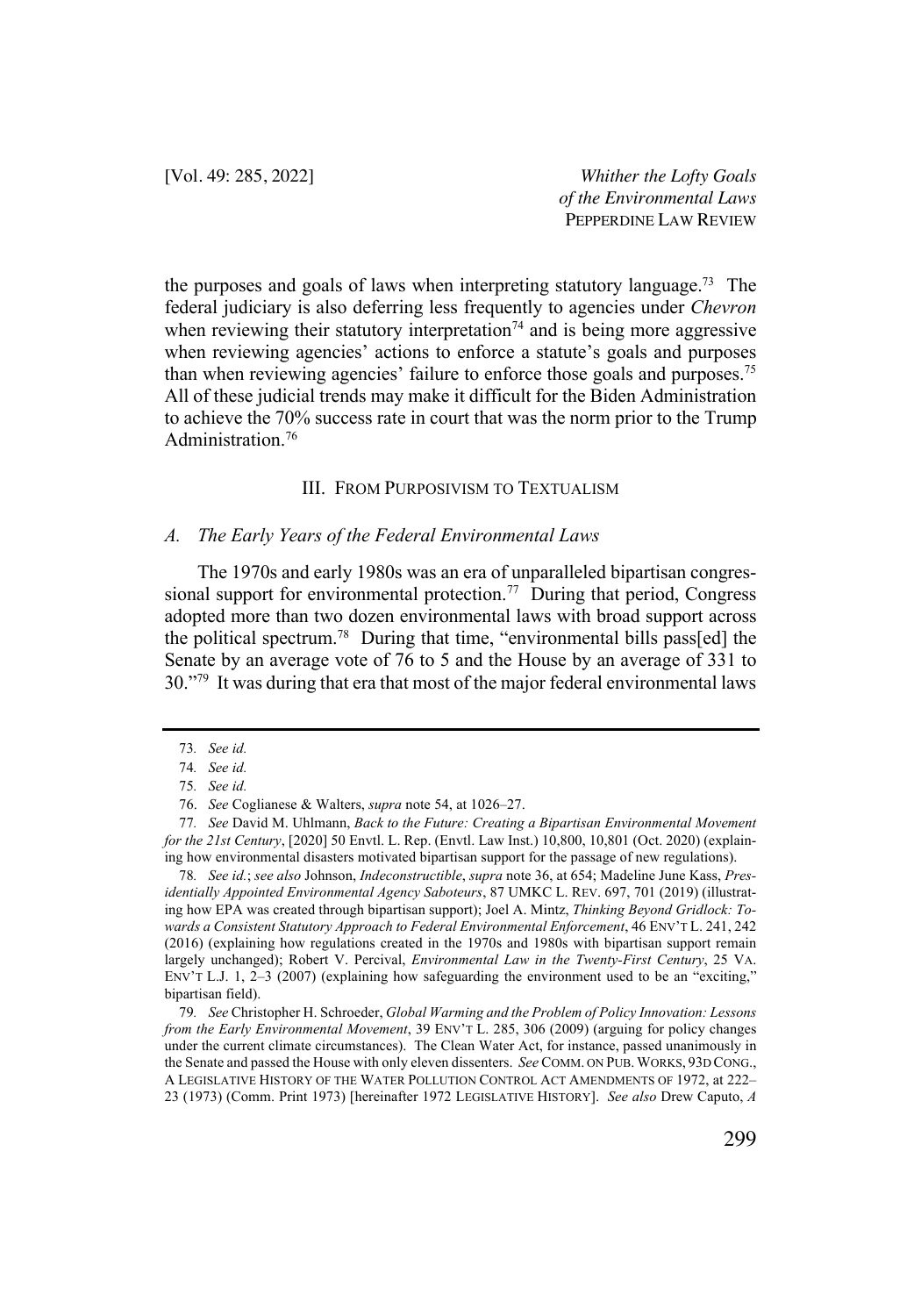were enacted, including the modern Clean Air Act,<sup>80</sup> Clean Water Act,<sup>81</sup> Endangered Species Act,<sup>82</sup> Resource Conservation and Recovery Act,<sup>83</sup> and the Superfund law.<sup>84</sup> Over the subsequent half century, Congress has not taken any steps to diminish significantly the protections provided by those laws or reduce the powers provided to federal agencies to interpret and enforce those  $laws.$ <sup>85</sup>

Most of the major federal environmental laws were enacted in response to national crises, such as the Santa Barbara oil spill, the burning Cuyahoga River, and the environmental and health hazards posed by toxic waste to residents in Love Canal, Times Beach, and other communities across the United States.<sup>86</sup> Consequently, at the center of most of the federal environmental laws are "enacted purposes" provisions that outline the overriding goals of the laws to protect public health and the environment.<sup>87</sup>

The Clean Water Act, for example, provides that the objective of the law is "to restore and maintain the chemical, physical, and biological integrity of the [n]ation's waters."88 To achieve that objective, Congress set a national goal to eliminate the discharge of pollutants into navigable waters by 1985.<sup>89</sup> The Clean Air Act identifies a major purpose of the law: "to protect and enhance the quality of the [n]ation's air resources so as to promote the public

86*. See* Uhlmann, *supra* note 77, at 10,801.

*Job Half Finished: The Clean Water Act After 25 Years*, [1997] 27 Envtl. L. Rep. (Envtl. Law Inst.) 10,574 (1997) (providing a more detailed history of the enactment of the law and the events that predated it).

<sup>80.</sup> 42 U.S.C. § 7401.

<sup>81.</sup> 33 U.S.C. § 1251.

<sup>82.</sup> 16 U.S.C. § 1531.

<sup>83.</sup> 42 U.S.C. § 6901.

<sup>84.</sup> 42 U.S.C. § 9601.

<sup>85</sup>*. See* Johnson, *Indeconstructible*, *supra* note 36, at 654.

<sup>87.</sup> *See* Stack, *Enacted Purposes Canon*, *supra* note 22, at 290 (stating that enacted purposes provisions are provisions in statutes that are enacted as part of the statute and "make statements regarding the aims, goals, or ends of the statute they accompany[] and . . . purport to speak to the entire statute in which they are enacted"). Modern congressional legislative drafting guidelines discourage the inclusion of purpose provisions unless the purpose provision addresses a specific section of the legislation. *See* HOUSE LEGISLATIVE COUNSEL'S MANUAL ON DRAFTING STYLE, H.R. MISC. DOC. NO. 104- 1, at 28 (1995) (Section 325 specifically discourages "the inclu[sion] [of] findings and purposes"). According to the manual, purpose provisions "are more appropriately and safely dealt with in the committee report than in the bill." *Id.* 

<sup>88.</sup> 33 U.S.C. § 1251(a).

<sup>89</sup>*. Id.*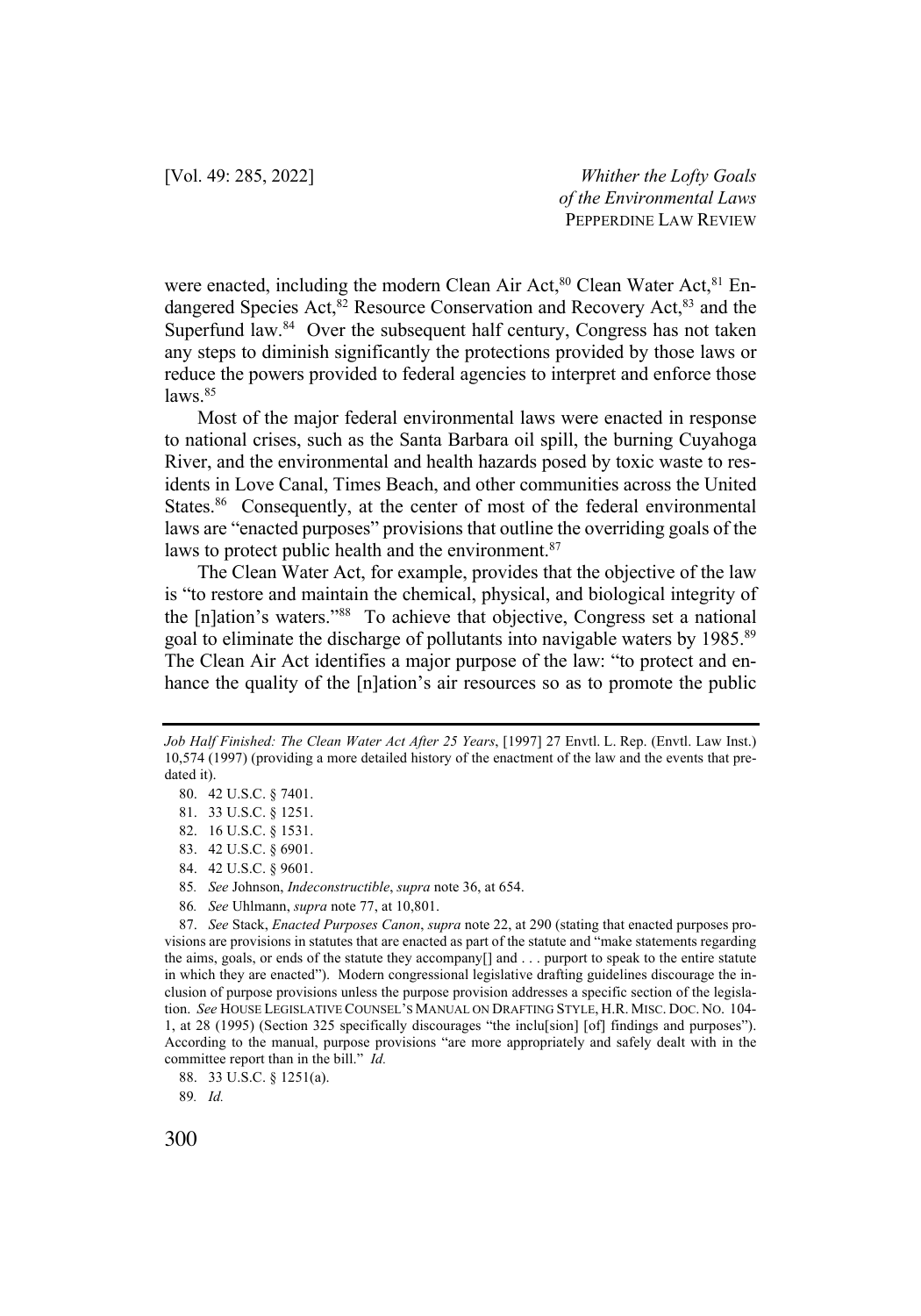health and welfare and the productive capacity of its population."90 Congress identified the objectives of RCRA to be "to promote the protection of health and the environment<sup>"91</sup> and indicated that the objectives should be met by "assuring that hazardous waste management practices are conducted in a manner which protects human health and the environment."<sup>92</sup> In the Endangered Species Act, Congress indicated that the purposes of the law are "to provide a means whereby the ecosystems upon which endangered species and threatened species depend may be conserved<sup>[</sup> and] to provide a program for the conservation of such endangered species and threatened species."93 Although the Superfund law does not include a separate enacted purposes provision, the short title of the law indicates that Congress adopted it "[t]o provide for liability, compensation, cleanup, and emergency response for hazardous substances released into the environment and the cleanup of inactive hazardous waste disposal sites."94

After outlining the primary purposes of the laws to protect public health and the environment, many of the federal environmental statutes identify retention of state authority over matters addressed in the statutes as an additional goal.95 Occasionally, some of the federal environmental laws include

<sup>90.</sup> 42 U.S.C. § 7401(b)(1).

<sup>91.</sup> 42 U.S.C. § 6902(a).

<sup>92</sup>*. Id.*

<sup>93.</sup> 16 U.S.C. § 1531(b).

<sup>94.</sup> Comprehensive Environmental Response, Compensation, and Liability Act of 1980, Pub. L. No. 96-510, 94 Stat. 2767. Some of the other federal environmental laws are more equivocal about advancing health and environmental goals. *See, e.g.*, National Environmental Policy Act, 42 U.S.C. § 4331(a), (c); Toxic Substances Control Act, 15 U.S.C. § 2601(b)(3). In the National Environmental Policy Act (NEPA), for instance, although Congress provided that "each person should enjoy a healthful environment," 42 U.S.C. § 4331(c), it also provided that governments and public and private organizations should "use all practicable means and measures . . . to create and maintain conditions under which man and nature can exist in *productive harmony*[] and fulfill the *social*, *economic*, *and other requirements* of present and future generations of Americans."*Id.* § 4331(a) (emphasis added). Similarly, in the Toxic Substances Control Act, Congress directed that "authority over chemical substances and mixtures should be exercised in such a manner as not to impede unduly or create unnecessary economic barriers to technological innovation." 15 U.S.C. § 2601(b)(3).

<sup>95</sup>*. See, e.g.*, 16 U.S.C. §1535(a) (requiring the federal government to "cooperate to the maximum extent practicable with the [s]tates" in carrying out the Endangered Species Act); 16 U.S.C. § 1535(f) (authorizing states to adopt requirements that are more protective of endangered and threatened species than the federal requirements); 33 U.S.C. § 1251(b) (identifying a Congressional policy "to recognize, preserve, and protect the primary responsibilities and rights of [s]tates to prevent, reduce, and eliminate pollution[ and] to plan the development and use . . . of land and water resources" under the Clean Water Act); 33 U.S.C. § 1370 (authorizing states to adopt and enforce water pollution standards unless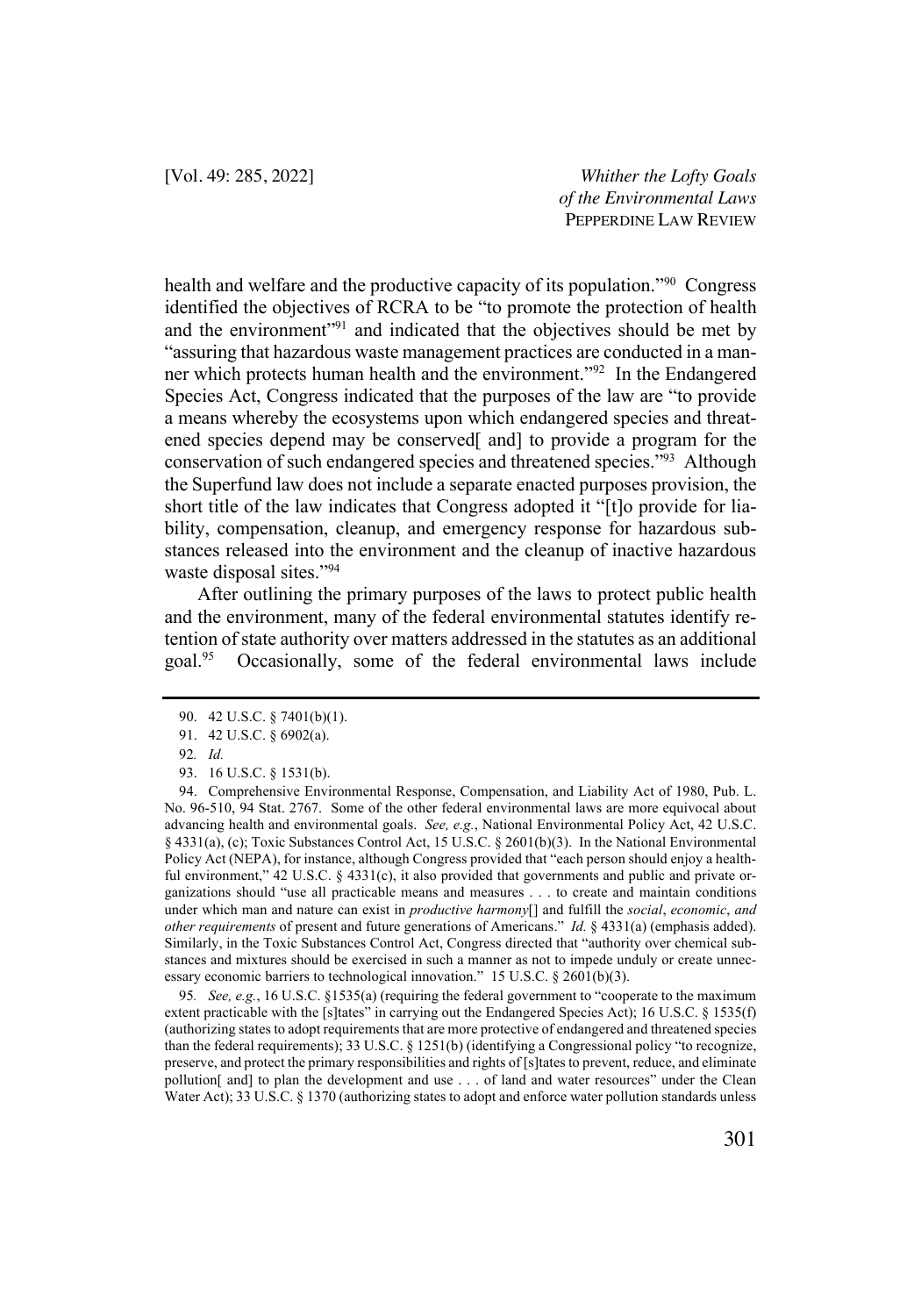provisions allowing the consideration of costs in setting some standards under the laws, but most of the laws are silent or ambiguous on that point.<sup>96</sup>

In the first few decades after Congress adopted the major federal environmental laws, federal courts frequently interpreted the laws broadly to carry out the health and environmental protection purposes of the laws.<sup>97</sup> *Tennessee Valley Authority v. Hill*, <sup>98</sup> *United States v. Riverside Bayview Homes, Inc.*, 99 and *Babbitt v. Sweet Home Chapter of Communities for a Great Oregon*<sup>100</sup> typify the approach taken by the Supreme Court during those years.101 In *Tennessee Valley Authority*, the Court was faced with the question of whether it was appropriate to enjoin the completion of a hundred-million-dollar dam that would destroy the critical habitat and jeopardize the continued existence of an endangered fish.<sup>102</sup> Although the statute's plain language made it clear that completion of the dam would violate the Endangered Species Act, the law did not explicitly address whether a court was required to enjoin any violation of the statute regardless of the costs that would be imposed on a developer by such an injunction.<sup>103</sup> Nevertheless, the Supreme Court thoroughly examined

they are less stringent than the federal standards); 42 U.S.C. § 6902(a)(1) (identifying a goal of providing technical and financial assistance to states for the development of solid waste management plans under the RCRA); 42 U.S.C. § 6929 (authorizing states to adopt hazardous waste laws that are at least as stringent as the federal requirements); 42 U.S.C. § 7401(b)(3) (setting out a purpose "to provide technical and financial assistance to [s]tate and local governments in connection with the development and execution of their air pollution prevention and control programs"); 42 U.S.C. § 7416 (authorizing states to adopt air pollution control standards unless they are less stringent than the federal standards).

<sup>96</sup>*. See, e.g.*, 33 U.S.C. § 1314(b)(1) (authorizing EPA to consider costs in determining the best practicable control technology limits under the Clean Water Act); 33 U.S.C. § 1314(b)(4) (authorizing EPA to consider costs in determining the best conventional control technology under the Clean Water Act).

<sup>97.</sup> *See* Richard J. Lazarus, *The Greening of America and the Graying of United States Environmental Law: Reflections on Environmental Law's First Three Decades in the United States*, 20 VA. ENV'T L.J. 75, 95 (2001) ("[D]uring the 1970s the federal judiciary served as a significant catalyst in support of sweeping, far-reaching, and stringent environmental protection law.").

<sup>98.</sup> 437 U.S. 153 (1978).

<sup>99.</sup> 474 U.S. 121 (1985).

<sup>100.</sup> 515 U.S. 687 (1995).

<sup>101.</sup> *See id.*; Tenn. Valley Auth. v. Hill, 437 U.S. 153 (1978); United States v. Riverside Bayview Homes, Inc., 474 U.S. 121 (1985).

<sup>102.</sup> 437 U.S. at 153–54, 172.

<sup>103</sup>*. See id.* at 193–95. The decision is frequently cited as an example of textualism because the Court focused heavily on the plain meaning of the language in the statute when determining that the construction of the dam would violate the statute. *See, e.g.*, Neil H. Buchanan & Michael C. Dorf, *A Tale of Two Formalisms: How Law and Economics Mirrors Originalism and Textualism*, 106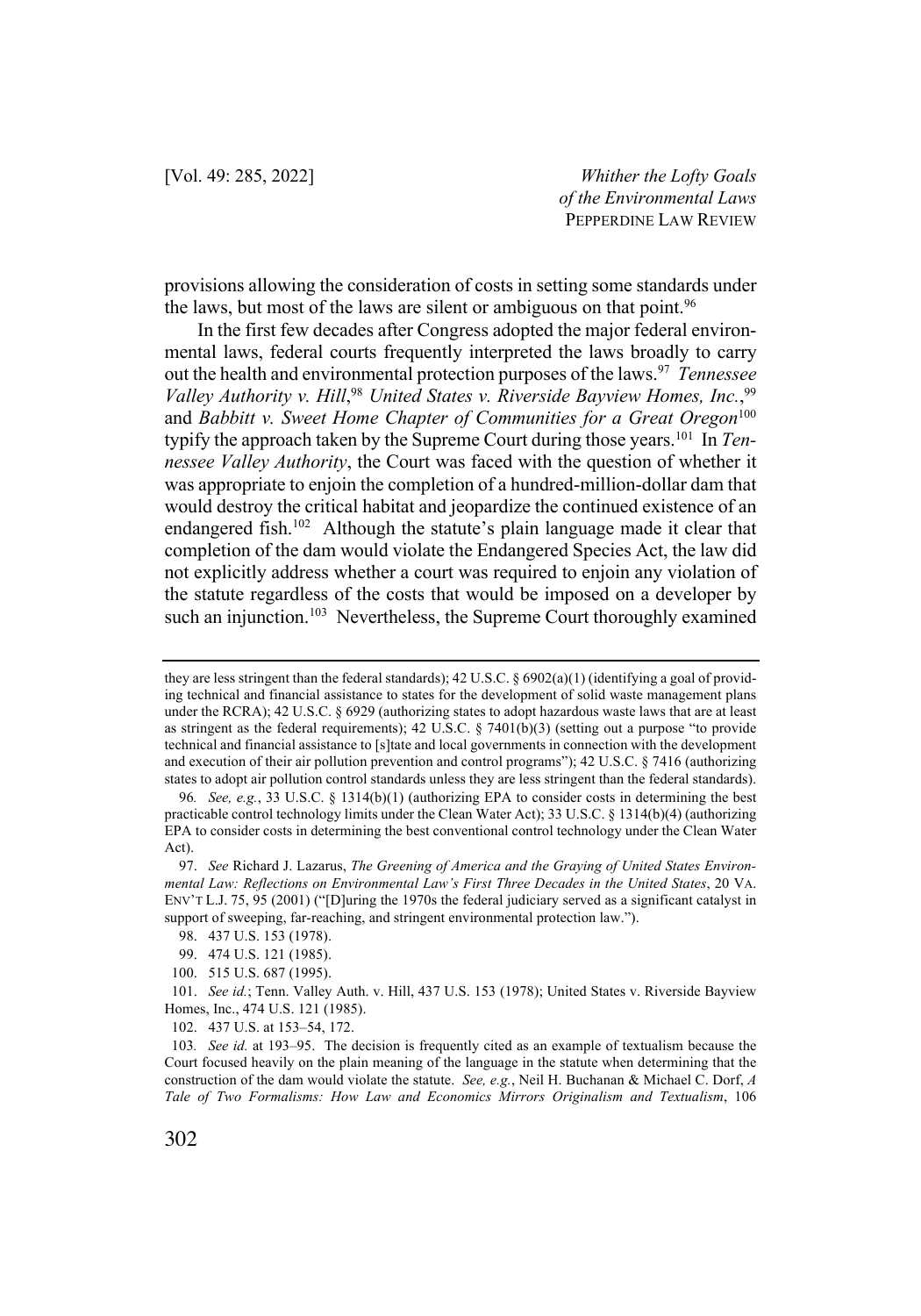the enacted purposes section of the statute and the legislative history of the statute and concluded that the "plain intent of Congress in enacting this statute was to halt and reverse the trend toward species extinction, whatever the cost."104

A few decades later, in *Babbitt*, the Court reviewed a challenge to the Department of Interior's interpretation of the Endangered Species Act by regulation to prohibit habitat modification that indirectly injured endangered species.105 In upholding the agency's rule, the Court relied on the "broad purpose" cited in the enacting clause of the statute, which it referred to as "the most comprehensive legislation for the preservation of endangered species ever enacted by any nation."106 The Court explicitly relied on *Tennessee Valley Authority* in finding that the goal of the Endangered Species Act "was to halt and reverse the trend toward species extinction, whatever the cost," and the Court upheld the agency's rule as a reasonable interpretation of the statute $107$ 

The Supreme Court's purposivist approach to interpreting federal environmental laws was not limited to the Endangered Species Act.108 In *Riverside Bayview Homes*, the Court reviewed a challenge to regulations adopted by the U.S. Army Corps of Engineers that defined wetlands adjacent to traditional navigable waters to be "waters of the United States" that are subject to jurisdiction under the Clean Water Act.<sup>109</sup> While the Court suggested that,

109. United States v. Riverside Bayview Homes, Inc., 474 U.S. 121, 123 (1985).

CORNELL L. REV. 591, 595 (2021) ("Consider *Tennessee Valley Authority v. Hill* . . . . Chief Justice Warren Burger's opinion for the Court sounded themes that we would now associate with textualism . . . ."). However, since the language of the statute did not address whether courts were *required* to issue injunctions to prevent actions that violated the statute, the Court adopted a purposivist approach to resolve that question. *See Tennessee Valley Authority*, 437 U.S. at 184 ("It is against this legislative background that we must measure TVA's claim that the Act was not intended to stop operation of a project which, like Tellico Dam, was near completion when an endangered species was discovered in its path. While there is no discussion in the legislative history of precisely this problem, the totality of congressional action makes it abundantly clear that the result we reach today is wholly in accord with both the words of the statute and the intent of Congress.").

<sup>104.</sup> 437 U.S. at 184. Parsing the legislative history closely, the Court wrote that "the repeated expressions of congressional concern over what it saw as the potentially enormous danger presented by the eradication of *any* endangered species suggest how the balance would have been struck had the issue been presented to Congress in 1973." *Id.* at 186.

<sup>105.</sup> 515 U.S. at 696–97.

<sup>106</sup>*. Id.* at 698 (quoting Tenn. Valley Auth. v. Hill, 437 U.S. 153, 180 (1978)).

<sup>107</sup>*. Id.* at 699–700 (quoting Tenn. Valley Auth. v. Hill, 437 U.S. 153, 184 (1978)).

<sup>108.</sup> *See* 33 U.S.C. § 1251.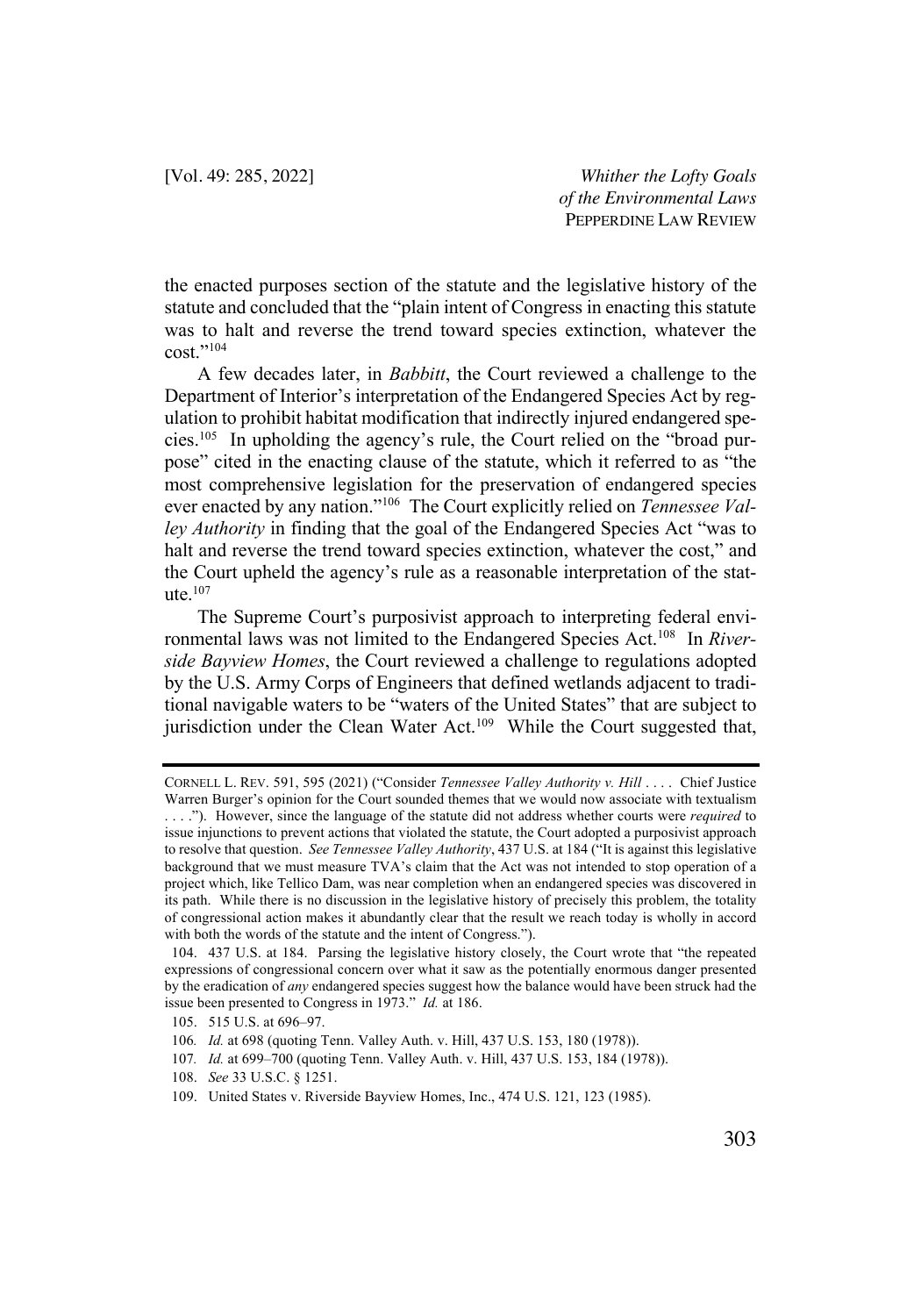"[o]n a purely linguistic level, it may appear unreasonable to classify 'lands,' wet or otherwise, as 'waters,'" the Court ultimately upheld the agency's regulations.<sup>110</sup> The Court supported its conclusion by focusing on the enacted purposes provision of the law, which indicated that Congress intended "to restore and maintain the chemical, physical, and biological integrity of the [n]ation's waters."111 The Court interpreted the enacted purposes provision to "incorporate[] a broad, systemic view of the goal of maintaining and improving water quality," which justified the regulation of adjacent wetlands, since "[w]ater moves in hydrologic cycles" and "[t]he regulation of activities that cause water pollution . . . must focus on all waters that together form the entire aquatic system."112

#### *B. The Shift to Textualism and the Focus on Secondary Purposes*

While federal courts frequently examined the purposes of the federal environmental laws to interpret their meaning over the first few decades after their enactment, there has been a significant shift from purposivism towards textualism as the predominant method of statutory interpretation adopted by federal courts over the last few decades.<sup>113</sup> The purposivist approach to statutory interpretation grew out of the "legal process" movement of the 1950s

<sup>110</sup>*. Id.* at 132–35.

<sup>111</sup>*. Id.* at 132 (quoting 33 U.S.C. § 1251).

<sup>112</sup>*. Id.* at 132–34 (quoting 42 Fed. Reg. 37,128 (July 19, 1977)).

<sup>113</sup>*. See* Driesen et al., *Half a Century*, *supra* note 10, at 1785–87; John F. Manning, *Textualism and the Equity of the Statute*, 101 COLUM. L. REV. 1, 7 (2001) (arguing that the rejection of textualism "will not lead to rigid and literal interpretive methods"); *see also* VALERIE C. BRANNON, CONG. RSCH. SERV., R45153, STATUTORY INTERPRETATION: THEORIES, TOOLS AND TRENDS 10–16 (2018), https://crsreports.congress.gov/product/pdf/R/R45153 ("The two predominant theories of statutory interpretation today are purposivism and textualism."); WILLIAM N. ESKRIDGE, JR., DYNAMIC STATUTORY INTERPRETATION 9–10 (1994); David M. Driesen, *Purposeless Construction*, 48 WAKE FOREST L. REV. 97, 115–17 (2013) [hereinafter Driesen, *Purposeless Construction*] ("The modern Court . . . avoids giving purpose any weight in cases where not even its most aggressive textualists squarely claim that the statute's 'plain meaning' provides useful guidance."); Thomas W. Merrill, *Textualism and the Future of the Chevron Doctrine*, 72 WASH. U. L.Q. 351, 357 (1994) ("[T]here can be no doubt that textualism has asserted a powerful hold over the Supreme Court's statutory interpretation jurisprudence."); Jonathan T. Molot, *The Rise and Fall of Textualism*, 106 COLUM. L. REV. 1 (2006) (describing the rise of textualism and arguing for a new approach that reconciles textualism and purposivism); Adrian Vermeule, *The Cycles of Statutory Interpretation*, 68 U. CHI. L. REV. 149, 183 (2001) (arguing that the Court's more recent approach finds "that clear statutory text is all-butconclusive evidence of legislative intent").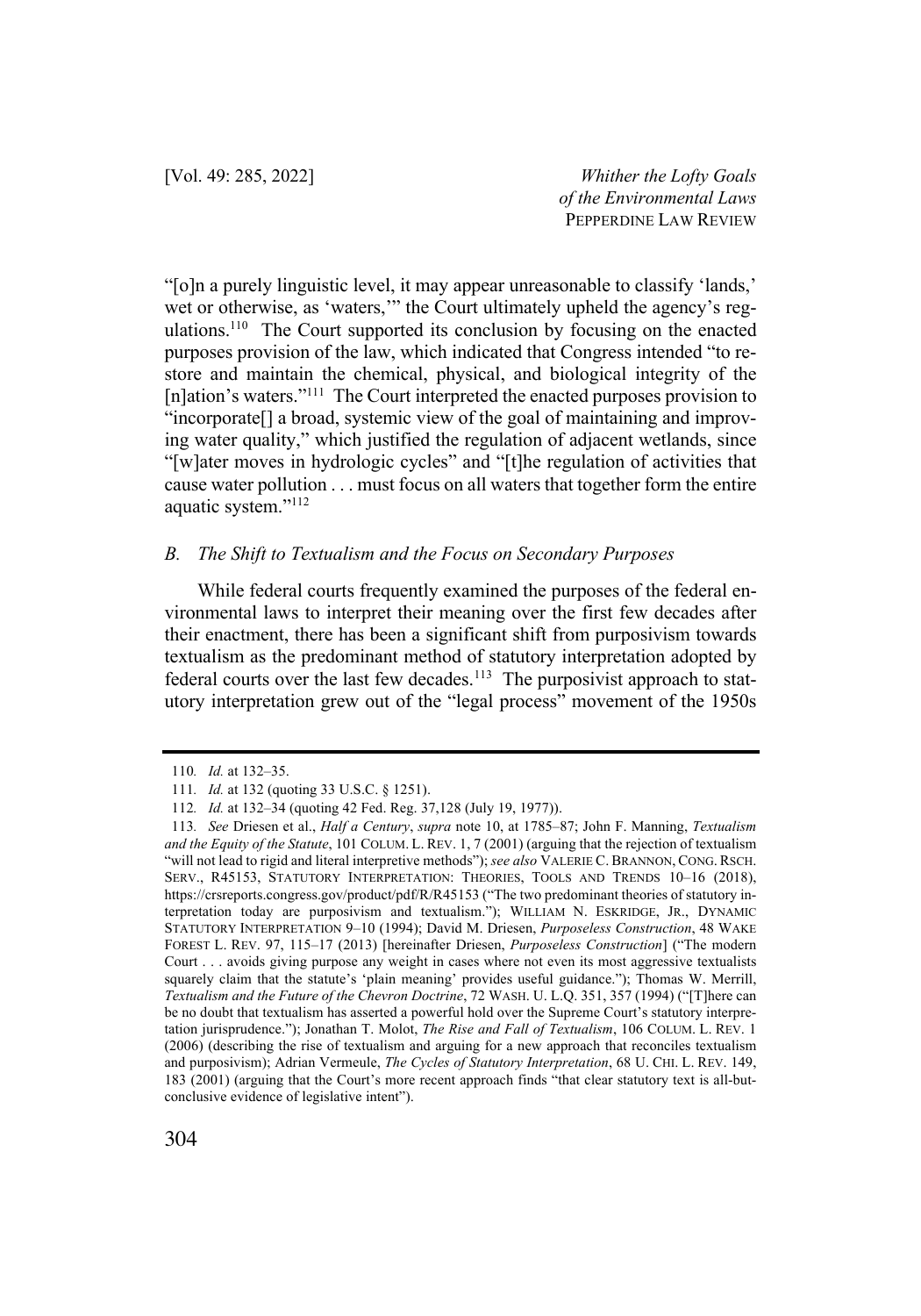and '60s, championed by Henry Hart and Albert Sacks, among others.<sup>114</sup> In purposivism, the interpreter resolves ambiguities in statutory language by identifying the statute's purpose and interpreting the statute in the manner that best advances that purpose.<sup>115</sup> Adherents of purposivism have traditionally been willing to examine the legislative history of statutes to assist in identifying the purposes of the statutes.<sup>116</sup> Importantly, though, purposivist interpreters will not adopt interpretations of statutes that conflict with the plain meaning of statutes.<sup>117</sup> Over the last few decades, a "new purposivism" has evolved, in which the interpreter relies much more heavily on enacted purposes provisions and other statutory text, rather than legislative history and other contextual clues, to discern a statute's purposes.<sup>118</sup>

116 *See* BRANNON, *supra* note 113, at 13 ("Purposivists are more willing than textualists to consider legislative history.").

117*. See* BRANNON, *supra* note 113, at 12–13; Stack, *Purposivism in the Executive Branch*, *supra* note 115, at 876; HART & SACKS, *supra* note 115, at 1378.

<sup>114</sup>*. See* Stack, *Enacted Purposes Canon*, *supra* note 22, at 296.

<sup>115</sup>*. Id.*; HENRY M. HART, JR. & ALBERT M. SACKS, THE LEGAL PROCESS: BASIC PROBLEMS IN THE MAKING AND APPLICATION OF LAW 1378 (William N. Eskridge, Jr. & Philip P. Frickey eds., 1994); Kevin M. Stack, *Purposivism in the Executive Branch: How Agencies Interpret Statutes*, 109 NW. U. L. REV. 871, 876 (2015) [hereinafter Stack, *Purposivism in the Executive Branch*] (urging that agencies have greater legislative knowledge than courts); *see also* BRANNON, *supra* note 113, at 11– 12 (explaining that purposivists argue interpreters should construe statutes to execute their legislative purpose).

<sup>118</sup>*. See* Stack, *Purposivism in the Executive Branch*, *supra* note 115, at 879–80, 929–30; *see also* Anita S. Krishnakumar, *Backdoor Purposivism*, 69 DUKE L.J. 1275 (2020) (discussing the "new purposivism" that has emerged in today's Court); John F. Manning, *The New Purposivism*, 2011 SUP. CT. REV. 113, 132 (2011) ("[T]he Court now takes its cues directly from Congress about how and to what degree to take background purpose or policy into account."); Kevin M. Stack, *Interpreting Regulations*, 111 MICH. L. REV. 355, 362 (2012) [hereinafter Stack, *Interpreting Regulations*] (arguing in favor of a "regulatory purposivism" that gives greater weight to statements of purpose in judicial interpretation); Note, *The Rise of Purposivism and the Fall of* Chevron*: Major Statutory Cases in the Supreme Court*, 130 HARV. L. REV. 1227, 1228 (2017) [hereinafter *The Rise of Purposivism*] (discussing that there is "a new brand of purposivism that places greater weight on the text's semantic meaning"). Critics of purposivism often argue that the approach inappropriately assumes that Congress acts with specific purposes in mind or that the traditional approach provides judges with too much discretion to identify purposes of a statute in a way that supports their preferred interpretation. *See* BRANNON, *supra* note 113, at 13; ANTONIN SCALIA & BRYAN A. GARNER, READING LAW: THE INTERPRETATION OF LEGAL TEXTS 18 (2012); John F. Manning, *Textualism and Legislative Intent*, 91 VA. L. REV. 419, 430 (2005) (asserting that textualists do care about legislative intent); Stack, *Purposivism in the Executive Branch*, *supra* note 115, at 879–80. Professor Kevin Stack argues that the focus in new purposivism on enacted purposes provisions in statutes and the text of statutes is actually at the heart of Hart and Sacks's earlier theories. *See* Stack, *Enacted Purposes Canon*, *supra* note 22, at 296. The new purposivism narrows the gap between textualism and purposivism. *See* BRANNON,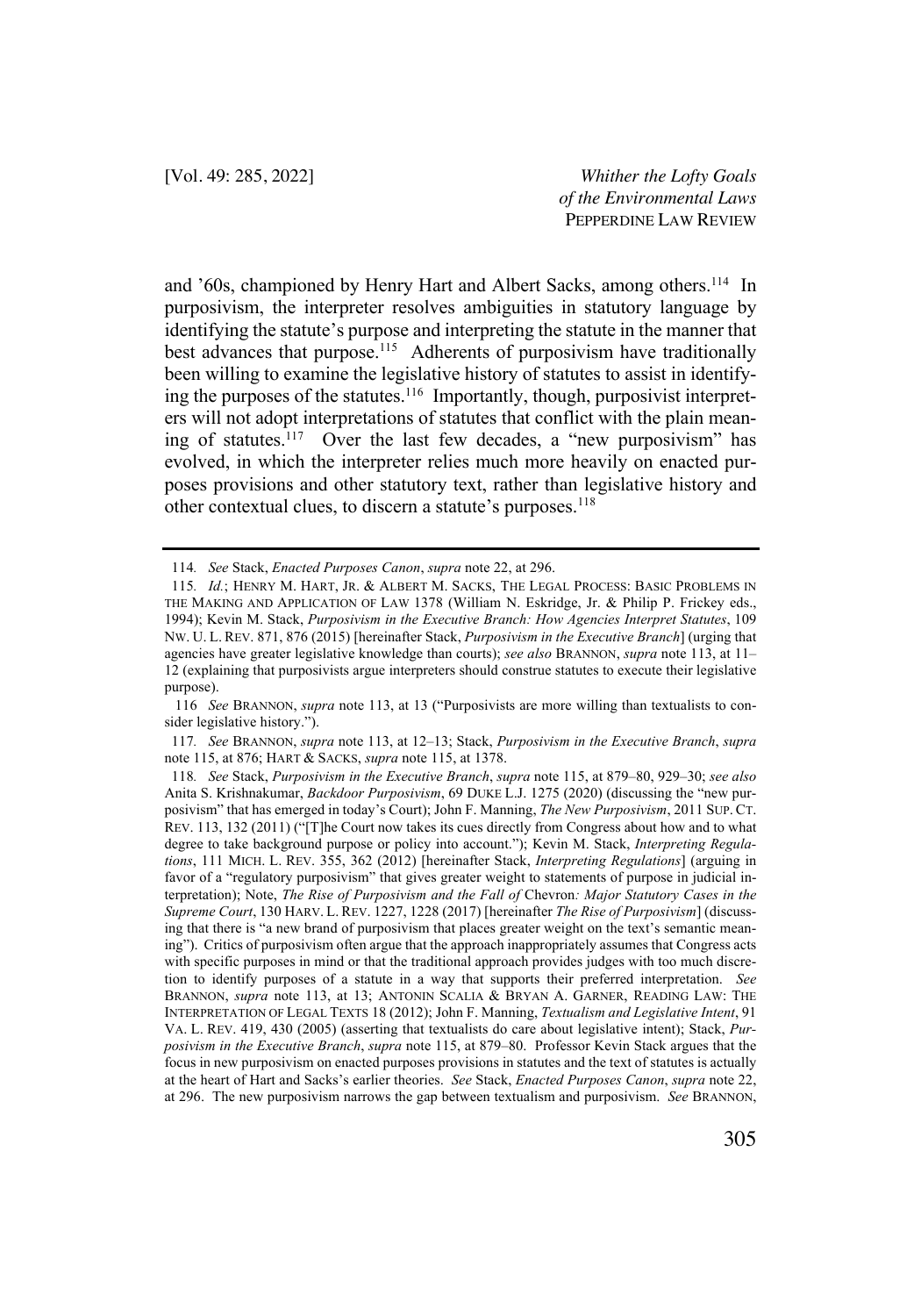Purposivism has been significantly supplanted as a method of statutory interpretation over the years by textualism.<sup>119</sup> Textualists focus on the words of a statute—rather than the purposes, legislative history, or evidence of the history of enactment—to ascertain the meaning of ambiguous language in the statute.<sup>120</sup> Textualists focus on the ordinary meaning of words (or, in some cases, dictionary meaning), rules of grammar or similar canons of construction, and the context in which the language in question is used in the statute or in similar statutes.<sup>121</sup> Occasionally, textualists will examine enacted purposes provisions of statutes to aid in interpreting ambiguous language since the provisions are enacted as text within the statute.<sup>122</sup>

While the trend toward textualism predominates across all types of statutes, Professors Robert Glicksman and Christopher Schroeder documented the shift in a study of judicial review of environmental laws almost three decades ago.<sup>123</sup> In their study, Glicksman and Schroeder analyzed the decisions of federal courts reviewing actions by EPA over the first twenty years of the agency's existence.<sup>124</sup> They concluded that the courts aggressively reviewed the agency's actions during the early years of the agency, interpreting the environmental statutes according to their broad purposes and declining to accord deference to the agency.<sup>125</sup> However, by the end of the study period, they concluded that the courts adopted a more deferential view toward EPA's decisionmaking and focused less on the purposes of the statutes in review of the agency's decisions.<sup>126</sup> They hypothesized that the change was based on several factors, including a change in the judicial attitude toward agencies after

*supra* note 113, at 16; Molot, *supra* note 113, at 3; Lawrence M. Solan, *The New Textualists' New Text*, 38 LOY. L.A. L. REV. 2027, 2028, 2030–31 (2005) ("The shift from focusing on dictionaries to ordinary usage should be seen as an additional step toward reconciling textualist methodology with the goal of providing an interpretation that reflects a statute's purpose.").

<sup>119.</sup> *See* Driesen, *Purposeless Construction*, *supra* note 113, at 111–12 ("As many commentators have noted, the Court became increasingly textualist, purporting to resolve cases by discovering directly applicable provisions' 'plain meaning,' often with no resort to statutory purpose at all.").

<sup>120</sup>*. See* BRANNON, *supra* note 113, at 13–14; Stack, *Purposivism in the Executive Branch*, *supra*  note 115, at 881.

<sup>121</sup>*. See* BRANNON, *supra* note 113, at 13–15.

<sup>122</sup>*. Id.* at 13–14.

<sup>123</sup>*. See* Robert Glicksman & Christopher H. Schroeder, *EPA and the Courts: Twenty Years of Law and Politics*, 54 LAW & CONTEMP. PROBS. 249 (1991).

<sup>124</sup>*. Id.*

<sup>125</sup>*. Id.* at 249, 256.

<sup>126</sup>*. Id.* at 249, 256–57.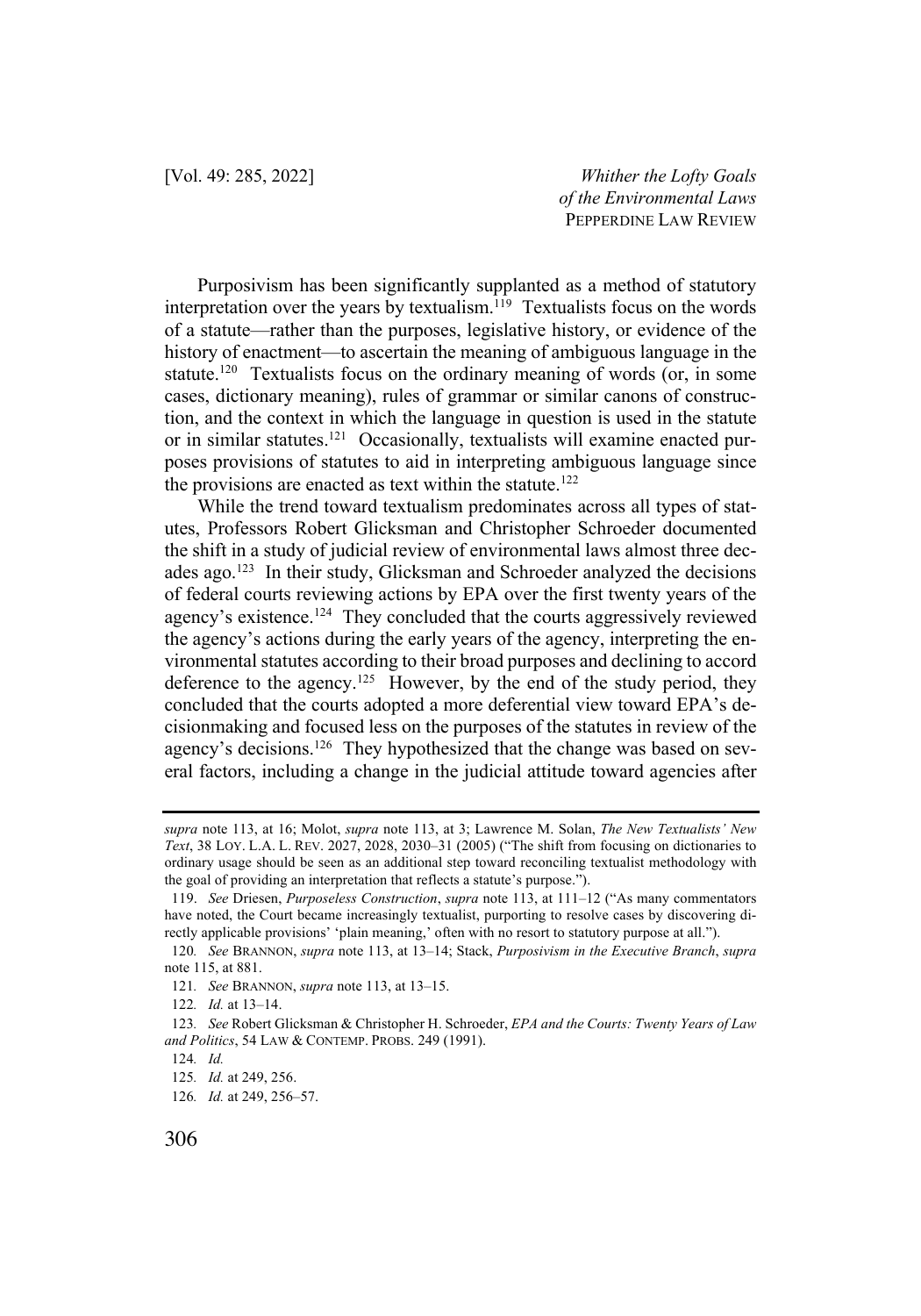the Supreme Court's decision in *Chevron v. NRDC*. 127 They followed up their initial study with an empirical study of all of the federal circuit court cases decided between 1991 and 1999 in which EPA or the EPA Administrator appeared as a party.128 Based on their review of the cases, they concluded that courts were continuing to defer more frequently to agencies and that courts were relying more heavily on textualism and less frequently on nontextual tools, including legislative history, during the study period.<sup>129</sup>

Recent analyses of judicial interpretation of the Clean Air Act and Clean Water Act over time confirm the prevalence of the trend from purposivism to textualism in the context of judicial review of the federal environmental laws.130 David Driesen, Thomas Keck, and Brandon Metroka demonstrated the trend in the Clean Air Act context when they reviewed the twenty cases decided by the Supreme Court interpreting the Act over a half century.131 Professor Driesen and his colleagues found that during the 1970s the Court "tended to follow statutory purpose":

> [It] freely relied upon structure and legislative history . . . . And the Court only acted contrary to statutory purpose where specific text or a constitutional value pushed in that direction. . . . Purposivism seems to have led the Court to decisions that often followed the [Clean Air Act's] philosophy. $132$

Driesen and his colleagues found that as the Burger Court shifted to the

<sup>127</sup>*. Id.* at 256, 295 (noting how "the centerpiece of this recent shift in judicial emphasis" has been the *Chevron* test).

<sup>128.</sup> *See* Christopher H. Schroeder & Robert L. Glicksman, Chevron*,* State Farm *and the EPA in the Courts of Appeals During the 1990s*, [2001] 31 Envtl. L. Rep. (Envtl. Law Inst.) 10,371 (2001). They also reviewed a sampling of cases decided in the federal circuit courts in which EPA or the EPA Administrator was a party, in order to compare the decisionmaking over time. *Id.* at 10,372.

<sup>129</sup>*. Id.* at 10,372, 10,390–91. They found that in the 1990s courts used textual analyses of the plain meaning of statutes in 88% of the cases and examined legislative history in only 33% of the cases. *Id.* at 10,390–91.

<sup>130.</sup> *See* Driesen et al., *Half a Century*, *supra* note 10, at 1785, 1787 (addressing how statutory interpretation of the Clean Air Act has shifted from purposovism to textualism).

<sup>131.</sup> *See id.*

<sup>132</sup>*. Id.* at 1807, 1810.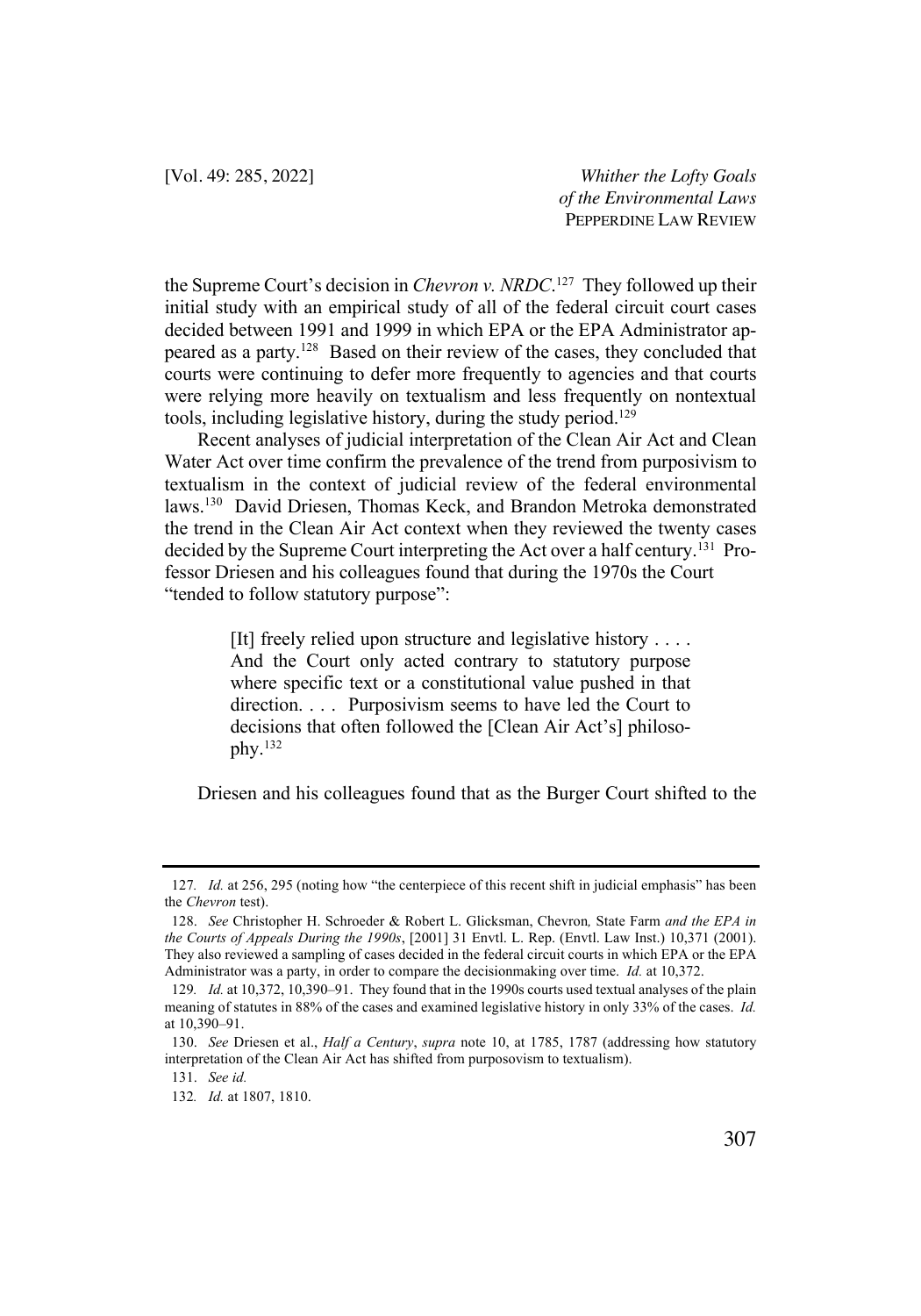Rehnquist Court it "turned to textualism"133 and that many of the decisions in the 1980s were in tension with the policies of the statute.134 Finally, during the era of Justice Roberts, Driesen concluded that the Court adopted a dynamic method of interpreting the statute that was not based on purpose or text but on ideology.<sup>135</sup>

Inspired by the work of Professor Driesen and his colleagues, the author of this Article reviewed the thirty opinions that the Supreme Court issued over the last half century that focused on statutory interpretation questions under the Clean Water Act.<sup>136</sup> As with the Driesen study, the review demonstrated a significant shift towards textualism over the study period.137 While the Court supported its decisions during the Burger era with citations to the Clean Water Act's purposes in nine of the thirteen cases interpreting the statute, the Court only cited the law's purposes in three of the ten cases decided during the Roberts era.<sup>138</sup> In addition, while the Burger and Rehnquist Courts frequently attempted to justify decisions that departed from the water quality protection goals of the Clean Water Act by citing clear statement canons or arguing that the decisions were somehow consistent with statutory purposes, the Roberts Court simply ignored the purposes of the statute in its opinions and did not seem to feel compelled to justify the departure from the statute's goals.139 The review of the Court's Clean Water Act opinions also demonstrated that the Court drastically reduced its reliance on legislative history over the study period. $140$ 

The review of the Court's Clean Water Act opinions identified another disturbing trend in judicial review, at least under that statute.<sup>141</sup> While the Burger Court frequently cited the water quality protection purposes of the statute to support its decisions, to the extent that the Rehnquist and Roberts Courts have discussed the purposes of the statute in interpreting the statute, they have

<sup>133</sup>*. Id.* at 1819, 1824–25.

<sup>134</sup>*. Id.* at 1810.

<sup>135</sup>*. Id.* at 1835–42.

<sup>136</sup>*. See* Johnson, *Clean Water Act*, *supra* note 11.

<sup>137</sup>*. Id.* at 362, 376–77.

<sup>138</sup>*. Id.* at 377–78.

<sup>139</sup>*. Id.* at 381–82.

<sup>140</sup>*. Id.* at 362, 376–77. While the Burger and Rehnquist Courts cited legislative history in fifteen of the twenty cases decided during those Terms, the Roberts Court cited legislative history in only two of the ten cases decided during the Term. *Id.* at 377–78.

<sup>141.</sup> *See* Johnson, *Clean Water Act*, supra note 11, at 362, 376, 379–82.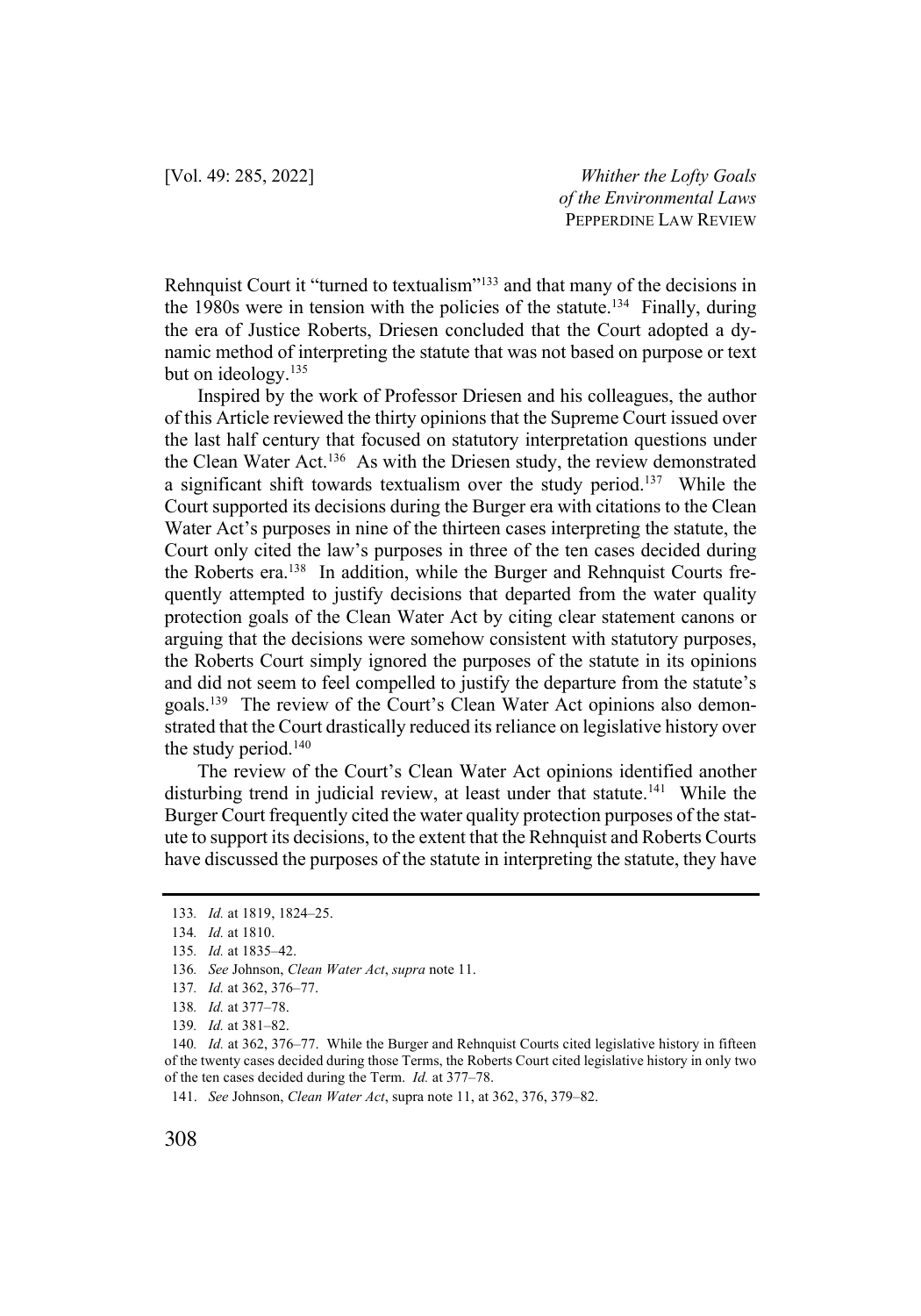increasingly cited the secondary goal of the law to protect states' rights, even when the Court's interpretation seems to conflict with the primary goal of the statute to protect water quality. $142$ 

## *C. Increased Focus on Costs in Interpreting the Federal Environmental Laws*

As the federal courts have de-emphasized the focus on the health and environmental protection purposes of the federal environmental statutes when interpreting them, they have increased their willingness to interpret the statutes in a manner that authorizes the consideration of costs in implementation of the statutes.143 Professor Driesen and his colleagues noted this shift in their review of the Supreme Court's Clean Air Act cases, finding that the Court's recent decisions embody a dynamic interpretation of the law to incorporate cost-benefit analysis, based primarily on ideological considerations.<sup>144</sup>

Congress frequently identified broad health and safety purposes for the federal environmental laws and none of the major laws discussed at the outset of this Article explicitly authorizes or requires agencies to engage in costbenefit analysis.<sup>145</sup> In fact, provisions in the Clean Air Act and Endangered Species Act prohibit consideration of costs for various types of

<sup>142</sup>*. See id.* Other than a footnote in one opinion, in every case in which the Burger Court discussed the purposes of the Clean Water Act, the Court focused on the water quality goals of Section 101(a). *Id.* at 379 (discussing the Court's treatment of the Clean Water Act Section 101(a), 33 U.S.C. § 1251(a)). However, during the Rehnquist era, the Court cited Section 101(b), the states' rights provision, in almost as many cases as the Court cited the water quality goals of Section 101(a). *Id.* at 380–81. Finally, though, to the extent that the Roberts Court has focused on the water quality goals of Section 101(a), it has only done so when the interpretation of the law also advances the policies of Section 101(b), and the Court has routinely stressed the importance of *both* provisions in interpreting the law. *Id.* at 381.

<sup>143.</sup> *See* Driesen et al., *Half a Century*, *supra* note 10, at 1787, 1837 (discussing the increased willingness to consider cost in implementation of statutes).

<sup>144</sup>*. See* Driesen et al., *Half a Century*, *supra* note 10, at 1835–42.

<sup>145</sup>*. See* Lisa Heinzerling, *Cost-Nothing Analysis: Environmental Economics in the Age of Trump*, 30 COLO. NAT. RES. ENERGY & ENV'T L. REV. 287, 288 (2019) (providing an economic analysis of environmental policy and concluding cost-benefit analysis "dominate[s] federal environmental policy"); Paul R. Noe & John D. Graham, *The Ascendancy of the Cost-Benefit State?*, 5 ADMIN. L. REV. ACCORD 85, 114 (2020) (noting that, of the ten major federal environmental laws enacted in the 1970s and '80s, only the Federal Insecticide Fungicide and Rodenticide Act (FIFRA) and the Toxic Substances Control Act (TSCA) contain provisions that require cost-benefit analysis). An amendment to the Safe Drinking Water Act in 1996 added a cost-benefit analysis requirement as well. *See* 42 U.S.C.  $§$  300g-1(b)(3)(C)(i)–(iii).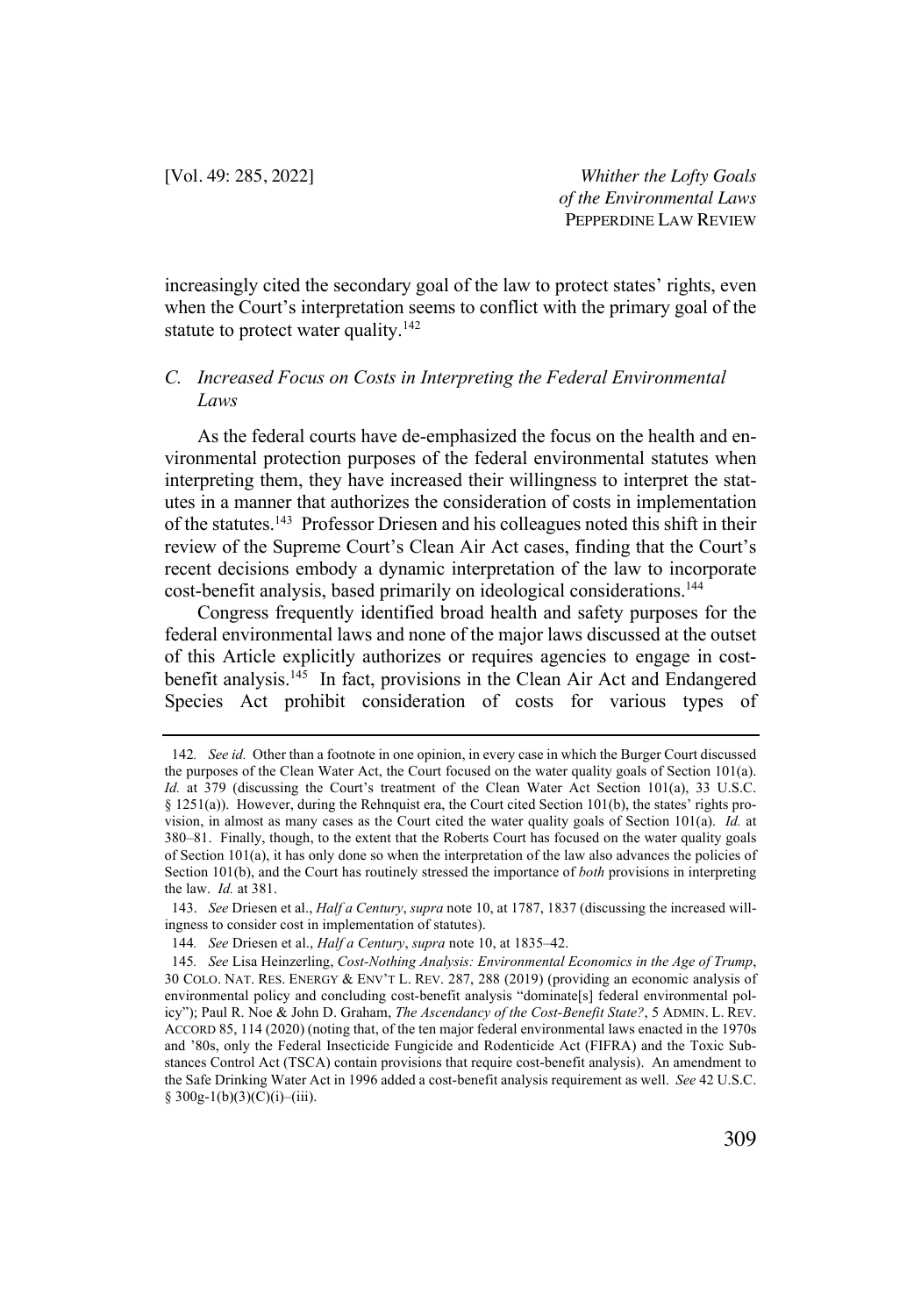decisionmaking.146 The technology-forcing provisions of many of the laws also seem to de-emphasize cost considerations.<sup>147</sup> However, outside of those examples, the laws are frequently silent or ambiguous regarding whether the federal government should consider the costs imposed by the laws when interpreting and implementing them.<sup>148</sup>

For many decades following the enactment of the federal environmental laws, federal courts adopted something akin to a presumption against consideration of costs in interpreting those laws.<sup>149</sup> Prior to 2009, courts frequently held that agencies should not use cost-benefit analysis in decisionmaking under the environmental laws unless the laws clearly authorized that balancing.150 However, the Executive Branch routinely utilized cost-benefit analysis for decisionmaking under those laws,<sup>151</sup> and the trend in the federal courts eventually shifted.152

In 2009, in *Entergy Corp. v. Riverkeeper Inc.*, <sup>153</sup> the Supreme Court held that it was appropriate for EPA to consider cost in setting standards for cooling water intake structures based on "the best technology available for minimizing adverse environmental impact[s]" even though the Clean Water Act did not

<sup>146</sup>*. See* Noe & Graham, *supra* note 145, at 114–15 (citing Section 109 of the Clean Air Act and Section 4 of the Endangered Species Act) (listing endangered or threatened species); *see also* Cass R. Sunstein, *Cost-Benefit Default Principles*, 99 MICH. L. REV. 1651, 1664 (2001) (stating that "the national ambient air quality standards set under [the Clean Air] Act have been understood to be based on 'public health' alone").

<sup>147</sup>*. See* Sunstein, *supra* note 146, at 1656–57.

<sup>148</sup>*. See* Noe & Graham, *supra* note 145, at 115.

<sup>149</sup>*. Id.* at 86.

<sup>150</sup>*. Id.* at 85–86. Noe and Graham cite the Supreme Court's decisions in *Tennessee Valley Authority v. Hill*, 437 U.S. 153 (1978), *American Textile Manufacturers Institute v. Donovan*, 452 U.S. 490 (1980), and *Whitman v. American Trucking Ass'ns*, 531 U.S. 457 (2001), as examples of the Supreme Court "presumption" against cost-benefit analysis. *See* Noe & Graham, *supra* note 145, at 95. In *Whitman*, the Court emphasized that the challengers "must show a textual commitment of authority to the EPA to consider costs in setting [national ambient air quality standards]" and "that textual commitment must be a clear one." 531 U.S. at 468. "Congress . . . does not . . . hide elephants in mouseholes." *Id.*

<sup>151</sup>*. See* Heinzerling, *supra* note 145, at 290–91.

<sup>152.</sup> *See* Aaron Sanders, *Decades of Uncertainty End with Error*, 17 MO. ENV'T L. & POL'Y REV. 588, 594–97 (2010) (illustrating the shift in the Court when it "held that 'it was well within the bounds of reasonable interpretation for the EPA to conclude that cost-benefit analysis was not categorically forbidden'" (quoting Entergy Corp. v. Riverkeeper, Inc., 556 U.S. 208, 209 (2009))).

<sup>153.</sup> 556 U.S. 208 (2009).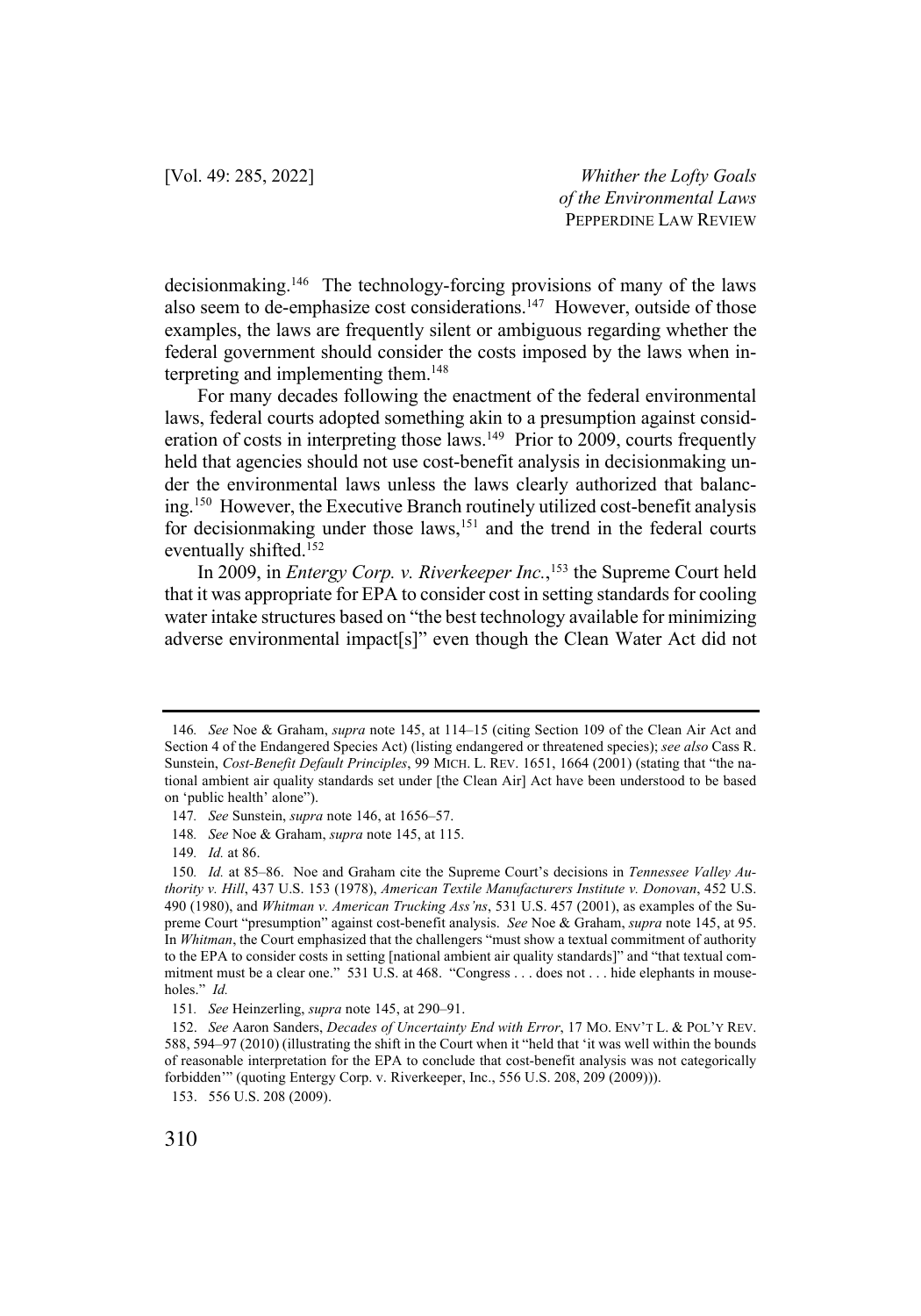explicitly authorize the agency to consider costs in setting the standards.<sup>154</sup> The Court held that Congress's silence regarding the consideration of costs was "meant to convey nothing more than a refusal to tie the agency's hands as to whether cost-benefit analysis should be used."155 Six years later, the Supreme Court decided *Michigan v. EPA*,<sup>156</sup> a case that focused on EPA's refusal to consider cost in deciding whether it was "appropriate and necessary" to regulate hazardous air pollutants from power plants.<sup>157</sup> While the statute did not explicitly require EPA to consider cost in deciding whether to regulate the hazardous air pollutants, the Court held that cost is a relevant factor to be considered in determining whether regulation is "appropriate and necessary" and determined that the agency acted arbitrarily by failing to consider cost.158 After *Entergy* and *Michigan*, several commentators have suggested that the Court has established a presumption in favor of interpreting statutes to authorize consideration of cost unless statutes explicitly prohibit such consideration.<sup>159</sup> Some academics are even calling on the Executive Branch to adopt an approach to statutory interpretation that always considers cost unless statutes explicitly prohibit consideration of cost.<sup>160</sup>

159*. See* Noe & Graham, *supra* note 145, at 85–86, 95; Heinzerling, *supra* note 145, at 291–92 (noting the broad reach of the *Michigan* Court's decision in light of the fact that the term "appropriate" appears more than 10,000 times in the U.S. Code).

160*. See* Noe & Graham, *supra* note 145, at 112–13. The call was sounded by John Graham, former Administrator in the Office of Information and Regulatory Affairs (OIRA), U.S. Office of Management and Budget (OMB). *Id.* at 85. OIRA oversees federal agencies' compliance with executive orders, including those requiring cost-benefit analysis. *See Information and Regulatory Affairs*, WHITE HOUSE, https://www.whitehouse.gov/omb/information-regulatory-affairs/ (last visited Dec. 26, 2021). Graham asserts that, following the decisions in *Entergy*, *Michigan*, and their progeny, "all agencies, including independent agencies, should reinterpret their statutes to require benefit-cost balancing, unless clearly prohibited by statute." *Id.* at 87. Further, he argues that the President should issue an executive order that requires agencies to reinterpret their statutes along those lines and precludes agencies from adopting regulations that do not follow that approach. *Id.*

<sup>154</sup>*. See id.* at 217–18 (citing 33 U.S.C. § 1326(b)). EPA set the standards based on the use of costbenefit analysis. *See* 40 C.F.R. §§ 9, 122–25 (2004).

<sup>155.</sup> *Entergy Corp.*, 556 U.S. at 222–23.

<sup>156.</sup> 576 U.S. 743 (2015).

<sup>157.</sup> *Id.* at 743–44.

<sup>158</sup>*. Id.* at 751–57. To the extent that the earlier *Whitman v. American Trucking Ass'ns*, 531 U.S. 457 (2001), decision appeared to create a presumption against considering cost unless Congress explicitly authorized consideration of cost, the *Michigan* Court indicated that *Whitman* "establishe[d] the modest principle that where the Clean Air Act expressly directs EPA to regulate on the basis of a factor that on its face does not include cost, the Act normally should not be read as implicitly allowing the Agency to consider cost anyway." *Id.* at 756–57.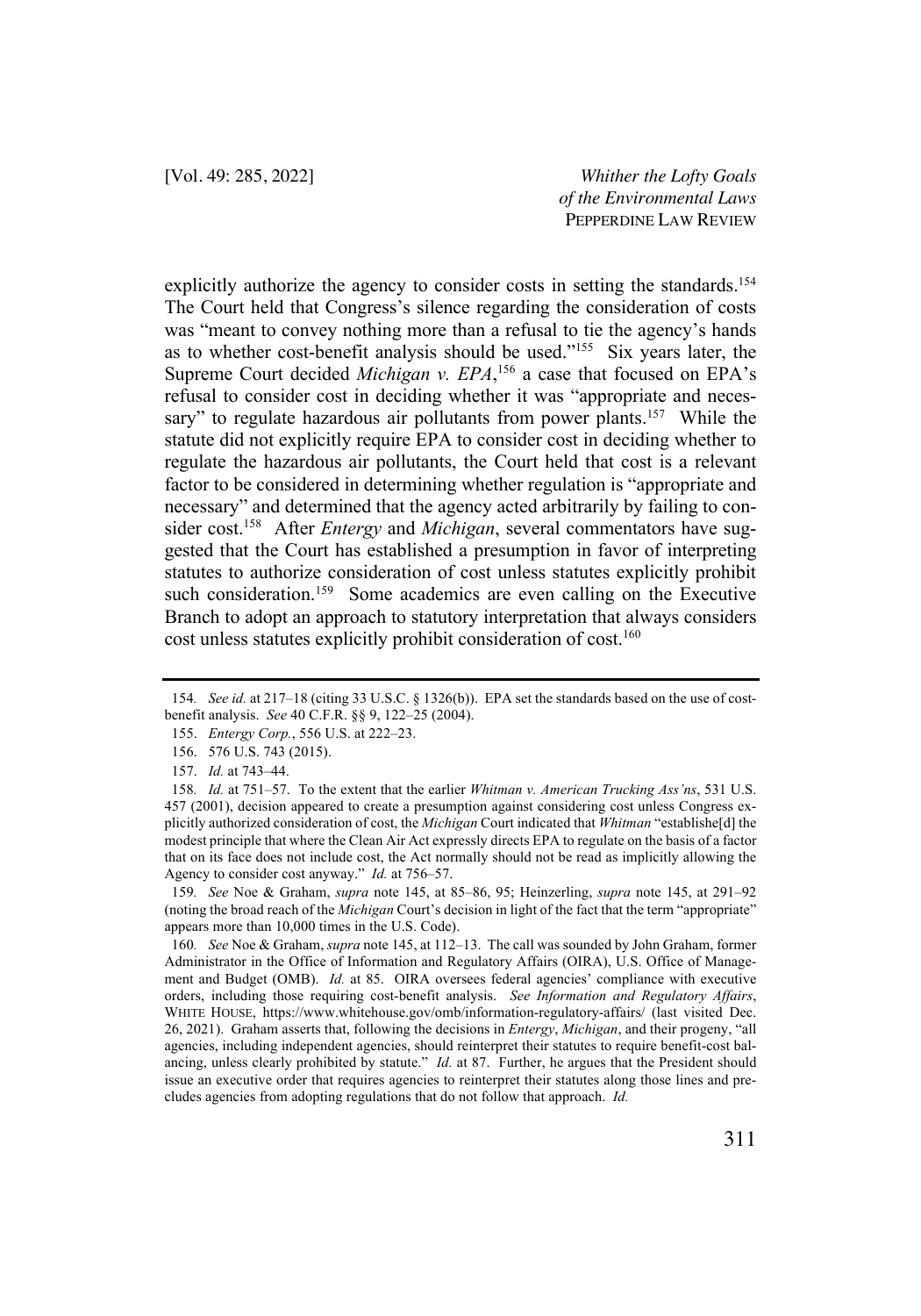To the extent that courts move toward default rules of statutory interpretation that permit the consideration of costs unless explicitly prohibited, courts will be more likely to interpret the federal environmental statutes in ways that do not advance the health and environmental protection purposes of those statutes.161 As many critics have noted, in practice cost-benefit analysis disfavors environmental protection in many important ways.<sup>162</sup> Professor Lisa Heinzerling notes that cost-benefit analysis often fails to advance environmental protection goals because it requires agencies to balance costs of agency regulation against environmental and health benefits—which frequently cannot be quantified or monetized, so are not adequately considered in cost-benefit balancing.163 She also points out that cost-benefit analysis greatly discounts the value of benefits of policies that reduce future harms, which is what most environmental policies attempt to achieve.<sup>164</sup> Therefore, if courts increasingly

<sup>161.</sup> *See* Noe & Graham, *supra* note 145, at 111–14.

<sup>162</sup>*. See, e.g.*, Karl S. Coplan, *The Missing Element of Environmental Cost-Benefit Analysis: Compensation for the Loss of Regulatory Benefits*, 30 GEO. ENV'T L. REV. 281 (2018) (recommending people affected by environmental harms be considered in the cost-benefit analysis); Shi-Ling Hsu, *The Identifiability Bias in Environmental Law*, 35 FLA. ST. U. L. REV. 433 (2008) (noting there are more important considerations than monetary concerns when evaluating environmental laws); Amy Sinden, *In Defense of Absolutes: Combating the Politics of Power in Environmental Law*, 90 IOWA L. REV. 1405 (2005) (arguing that cost-benefit analysis does not fix the power imbalance that causes environmental issues); Heinzerling, *supra* note 145, at 292–97.

<sup>163</sup>*. See* Heinzerling, *supra* note 145, at 293–97. Heinzerling notes that many water pollution and toxic substances rules are sidelined by cost-benefit analysis because it is difficult to quantify and monetize their benefits. *Id.* at 296–97. She notes that the one area where cost-benefit balancing has not adversely affected environmental rulemaking is in the air pollution area, where many of the rules adopted by EPA target particulate pollution to some extent, and particulate pollution can be quantified and monetized. *Id.* at 296. As Heinzerling notes, "[p]articulate matter kills people, in significant numbers." *Id.* At the end of his Administration, President Trump took steps to make it more difficult for EPA to justify regulating pollutants under the Clean Air Act by adopting a regulation that imposes additional limits on the agency's consideration of environmental benefits of air pollution rules. *See*  40 C.F.R. § 83 (2020). Critics argue that the rule could prevent EPA from considering important indirect benefits of rules and cause the agency to disproportionately underestimate benefits of a rule. *See* Melissa Horne, Mack McGuffey & Mandi Moroz, *EPA Promulgates Final Cost-Benefit Analysis Rule for Clean Air Act Regulations*, JD SUPRA (Jan. 12, 2021), https://www.jdsupra.com/legalnews/epa-promulgates-final-cost-benefit-6479987/.

<sup>164</sup>*. See* Heinzerling, *supra* note 145, at 297. Professor Heinzerling also criticizes cost-benefit analysis because it implements a policy that prioritizes efficiency over fairness. *Id.* at 292. As she notes, cost-benefit analysis implements "Kaldor-Hicks" efficiency, which provides that a decision is efficient "if the winners in the decision come out far enough ahead that they could compensate the losers[, but] . . . the winners need not actually compensate the losers . . . [so the method] shunts fairness to the side in its pursuit of overall wealth." *Id.* (emphasis omitted).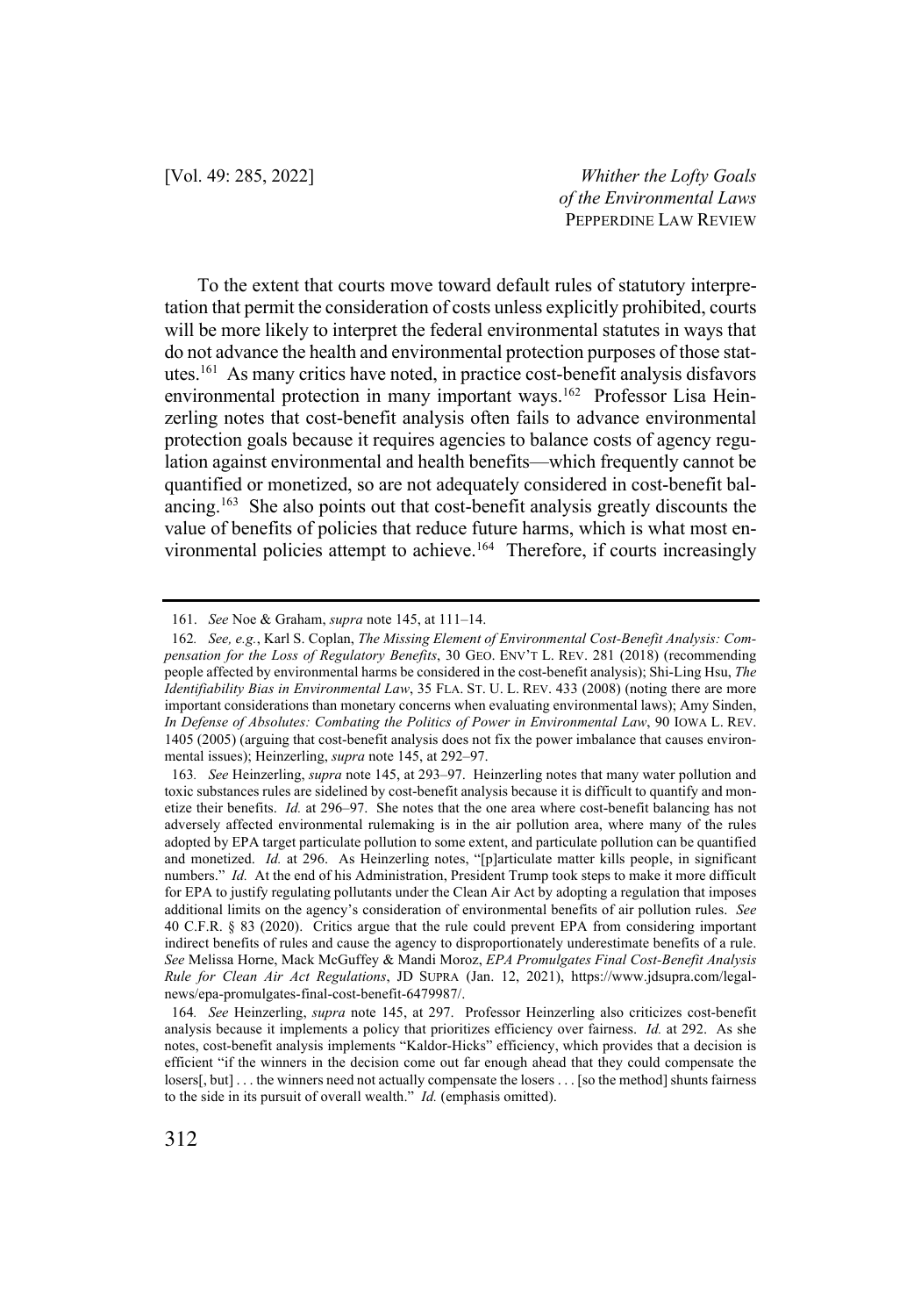interpret the federal environmental statutes to authorize cost-benefit analysis, it is likely that the statutes will be interpreted in ways that do not advance the health and environmental protection purposes of the statutes.

#### *D. No End in Sight*

The trends in federal courts toward textualism and consideration of costs in interpreting ambiguous provisions of regulatory statutes are likely to continue or accelerate in light of the unprecedented number of judges that were appointed by President Trump.165 In four years, former President Trump filled almost 30% of the positions on the federal appellate and trial courts and three of the nine seats on the Supreme Court.166 The President coordinated his nominations with the Federalist Society, and most of the judges appointed during his tenure were members of the Society, which advocates for textualist interpretation of statutes and limited government regulation.<sup>167</sup>

<sup>165</sup>*. See* John Gramlich, *How Trump Compares with Other Recent Presidents in Appointing Federal Judges*, PEW RSCH. CTR. (Jan. 13, 2021), https://www.pewresearch.org/facttank/2021/01/13/how-trump-compares-with-other-recent-presidents-in-appointing-federal-judges/. It is unlikely that President Biden will be able to do much to reverse that trend through judicial appointments, as every seat on the federal courts of appeals was full until Justice Amy Coney Barrett was elevated from the Seventh Circuit to the Supreme Court. *See* Madison Alder, *Georgia Opens Path for Bold Push on Judges—If Biden Wants It*, BLOOMBERG L. (Jan. 7, 2021, 12:54 PM), https://news.bloomberglaw.com/us-law-week/georgia-opens-path-for-bold-push-on-judges-if-bidenwants-it. As of March 22, 2021, there were only seven vacancies out of 179 positions on the federal appellate courts and sixty-one vacancies out of 677 positions on the federal district courts. *See Judicial Vacancies*, U.S. CTS., https://www.uscourts.gov/judges-judgeships/judicial-vacancies (Dec. 26, 2021). Biden is also unlikely to be able to significantly impact the direction of the Supreme Court jurisprudence, as President Trump's three Supreme Court nominees were all fifty-five or younger when they were nominated, and a Pew Research Center study in 2017 found that justices who were appointed to the Supreme Court when they were fifty-five or younger generally served for an average of almost twenty years. *See* Gramlich, *supra*.

<sup>166</sup>*. See* Gramlich, *supra* note 165 (finding that Trump appointed 30% of appellate judges and 27% of trial judges); Ann E. Marimow & Matt Viser, *Biden Moves Quickly To Make His Mark on Federal Courts After Trump's Record Judicial Nominations*, WASH. POST (Feb. 3, 2021, 7:00 AM), https://www.washingtonpost.com/local/legal-issues/biden-judge-nominations/2021/02/02/e9932f3a-6189-11eb-9430-e7c77b5b0297\_story.html.

<sup>167</sup>*. See* Muri Assunção, *Analysis of Trump's Judicial Appointments Finds Nearly 40% of Confirmed Appellate Judges Have Shown Anti-LGBTQ Bias*, N.Y. DAILY NEWS (Jan. 6, 2021, 5:21 PM), https://www.nydailynews.com/news/politics/ny-trump-judicial-appointees-confirmed-appellatejudges-anti-lgbtq-20210106-6pjd33k2hrcdlkp67drx7go3k4-story.html (stating that 85% of Trump's circuit court nominees are or were affiliated with the Federalist Society); Marimow & Viser, *supra* note 166; Sherman et al., *supra* note 15; *see also About Us*, FEDERALIST SOC'Y,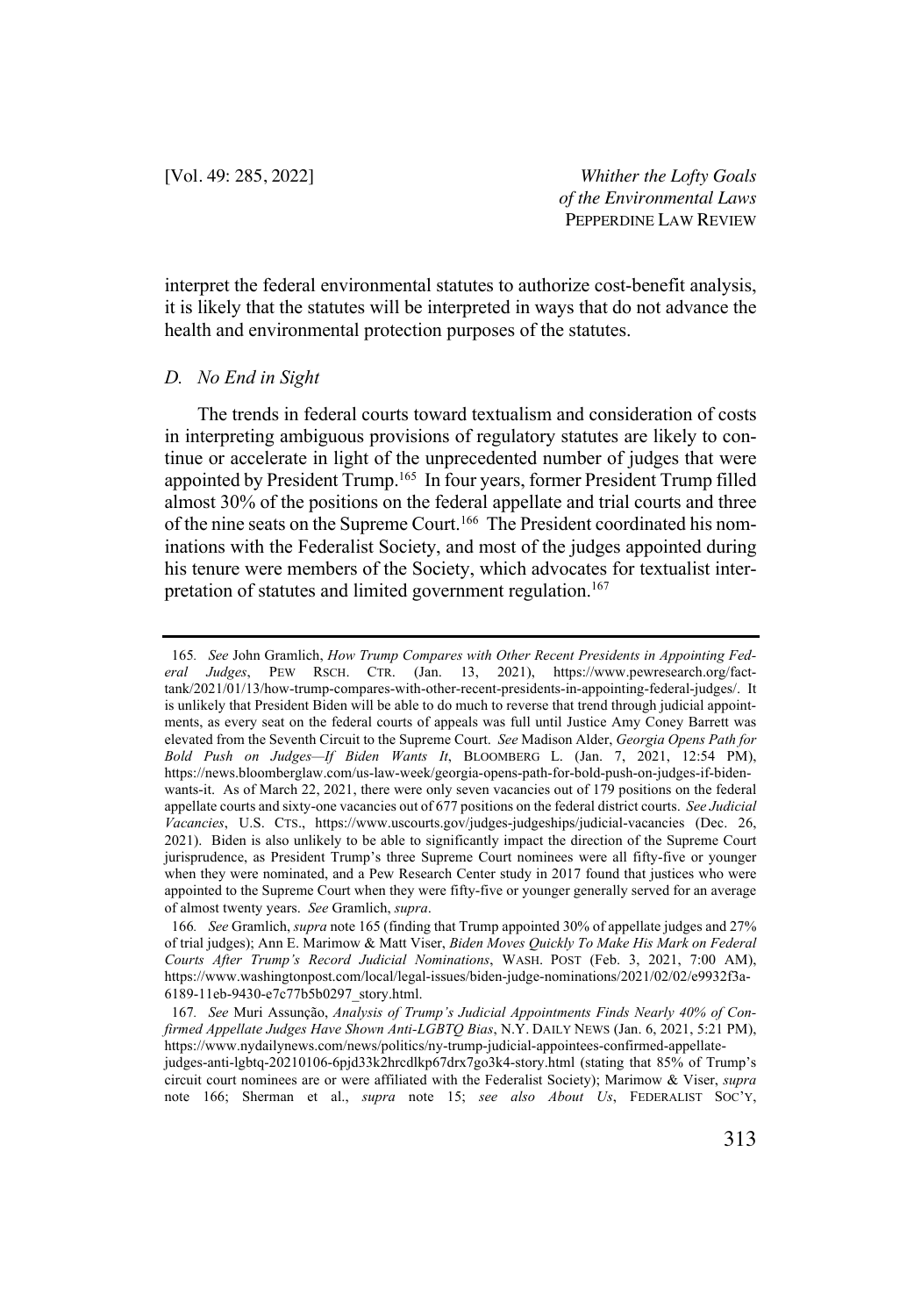The trends toward textualism and consideration of costs are at odds with the strong public support for environmental protection and environmental regulation.<sup>168</sup> According to several recent polls, most Americans believe that stricter environmental laws and regulations are worth their  $cost^{169}$  and that EPA's powers should be preserved or expanded.<sup>170</sup>

#### IV. THE EROSION OF *CHEVRON*

The federal judiciary's approach to statutory interpretation is changing in another important way that reduces the likelihood that federal courts will interpret environmental laws to advance their health and environmental protection purposes.171 For decades after the Supreme Court's decision in *Chev*ron,<sup>172</sup> federal courts accorded great deference to federal agencies when they were interpreting statutes, upholding the agencies' decisions in about 70% or more of the cases reviewed by scholars.<sup>173</sup> To the extent that EPA and other

https://fedsoc.org/about-us (last visited Dec. 26, 2021) (outlining the Federalist Society's principles); Senator Ted Cruz, *Second Annual Gregory S. Coleman Memorial Lecture*, 24 TEX. REV. L. & POL. 283, 286 (2019) (identifying textualism and originalism as founding principles of the Federalist Society).

<sup>168.</sup> *See* Kristen Bialik, *Most Americans Favor Stricter Environmental Laws and Regulations*, PEW RSCH. CTR. (Dec. 14, 2016), http://www.pewresearch.org/fact-tank/2016/12/14/most-americans-favor-stricter-environmental-laws-and-regulations/ (citing a Pew Research survey conducted between November 30, 2016, and December 5, 2016, in which 59% of respondents indicated that "stricter environmental laws and regulations are worth the cost").

<sup>169</sup>*. See id.*

<sup>170</sup>*. See* Chris Kahn, *Unlike Trump, Americans Want Strong Environmental Regulator—Reuters/Ipsos*, REUTERS (Jan. 17, 2017, 3:13 AM), https://www.reuters.com/article/us-usa-trump-environment-idUSKBN1511DU (citing a Reuters/Ipsos poll conducted between December 16, 2016, through January 12, 2017, in which "[m]ore than 60[%] of [respondents indicated that they] would like to see the U.S. [EPA]'s powers preserved or strengthened under . . . President Donald Trump"). In a separate March 2017 Gallup poll, 56% of respondents indicated that protection of the environment should be given priority over protection of the economy, 69% of respondents indicated that they favor "more strongly enforcing federal regulations," 59% said that the government was doing "too little to protect the environment," and 57% said that they thought that the quality of the environment was getting worse. *See Environment*, GALLUP, http://www.gallup.com/poll/1615/environment.aspx (last visited Dec. 26, 2021).

<sup>171.</sup> *See* Johnson, Brand X *Effect*, *supra* note 17, at 114–15 (noting that between 2000 and 2016, federal courts have shifted away from the *Chevron* deference standard "as judicial and political skepticism toward agencies and the *Chevron* decision has grown").

<sup>172.</sup> 467 U.S. 837 (1984), *reh'g denied*, 468 U.S. 1227 (1984).

<sup>173</sup>*. See* Johnson, Brand X *Effect*, *supra* note 17, at 69–70; *see also* Kent Barnett & Christopher J. Walker, Chevron *in the Circuit Courts*, 116 MICH. L. REV. 1, 6 (2017) (noting federal circuit courts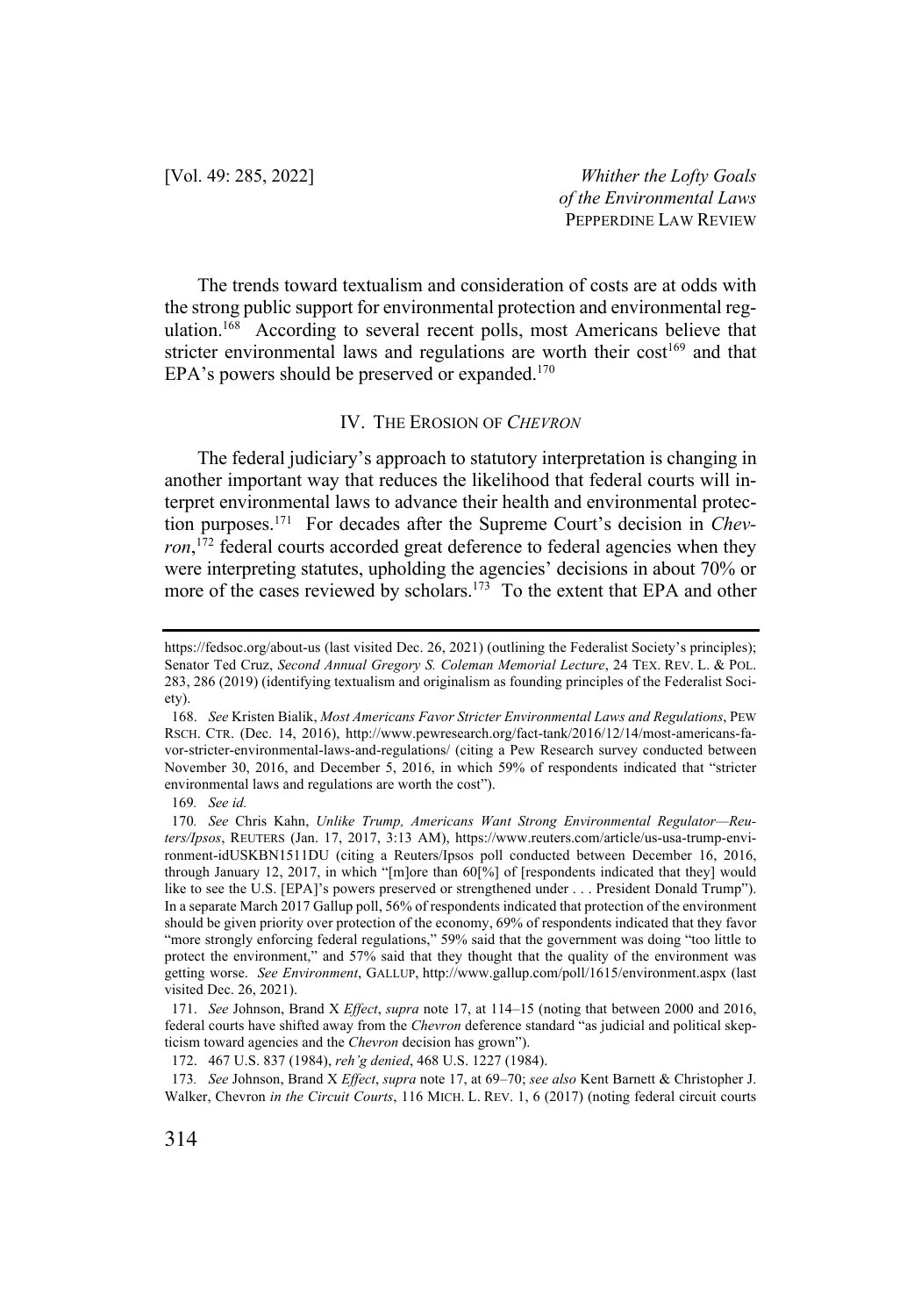agencies interpret the federal environmental laws to carry out their health and environmental protection purposes, therefore, *Chevron* deference increases the likelihood that courts will uphold those interpretations.174 However, over the past few decades, the Supreme Court and lower federal courts have been creating exceptions to *Chevron*, agencies have been disavowing reliance on the doctrine, <sup>175</sup> and courts have been increasingly avoiding the use of *Chevron* to review agency statutory interpretations.<sup>176</sup> In some cases, the Supreme Court has created exceptions explicitly, as with the "major questions doctrine" applied most recently in *King v. Burwell*. 177 In many cases, though, the

174. *See* Barnett & Walker, *supra* note 173, at 6. Kent Barnett and Christopher Walker conducted the most ambitious and comprehensive study of the way federal courts utilize and apply *Chevron*, reviewing all of the published decisions from the federal circuit courts between 2003 and 2013 that refer to the doctrine. *Id.* at 5. Their study was not limited to review of EPA actions but focused on review of actions of all federal agencies. *Id.* at 5, 21. They found that application of *Chevron* was a very significant factor in the resolution of the cases, as agencies' interpretations were upheld in 77.4% of the cases when *Chevron* was applied, as opposed to 56% of the cases where *Skidmore* deference was applied and 38.5% of cases where the courts applied de novo review. *Id.* at 6.

175*. See* Glob. Tel\*Link v. FCC, 866 F.3d 397, 407–08 (D.C. Cir. 2017)*.* Agencies during the Trump Administration disavowed *Chevron* deference when defending policies adopted by prior Administrations that the agencies had not yet repealed or rescinded. *See* Note, *Waiving* Chevron *Deference*, 132 HARV. L. REV. 1520, 1533–34 (2019) (stating that during the Trump Administration the FCC did not seek *Chevron* deference in litigation over an Obama-era rule in *Global Tel\*Link* and that because the FCC declined to defend its own rule, the D.C. Circuit vacated the rule).

176*. See* Johnson, Brand X *Effect*, *supra* note 17, at 77–78, 80–81 (discussing the erosion of *Chevron* deference in the Supreme Court and lower federal courts, as well as judicial criticism of the doctrine and legislative attempts to rescind it); *The Rise of Purposivism*, *supra* note 118, at 1238–43 (discussing the "major questions doctrine" and the Court's increasing practice of ignoring *Chevron*  without comment); *see also* Sandra Zellmer, *Treading Water While Congress Ignores the Nation's Environment*, 88 NOTRE DAME L. REV. 2323, 2384 (2013) (noting that federal courts are now "more sympathetic to conservative, anti-regulatory arguments than progressive ones").

177*.* 576 U.S. 473, 486 (2015). The Court created the exception in 2000, in *FDA v. Brown &* 

upheld agency interpretations in 77.4% of *Chevron* cases decided between 2003 and 2013); Orin S. Kerr, *Shedding Light on* Chevron*: An Empirical Study of the* Chevron *Doctrine in the U.S. Courts of Appeals*, 15 YALE J. ON REGUL. 1, 30–31 (1998) (stating federal agencies prevailed in 73% of *Chevron* challenges in federal appellate courts between 1995 and 1996); Schroeder & Glicksman, *supra* note 128, at 10,376 fig. 1 (highlighting that EPA prevailed in 75.7% of *Chevron* challenges in federal appellate courts in the 1990s). In *Chevron*, the Supreme Court established a two-part test for determining whether to defer to an agency's interpretation of a statute when the agency adopts that interpretation through a legislative rule. 467 U.S. at 842–43 (1984). At Step One, the court decides "whether Congress has directly spoken to the precise question at issue." *Id.* at 842. Courts use the "traditional tools of statutory construction" at Step One. *Id.* at 843 & n.9. If Congress's intent is clear, the court interprets the statute in accordance with that intent, but if the statute is silent or ambiguous regarding the interpretive question, the court, at Step Two, defers to the agency's interpretation of the statute if it is reasonable. *Id.* at 843.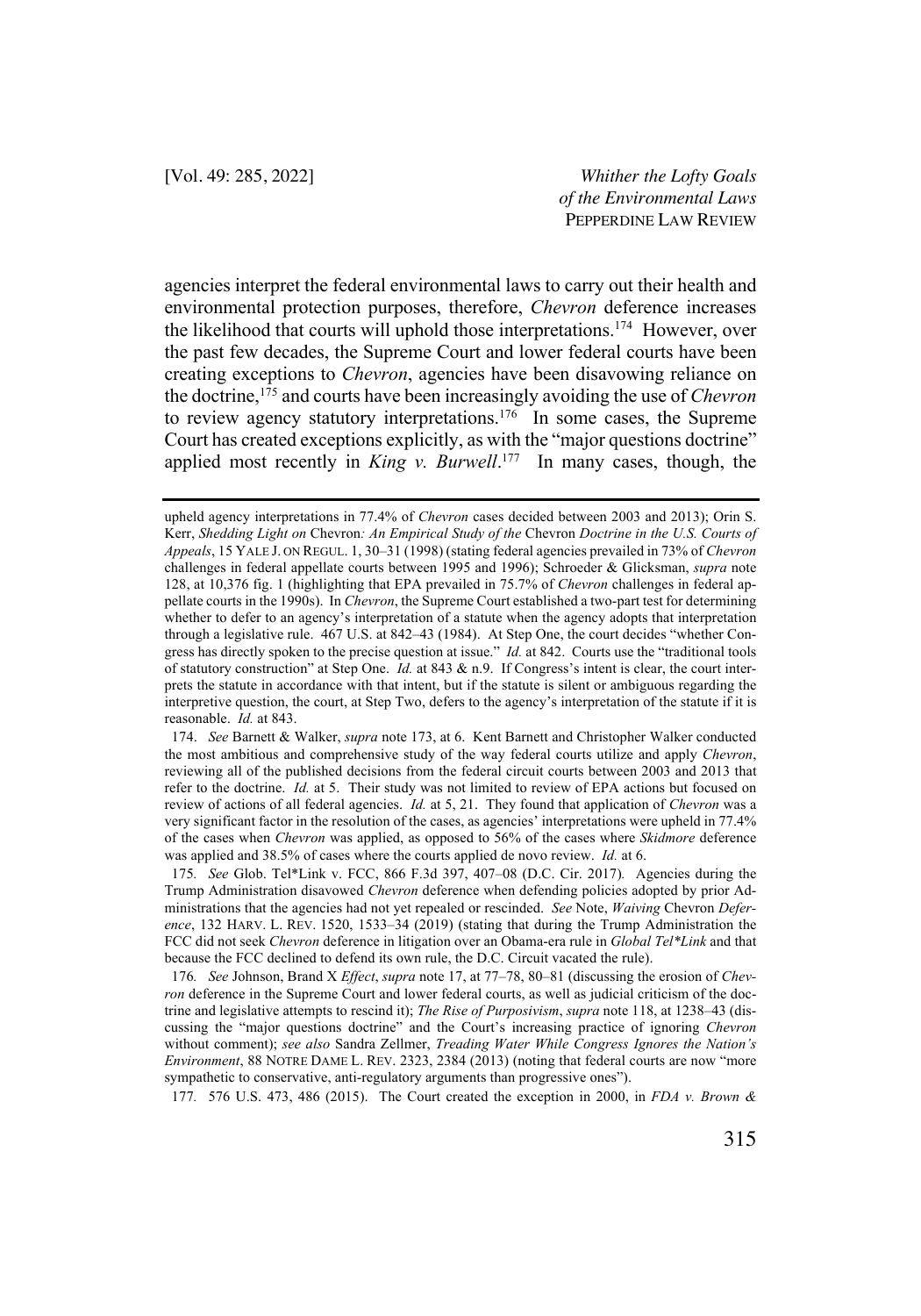Supreme Court and lower federal courts simply ignore *Chevron* without acknowledging the precedent or justifying the decision to ignore it.<sup>178</sup> Several Supreme Court Justices have expressed skepticism of the precedent.<sup>179</sup>

At the same time that the federal courts are creating *Chevron* exceptions or ignoring *Chevron*, they are deferring less to EPA—in the wake of the Supreme Court's decision in *National Cable & Telecommunications Ass'n v. Brand X Internet Services*180—in cases where they apply *Chevron*. 181 In *Brand X*, the Court held that a court should accord an agency *Chevron* deference even when an agency's statutory interpretation conflicts with a prior judicial interpretation of a statute unless the court, in the prior decision, concluded that the meaning of the statute was clear and unambiguous.<sup>182</sup> Although the decision, on its face, seems like an expansion of deference to agencies, the real world impact of the decision has been just the opposite.<sup>183</sup> The obvious way for federal courts to maintain the power to interpret statutes after *Brand X* is to decide statutory interpretation questions at *Chevron* Step One when first

180*. See* 545 U.S. 967 (2005).

*Williamson Tobacco Corp.*, when the Court refused to accord deference to the FDA, noting that there may be statutory interpretation questions of such significance that "there may be reason to hesitate before concluding that Congress . . . intended" to delegate resolution of the questions to an agency. 529 U.S. 120, 159 (2000).

<sup>178</sup>*. See* William N. Eskridge, Jr. & Lauren E. Baer, *The Continuum of Deference: Supreme Court Treatment of Agency Statutory Interpretations from* Chevron *to* Hamdan, 96 GEO. L.J. 1083, 1124–25 (2008); Johnson, Brand X *Effect*, *supra* note 17, at 78 (citing Michael Kagan, *Loud and Soft Anti-*Chevron *Decisions*, 53 WAKE FOREST L. REV. 37 (2018)); Thomas W. Merrill, *Judicial Deference to Executive Precedent*, 101 YALE L.J. 969, 970, 982 (1992) ("[T]he *Chevron* framework is used in only about half the cases that the Court perceives as presenting a deference question."). In their study of Supreme Court decisions between 1984 and 2006, William Eskridge and Lauren Baer concluded that the Court applied *Chevron* deference only about one quarter of the time that it should have been applied. *See* Eskridge & Baer, *supra*, at 1131.

<sup>179</sup>*. See* Johnson, Brand X *Effect*, *supra* note 17, at 80–81 (discussing the constitutional objections raised by Justices Gorsuch and Thomas and Justice Breyer's advocacy for a more contextualized usage of *Chevron*); City of Arlington v. FCC, 569 U.S. 290, 312 (2013) (Roberts, J., dissenting) (expressing skepticism toward *Chevron*). Despite these criticisms, it does not appear that a majority of Justices on the Court would vote to overturn the precedent in the near future. *Id.* 

<sup>181</sup>*. See* Johnson, Brand X *Effect*, *supra* note 17, at 67–70 (reviewing federal circuit court decisions between 2000 and 2016 in which EPA or the EPA Administrator appeared as a party and the courts were applying *Chevron* to review the agency's interpretations and finding that it appears that the "'*Chevron* effect' . . . is fading after *Brand X*").

<sup>182</sup>*. See* 545 U.S. at 982–83.

<sup>183.</sup> *See* Johnson, Brand X *Effect*, *supra* note 17, at 70 (noting that the rate at which courts affirmed EPA decisions following *Brand X* dropped nearly 10%).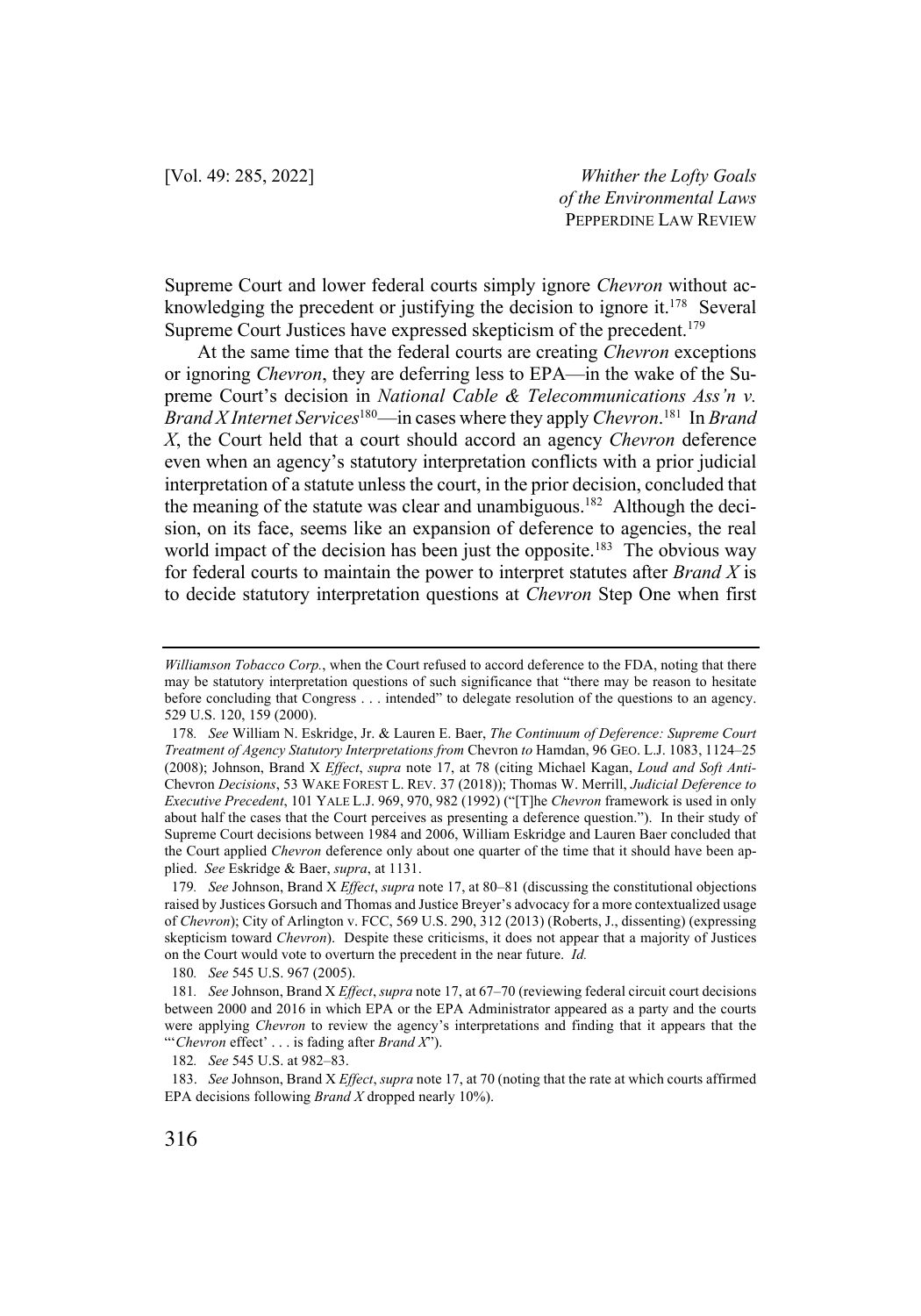faced with the questions, negating any *Chevron* deference for agencies if they reinterpret the statutes after the courts' decisions.184 Subsequent to *Brand X*, that is precisely what has happened, as the federal circuit courts have increasingly decided cases involving *Chevron* challenges to EPA decisions at Step One, finding the statutes clear and unambiguous and refusing to defer to the agency.<sup>185</sup> The rate at which federal appellate courts upheld EPA decisions after *Brand X* fell by almost 10% compared to the rate at which the courts upheld those decisions before *Brand X*<sup>186</sup> As a result of the increase in *Chevron* exceptions and the decrease in *Chevron* deference to EPA after *Brand X*, federal courts are more aggressively reviewing EPA's interpretations of the federal environmental statutes, and they are doing so under the lens of textualism and increased consideration of costs, as noted above.<sup>187</sup>

Even in cases where federal courts are willing to apply *Chevron*, traditional *Chevron* deference might not be sufficient to increase the likelihood that the federal environmental laws will be interpreted to carry out their health and environmental protection purposes because EPA and other federal agencies have increasingly been ignoring those purposes in their interpretation and implementation of the laws for at least the past four years.<sup>188</sup>

<sup>184.</sup> *See id.* at 79 (noting that "if a court finds that a statute is clear [at *Chevron* Step One], then an agency cannot subsequently adopt a[] [conflicting] interpretation").

<sup>185</sup>*. See id.* at 69–71.

<sup>186</sup>*. Id.* In cases decided between 2000 and 2005, when the Supreme Court issued its *Brand X* opinion, federal courts affirmed EPA's decisions about 76.6% of the time, while in cases decided after *Brand X,* the courts upheld EPA's decisions about 67.5% of the time. *Id.* at 70. Significantly, while courts decided about 33% of the challenges at *Chevron* Step One before *Brand X* was decided, they decided almost 50% of the challenges at Step One after *Brand X* was decided. *Id.* at 70–71, 106–07.

<sup>187.</sup> *See* Johnson, Brand X *Effect*, *supra* note 17, at 114–15 (noting that circuit courts defer less to EPA and that the *Brand X* decision may have motivated circuit courts to interpret statutes at Step One more aggressively in ways that cannot be changed by agencies). During the era of Chief Justice Burger, about 40% of the Court's decisions interpreting the Clean Water Act "could be characterized as 'pro-environment' in the sense that the opinion advance[d] the water quality protection goals of the [statute] or adopt[ed] a position advocated by environmental groups." *See* Johnson, *Clean Water Act*, *supra* note 11, at 385. However, during the Roberts era, only about 20% of the Court's Clean Water Act opinions have been "pro-environment." *See id.* at 386.

<sup>188</sup>*. See* Johnson, *Clean Water Act*, *supra* note 11, at 363, 396–97. In the Clean Water Act context, for instance, EPA has "increasingly emphasized the protection of states' rights" under Section 101(b), 33 U.S.C. § 1251(b), "at the expense of the water quality protection goals of [Section] 101(a)." *Id.* at 360. The Navigable Waters Protection Rule adopted by EPA, see 33 C.F.R. § 328 (2020), and the U.S. Army Corps and "EPA's policy reversal regarding discharges to groundwater in the *County of Maui v. Hawaii Wildlife Fund*[, 140 S. Ct. 1462, 1472–73 (2020),] case are just a few examples of the agenc[y']s policy shift." *Id.*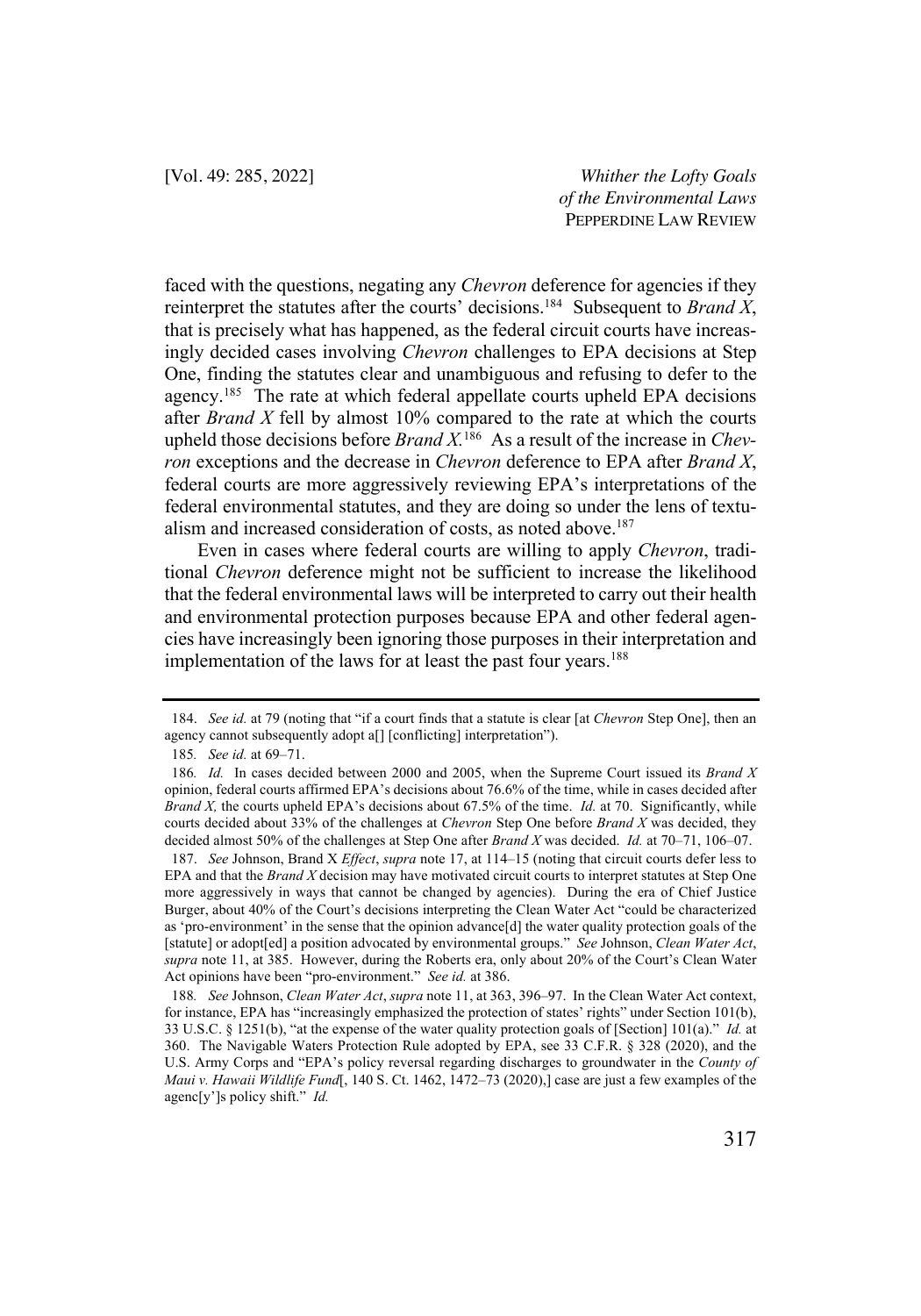#### V. UNDERENFORCEMENT AND ASYMMETRIC JUDICIAL REVIEW

At the same time that courts are deferring less to agencies under *Chevron* and are aggressively reviewing statutes using textualism instead of purposivism, they continue to defer to agencies when agencies underenforce statutory requirements.<sup>189</sup> Since EPA and other agencies interpreting the federal environmental laws frequently interpret them against their health and environmental protection purposes to provide for exemptions or other relief to regulated entities, the trend toward deferring to underenforcement makes it more likely that the federal environmental laws will not be applied and interpreted to carry out those primary purposes.<sup>190</sup>

Professor Daniel Walters recently highlighted the asymmetrical approach taken by federal courts when reviewing statutory interpretation by regulatory agencies.<sup>191</sup> Walters points out that overregulation by an agency, which he refers to as a "Type I error," and underregulation by an agency, which he refers to as a "Type II error,"192 are "two sides of the same coin" and are both

189. *See* Walters, *supra* note 13.

191*. See* Walters, *supra* note 13, at 455.

Even before the Trump Administration took power, though, there was a significant change in the nature of the actions that the Supreme Court reviewed under the Clean Water Act . . . . During the early years of the Clean Water Act in the Burger era, almost half of the cases heard by the Supreme Court involved either challenges to strict government regulation or limits on challenges to government action . . . . During the Roberts era, most of the Court's cases involved challenges to government action that reduced regulatory burdens.

Johnson, *Clean Water Act*, *supra* note 11, at 397. In addition, a review of the federal appellate court decisions between 2000 and 2016 involving challenges to EPA actions reviewed under the *Chevron* test indicates that, while EPA was sued nearly as often by regulated entities as it was sued by public interest groups, the agency was much less successful defending challenges brought by public interest groups than challenges brought by regulated entities. *See* Johnson, Brand X *Effect*, *supra* note 17, at 71–72. "Those findings should prompt EPA to consider whether it is devoting sufficient attention to the purposes of the environmental statutes and the issues raised by parties other than regulated entities during the agency's decisionmaking process." *Id.* at 72. The Endangered Species Act includes a provision that requires all agencies to use their authorities in furtherance of the purposes of the Endangered Species Act. *See* 16 U.S.C. § 1536(a)(1). Perhaps the other federal environmental laws should include provisions that require agencies to carry out their authorities to further the purposes of those laws.

<sup>190.</sup> *See* Johnson, Clean Water Act, *supra* note 11, at 363 (stating that EPA and U.S. Army Corps of Engineers have increasingly underenforced the Clean Water Act in deference to states' rights "at the expense of the water quality protection goals" stated in the statute).

<sup>192.</sup> *See id.* at 458–59. Walters suggests that agencies can err in statutory interpretation through "interpretive underreach, whether by indefinitely declining to take action prescribed, by disclaiming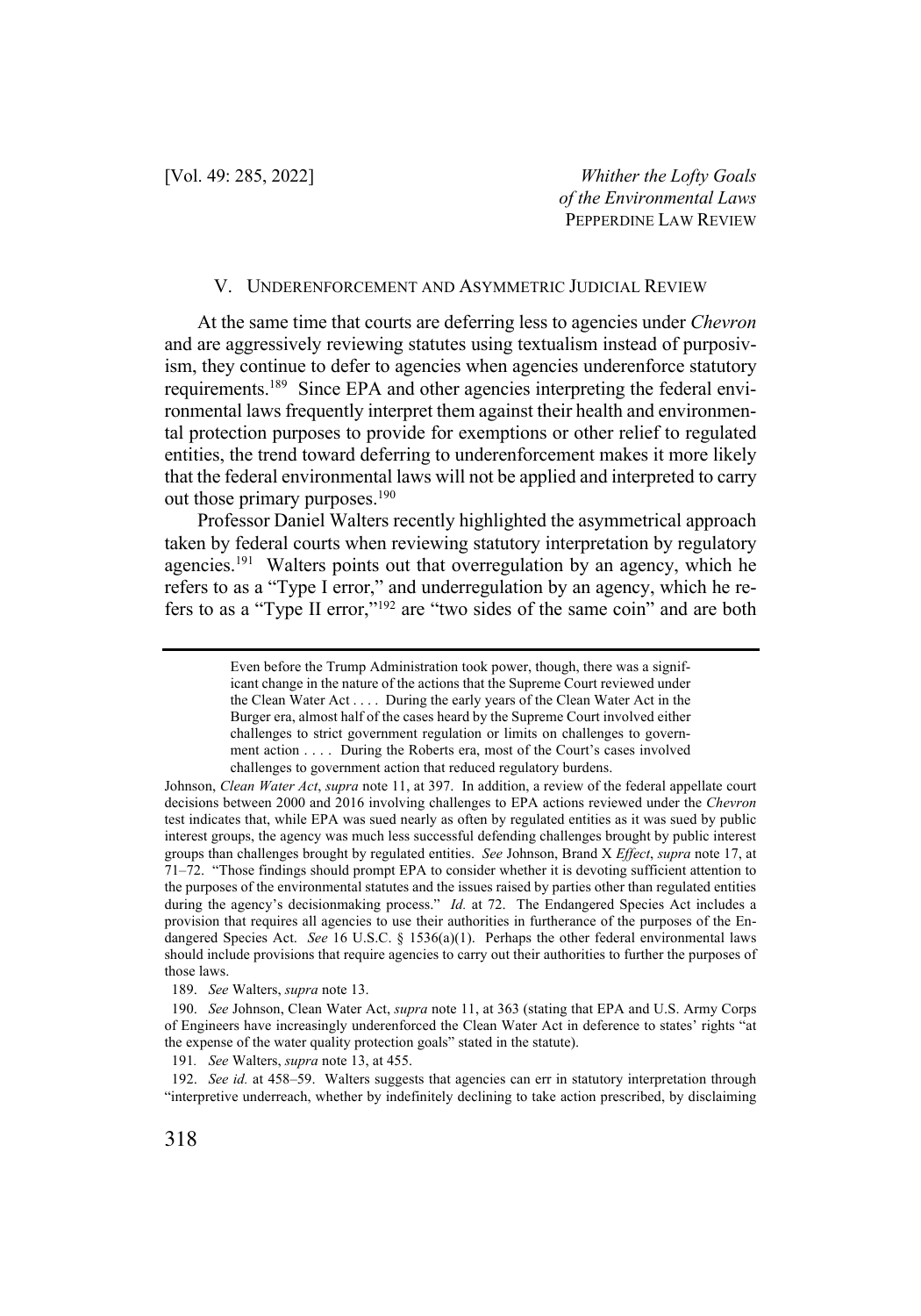errors in statutory interpretation.<sup>193</sup> Until recently, he argues, courts treated Type I errors and Type II errors similarly, deferring to agencies in both scenarios.194 For Type I errors, courts relied on *Chevron* to uphold agency overregulation by applying a deferential standard of review to the agencies' statutory interpretation.195 For Type II errors, in addition to relying on *Chevron*, 196 courts relied on cases like *Norton v. Southern Utah Wilderness Alliance*<sup>197</sup> and *Heckler v. Chaney*<sup>198</sup> to defer to Type II errors by finding challenges to such errors largely unreviewable.<sup>199</sup>

Walters observes that, as noted above, over time federal courts have begun applying *Chevron* deference less frequently and that courts are according agencies less deference when reviewing actions that are challenged as overregulation.200 At the same time, though, he points out that courts have continued to apply *Norton*, *Heckler*, and related precedent to limit challenges to agency actions that result in underenforcement of statutes.<sup>201</sup>

194*. Id.* at 463, 479. Walters notes that even though the level of deference to agencies has varied over time, courts historically have generally accorded agencies the same level of deference regardless of whether they were overregulating or underregulating. *Id.* at 484.

their authority altogether, or by simply refusing to undertake action in cases where the statutory language is clearly applicable." *Id.* at 458. He identifies exemptions, exceptions, exclusions, waivers, and variances as frequent sources of Type II errors. *Id.* at 476. In addition, he argues that agency inaction is "for all practical purposes, an interpretation that the statute does not require that action." *Id.* at 477 (emphasis omitted).

<sup>193.</sup> *Id.* at 480 (quoting Eric Bilber, *Two Sides of the Same Coin: Judicial Review of Administrative Agency Action and Inaction*, 26 VA. ENV'T L.J. 461, 461–62 (2008)). According to Walters, "when an agency adopts an interpretation of a statute that is overinclusive . . . that overextension is equivalent in all pertinent respects to an agency's failure to implement the full meaning anticipated by the enacting Congress." *Id.* at 463.

<sup>195</sup>*. Id.* at 463.

<sup>196.</sup> *Id.* at 474. Walters notes that *Chevron* itself involved a Type II error, in that EPA was arguably underenforcing the Clean Air Act when it interpreted the term "stationary source" to be defined on a plant-wide basis. *Id.* at 475. *See also* Chevron, U.S.A., Inc. v. NRDC, Inc., 467 U.S. 837 (1984).

<sup>197.</sup> 542 U.S. 55 (2004) (refusing to hear challenge to Department of Interior's decision to allow off-road vehicle use in wilderness areas, based on a finding that to make a claim under the Administrative Procedure Act a plaintiff must assert that an agency failed to take a required discrete action).

<sup>198.</sup> 470 U.S. 821, 837 (1985) (creating a presumption of nonreviewability for challenges to an agency's decision to not bring an enforcement action).

<sup>199</sup>*. See* Walters, *supra* note 13, at 461.

<sup>200</sup>*. Id.* at 463–64.

<sup>201</sup>*. Id.* at 463–64, 487–88, 490–91, 499. Beyond *Norton* and *Heckler*, Walters also observes that courts continue to refuse to review agencies' denials of rulemaking petitions. *Id.* at 493. Walters asserts that the application of the Supreme Court's decision in *Citizens to Preserve Overton Park v. Volpe*, 401 U.S. 402 (1971), to deny judicial review of agency underenforcement of statutes "may well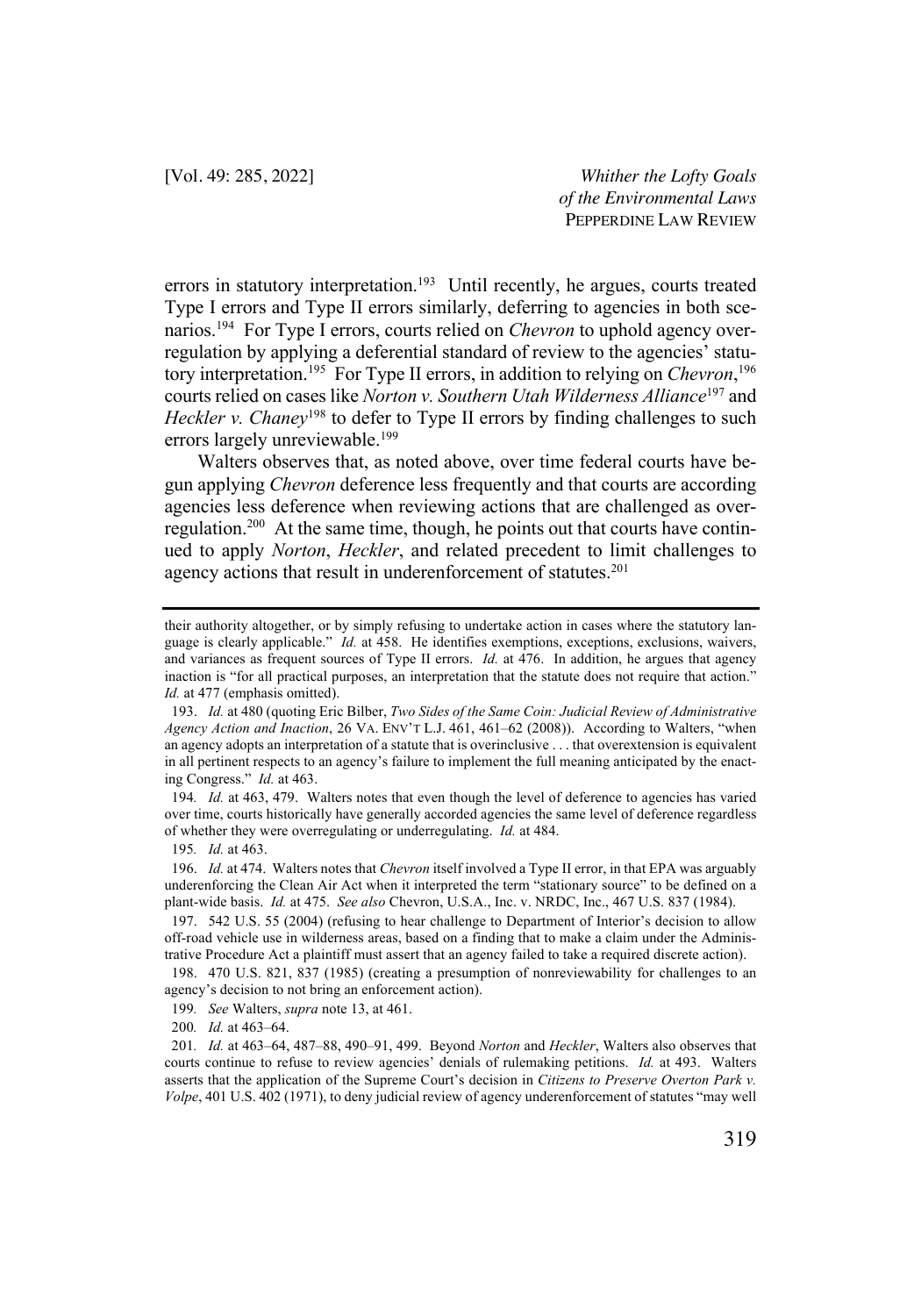Walters forcefully argues that the asymmetrical treatment of Type I errors is not justified under the Administrative Procedure Act (APA)<sup>202</sup> or based on the challenges that are leveled against overregulation by agencies.<sup>203</sup> He also cogently warns that the asymmetrical treatment of Type I errors and Type II errors can delegitimize administrative law and sow scorn for the administrative process.<sup>204</sup> Ultimately, he argues that symmetry in the treatment of both types of errors is required and that deference in both situations is preferred.<sup>205</sup>

The agency trend to underenforce regulatory statutes that Professor Walters examined is part of a larger problem that was identified by Professor Walters, along with Professors Cary Coglianese and Gabriel Scheffler.<sup>206</sup> In a

would seem to apply with equal force when executive agencies exploit statutory imprecision to avoid taking actions consistent with the judiciary's best understanding of the statute's directive. Operating on these formalist foundations, the meaning of a statute just is what it is $[j]$ ... it is not conventionally understood to be only a ceiling.

*Id.* at 460 (footnote omitted). Walters observes that the asymmetry in judicial review of Type I and Type II errors "imports a libertarian default rule into administrative law, preventing judges from holding agencies to Congress's expectation of policy implementation while simultaneously empowering courts to stop agencies whenever the latter's activities move beyond what Congress has mandated." *Id.* at 461. He also notes that while criticisms of deference to agency decisionmaking often focus on concern with agency overregulation, Type II errors by agencies are likely far more pervasive. *Id.* at 475.

204*. Id.* at 461–62. Walters notes:

While administrative law has at times been subject to criticism for asymmetrically distributing outcomes in favor of regulated entities, a one-sided rethinking of deference (i.e., one that only benefits regulated entities seeking to curtail Type I errors and turns a cold shoulder to regulatory beneficiaries who would like to eliminate Type II errors that prevent the delivery of those benefits) would be a substantial escalation of polarization in regulatory policymaking.

be the judicial practice most at odds with the trend against deference in other contexts." *See id.* at 498. In response to the trend, Walters complains that "[i]f statutes are binding directives, and if Congress has a definite judicially determinable meaning when it speaks through legislation, there is no valueneutral reason to believe that errors of addition are more or less excusable than errors of omission." Id. at 464 (footnote omitted).

<sup>202</sup>*. Id.* at 482–83. Walters points out that the APA defines "action" to include a "failure to act" and that the statute "creates a cause of action for parties aggrieved when an agency 'unlawfully withheld or unreasonably delayed' action." *Id.* at 479–80.

<sup>203.</sup> *See id.* at 460–61, 475. Regarding Justice Thomas's concern in *Michigan v. EPA*, 576 U.S. 743 (2015), that deference "wrests from [the] [c]ourts the ultimate interpretive authority to 'say what the law is' . . . and hands it over to the Executive," *id.* at 761, Walters argues that Thomas's concern

*Id.* at 512 (footnote omitted).

<sup>205</sup>*. Id.* at 462–63, 465–66.

<sup>206</sup>*. See* Cary Coglianese, Gabriel Scheffler & Daniel E. Walters, *Unrules*, 73 STAN. L. REV. 885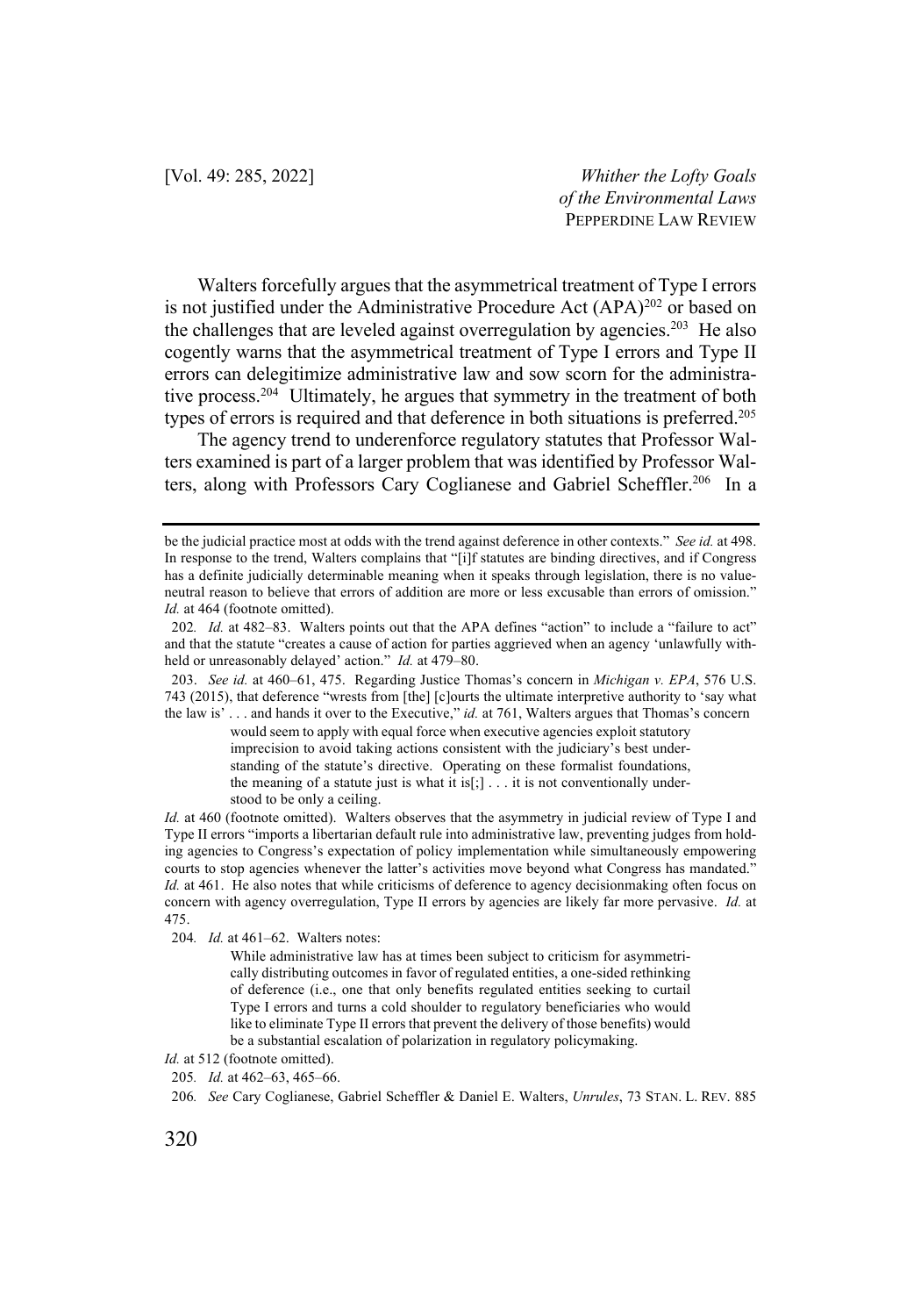recent article, they called attention to the increasing use of agency "unrules," which encompass individual waivers, exemptions, and variances, as well as industry-wide carveouts and exemptions, including "grandfathering" existing industry members out of new regulatory requirements.<sup>207</sup> Professor Coglianese and his associates note that the APA and regulatory statutes frequently authorize agencies to adopt such unrules without following many of the procedures that agencies usually follow when imposing burdens on regulated entities.<sup>208</sup> Frequently, the unrules are adopted in a manner that prevents members of the public from discovering that the unrules relieve specific groups from the otherwise applicable regulatory requirements.209 Professor Coglianese and his associates also criticize the practice of courts imposing barriers to review of unrules and applying a less demanding standard of judicial review to unrules.210 Accordingly, they warn that agency proliferation of unrules "undermine[s] important health and safety protections [in laws], enable<sup>[s]</sup> regulatory capture, and threaten<sup>[s]</sup> the rule of law."<sup>211</sup> To address these concerns, they recommend that agencies should be required to follow

211*. Id.* at 893.

<sup>(2021)</sup> (stating that "unrules" limit the scope of a regulatory obligation").

<sup>207</sup>*. Id.* at 888–89. The authors note that the invasion of zebra mussels and other non-native species in the Great Lakes stems, in large part, from an EPA water-pollution unrule that allowed tankers to discharge ballast water. *Id.* at 890. They argue that the debate over government regulation frequently focuses on the government's power to impose obligations and ignores its power to alleviate those obligations. *Id.* While the article focuses primarily on the problems created by unrules, the authors acknowledge that the devices provide flexibility to minimize burdens on regulated entities and undesirable side effects, encourage technological innovation, and enable regulators to conserve limited resources. *Id.* at 909–10.

<sup>208</sup>*. Id.* at 941–43. Coglianese and his colleagues note that when an agency adopts an underinclusive rule that imposes burdens on some segment of the regulated community but not others, the agency is not required to provide public notice that it is not subjecting the other segment of the regulated community to the burdens. *Id.* at 943. Similarly, if an agency initially proposes to impose burdens on a segment of the regulated community in a rulemaking and decides, at the end of the rulemaking process, to exempt that segment from the requirements, the exemption will usually be held to be a "logical outgrowth" of the proposed rule, so that the agency need not solicit additional public input before exempting the segment from regulation. *Id.* at 943–44. The authors also note that agencies' rules that impose obligations on regulated entities exceeding \$100 million in costs need to be reviewed by the White House Office of Management and Budget, while rules that decrease the obligations on those entities are not subject to such review. *Id.* at 944–45.

<sup>209</sup>*. Id.* at 941–43.

<sup>210</sup>*. Id.* at 952–59. The authors identify standing doctrine, limits on financial resources, and transaction costs that limit collective action as barriers to challenges to unrules that might be brought by regulatory beneficiaries. *Id.*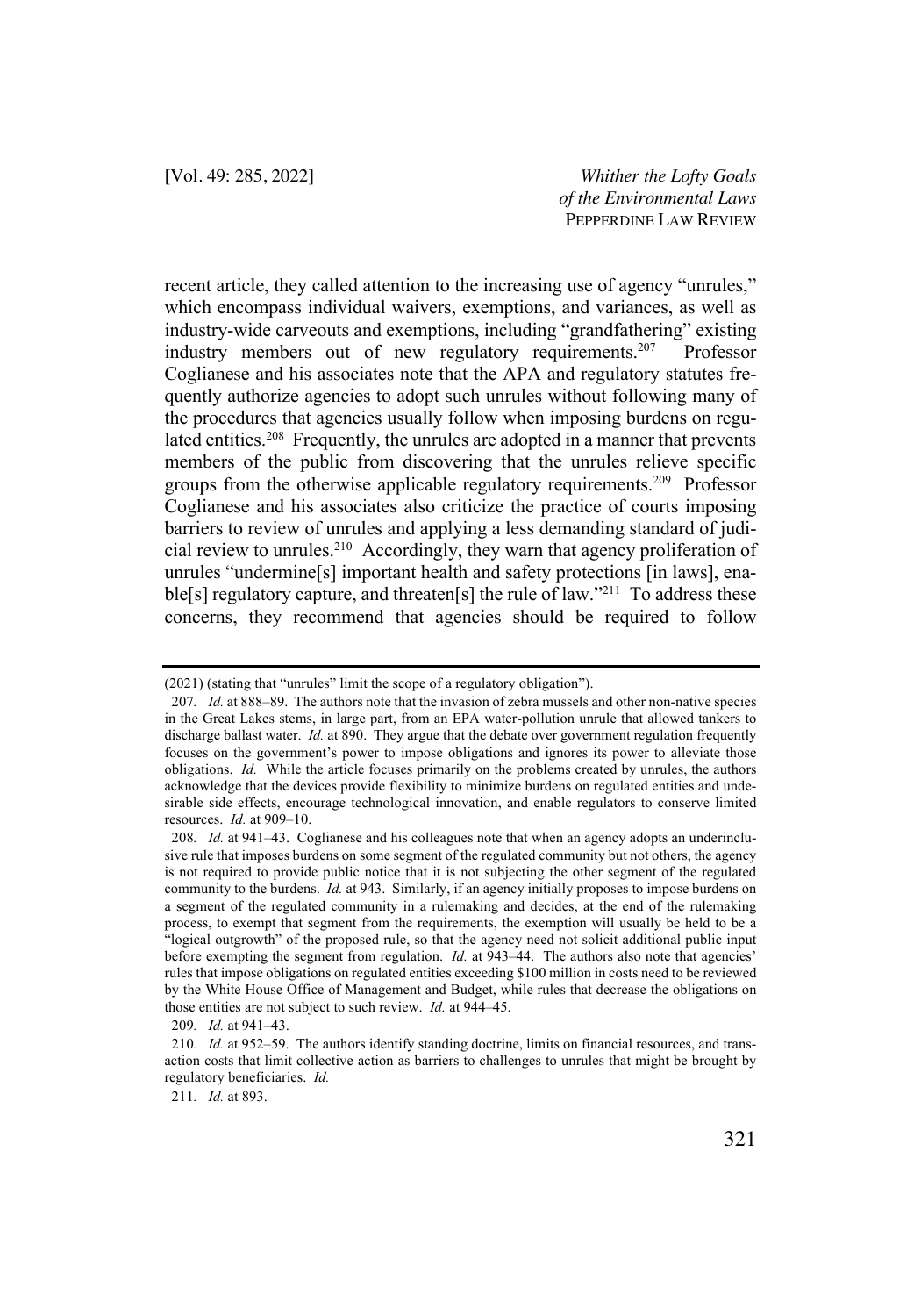additional procedures when adopting unrules in order to make the effect of the agencies' deregulatory actions more transparent and to allow the public to play a greater role in the agencies' decisionmaking processes.212

Despite these calls for reform, federal courts continue to limit judicial review of agency unrules and Type II errors and to accord agencies deference if they review those actions.213 That trend, like the trend away from *Chevron*  deference and the trend away from purposivism, increases the likelihood that the federal environmental laws will not be interpreted and administered to achieve their health and environmental purposes unless measures are taken to counter those trends.214

#### VI. STATUTORY DIRECTIVES: THE PROPOSAL

There is a tool that could rejuvenate the federal environmental laws and transform the nature of judicial review of those laws *if* there is political will to recommit to the purposes of those laws.<sup>215</sup> Congress could refocus judicial review of agency actions under the federal environmental laws by enacting statutory directives that require the laws to be interpreted to carry out their public health and environmental protection purposes.<sup>216</sup>

A statutory directive is a provision enacted by a legislature that clearly

<sup>212</sup>*. Id.* at 959–64.

<sup>213.</sup> *See generally id.* at 952–59 (discussing judicial oversight of unrules).

<sup>214.</sup> *See* Johnson, *Clean Water Act*, *supra* note 11, at 363.

<sup>215.</sup> *See* Caleb Nelson & Kermit Roosevelt, *Common Interpretation: The Supremacy Clause*, NAT'L CONST. CTR., https://constitutioncenter.org/interactive-constitution/interpretation/articlevi/clauses/31 (last visited Oct. 24, 2021) (discussing statutory directives).

<sup>216.</sup> *See id.* ("As long as the directives that Congress enacts are indeed authorized by the Constitution, they take priority over both the ordinary laws and the constitution of each individual state."). For instance, an "interpretation clause" could be added to the Clean Water Act mandating, "The provisions in this chapter shall be interpreted and applied to advance the objectives identified in section 101(a)." *See* Clean Air Act, 42 U.S.C. § 7401; *cf.* 16 U.S.C. § 1536(a)(1) ("All other [f]ederal agencies shall . . . utilize their authorities in furtherance of the purposes of this chapter by carrying out programs for the conservation of endangered species and threatened species listed pursuant to section 1533 of this title."). Similarly, the Clean Air Act could be amended to include an "interpretation clause" that requires, "The provisions in this chapter shall be interpreted and applied to advance the purposes identified in section 101(b)(1)." *See* Clean Air Act, 42 U.S.C. § 7401; *cf.* 16 U.S.C. § 1536(a)(1). The RCRA amendment would refer to the "objectives identified in section 1003(a)," and the Endangered Species Act amendment would refer to the "purposes identified in section 2(b)." *See* Endangered Species Act, 16 U.S.C. § 1531; Resource Conservation and Recovery Act, 42 U.S.C. § 6901; *cf.* 16 U.S.C. § 1536(a)(1).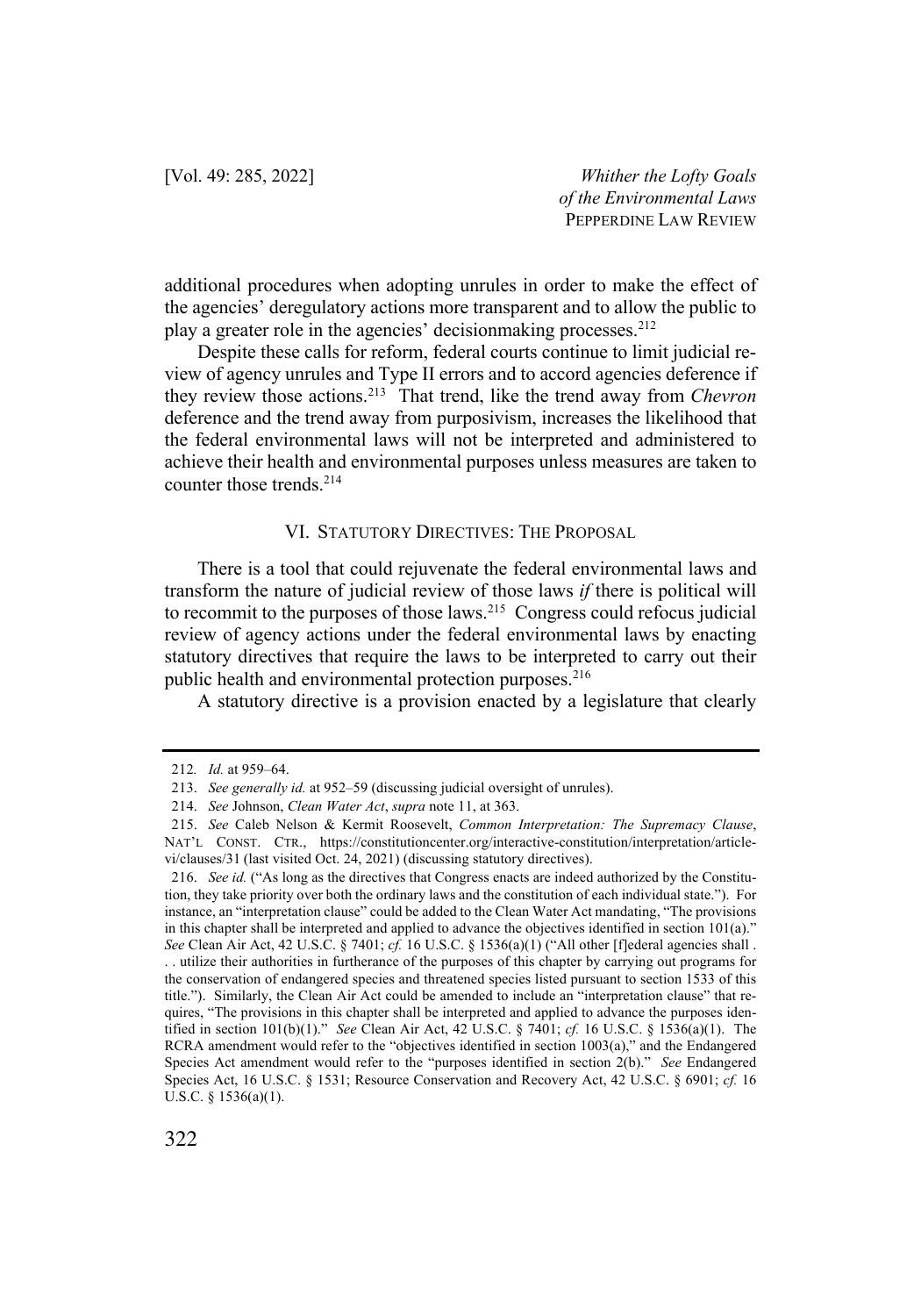indicates to courts the legislature's intentions regarding how a statute or provisions in the statute should be interpreted.<sup>217</sup> State legislatures have frequently enacted canons of construction or entire codes of construction, <sup>218</sup> and Congress has incorporated guidance for statutory interpretation in the Dictionary Act<sup>219</sup> and many other laws.<sup>220</sup> Several academics have advocated more broadly for establishment of uniform rules of statutory construction at the federal level, either through a code of construction or other means.<sup>221</sup>

The proposal in this Article is more modest and simply targets the Clean Air Act, Clean Water Act, RCRA, the Endangered Species Act, and the Superfund law.222 Congress could reinvigorate those laws by enacting, in a single law or in five separate laws, amendments to each law providing that the law should be interpreted to carry out the public health and environmental purposes outlined in the enacted purposes sections of the statutes.<sup>223</sup> The amendment could clarify that those purposes are the primary purposes of the statute and that, to the extent that there is a conflict between those purposes and secondary purposes of the statutes, such as protection of state authority,

<sup>217</sup>*. See* Jellum, *supra* note 32, at 847; *see also* CASS R. SUNSTEIN, AFTER THE RIGHTS REVOLUTION: RECONCEIVING THE REGULATORY STATE 153 (1990) (noting that when there are express legislative instructions about interpretation, "there can be no objection to judicial use of the relevant instructions").

<sup>218</sup>*. See* Rosenkranz, *supra* note 31, at 2089–90 n.10 (noting that all fifty states and the District of Columbia have interpretive codes and citing many of the statutory provisions); Glen Staszewski, *The Dumbing Down of Statutory Interpretation*, 95 B.U. L. REV. 209, 217 (2015) (criticizing the simplification of statutory interpretation); Abbe R. Gluck, *The States as Laboratories of Statutory Interpretation: Methodological Consensus and the New Modified Textualism*, 119 YALE L.J. 1750, 1786 (2010) (offering a study of state courts' statutory interpretation).

<sup>219.</sup> 1 U.S.C. § 1.

<sup>220</sup>*. See* Staszewski, *supra* note 218, at 217 (citing the Dictionary Act and noting that "the Civil Rights Act of 1991 explicitly limits the material that can be used as legislative history [to interpret] the statute"); Rosenkrantz, *supra* note 31, at 2088.

<sup>221</sup>*. See* Rosenkrantz, *supra* note 31, at 2089 (advocating for "Federal Rules of Statutory Interpretation"); Gary E. O'Connor, *Restatement (First) of Statutory Interpretation*, 7 N.Y.U. J. LEGIS. & PUB. POL'Y 333 (2004) (advocating for a Restatement of Statutory Interpretation).

<sup>222.</sup> *See supra* note 26 and accompanying text.

<sup>223</sup>*. See supra* notes 88–95 (outlining the enacted purposes provisions of each of the statutes) and 216 (identifying proposed language for the directives). As the Superfund law does not include an enacted purposes provision, a statutory directive for the Superfund law would need to provide that the law should be interpreted to protect public health and the environment, rather than referencing purposes already included in an enacted purposes provision. *See supra* note 94 and accompanying text; *cf.* Jellum, *supra* note 32, at 848 ("Interpretive directives are more diverse. These directives tell judges how to interpret . . . a particular statute.").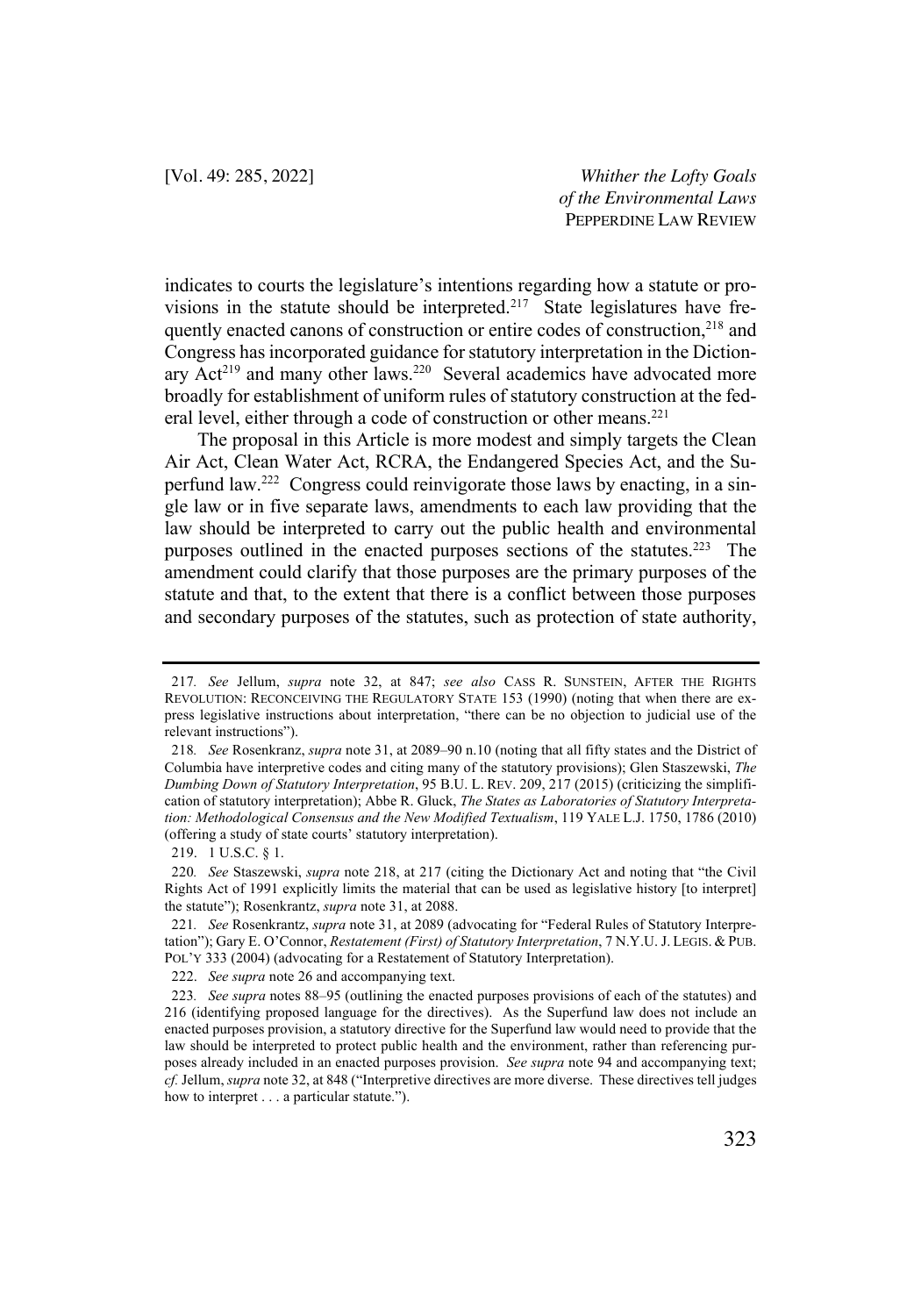Congress intended that courts give priority to the public health and environmental protection purposes of the laws.224

Statutory directives in the federal environmental laws could counter the trend away from purposivism to textualism in the federal courts because the directives would provide clear textual guidance for the courts to use in interpreting ambiguous provisions of statutes. Judges would not be interpreting the environmental statutes to achieve public health and environmental protection purposes because they adopted a purposivist theory of statutory interpretation. Instead, textualist judges would need to interpret the statutes to achieve public health and environmental protection purposes because the text of the statute directs that the statute should be interpreted in that manner.<sup>225</sup>

Statutory directives could also reduce the effect of the shift away from *Chevron* deference because judges who would otherwise ignore *Chevron* in order to interpret statutes without regard to agency interpretations would be required, by the text of the statute, to interpret the statute to carry out its enacted purposes.226

It is not clear, though, that statutory directives would address the problems caused by the asymmetric judicial review of overregulation as opposed to underregulation.<sup>227</sup> If challengers to agencies' underregulation were able

<sup>224.</sup> *See supra* text accompanying note 95. In light of the recent trend in federal agencies to interpret and administer the federal environmental laws in ways that seem to conflict with the purposes of those laws, it might be necessary to include, with the statutory directives, amendments similar to Section  $7(a)(1)$  of the Endangered Species Act that require agencies to administer the laws to further their purposes. *See* 16 U.S.C. § 1536(a)(1) ("All other [f]ederal agencies shall . . . *utilize their authorities in furtherance of the purposes of this chapter* by carrying out programs for the conservation of endangered species and threatened species listed pursuant to [S]ection 1533 of this title.") (emphasis added). On the other hand, the statutory directive, in and of itself, may provide sufficient direction to the agency that additional legislative mandates are not required. *See* Jellum, *supra* note 32, at 848 ("[Statutory] directives [can] tell judges how to interpret either all statutes or a particular statute."). The desirability of such additional legislative mandates is an issue that is beyond the scope of this Article.

<sup>225</sup>*. See* Stack, *Purposivism in the Executive Branch, supra* note 115, at 924; Stack, *Enacted Purposes Canon*, *supra* note 22, at 285–86, 306, 308, 314–15 (suggesting that an enacted purposes canon exists which already requires textualist judges to interpret statutes in accordance with enacted purposes provisions of the statutes).

<sup>226.</sup> *See* Chevron, U.S.A., Inc. v. NRDC, Inc., 467 U.S. 837, 842–43 (1984) ("First, always, is the question whether Congress has directly spoken to the precise question at issue. If the intent of Congress is clear, that is the end of the matter; for the court . . . must give effect to the unambiguously expressed intent of Congress."). Similarly, judges who *applied Chevron* would be required, at Step One, to use the traditional tools of statutory interpretation, including examination of the statutory directive, to decide whether Congress clearly addressed the precise question at issue in the case. *See id.* 227. *See* discussion *supra* Part V (discussing the ramifications of asymmetrical treatment of Type I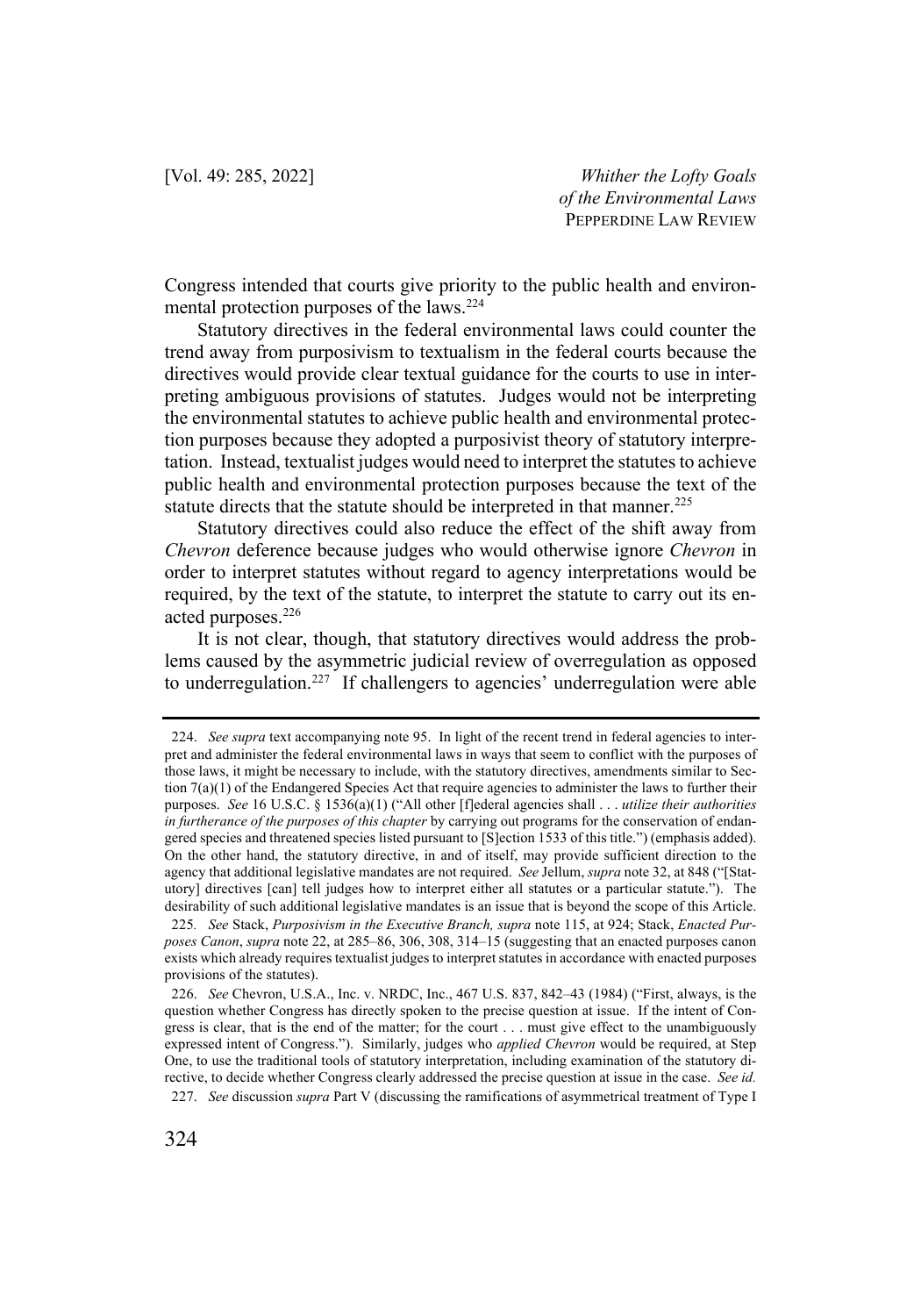to convince a court to hear the merits of their challenges, courts would have a harder time dismissing the challenges, as the statutes would require courts to interpret the laws to protect public health and the environment.<sup>228</sup> However, as noted above, courts frequently use a variety of tools to dismiss challenges to underregulation on procedural grounds, and statutory directives would not prevent courts from continuing to follow those approaches.<sup>229</sup>

### VII.THE CONSTITUTIONAL AUTHORITY FOR THE PROPOSAL AND THE INADEQUACY OF ALTERNATIVES

The proposal in this Article was inspired by the much more ambitious proposal of Nicholas Rosenkranz, who has advocated for the adoption of the Federal Rules of Statutory Interpretation through a process similar to the process used to adopt the Federal Rules of Evidence and Civil Procedure.<sup>230</sup> Rosenkranz, like many, criticized the cacophony that exists in judicial interpretation of statutes,<sup>231</sup> where there is "no intelligible, generally accepted, and

errors and Type II errors leading to delegitimization of administrative law).

<sup>228.</sup> *See* Jellum, *supra* note 32, at 893.

<sup>229</sup>*. See id.* To the extent that courts rely on *Norton*, *Heckler*, and similar precedent to dismiss challenges to an agency's failure to take acts under the statutes that they are authorized to take, but not required to take, to protect public health and the environment, even a legislative amendment that requires agencies to interpret and administer the federal environmental laws to carry out their public health and environmental protection purposes is unlikely to prevent courts from dismissing those challenges. Such a statutory provision would probably be interpreted as requiring agencies to administer the laws to carry out public health and environmental purposes when the agencies act under the laws but would probably not be interpreted to require agencies to take affirmative actions to protect public health and the environment in cases where they have been given discretion to decide whether to act at all. *See supra* notes 192–94, 198.

<sup>230</sup>*. See* Rosenkranz, *supra* note 31. The *Federal Rules of Evidence* and the *Federal Rules of Civil Procedure* were created through procedures in both the judicial and legislative branches, and Rosenkranz proposes a similar process for creation of the Federal Rules of Statutory Interpretation. *Id.* at 2089, 2151–53.

<sup>231</sup>*. See* Rosenkranz, *supra* note 31, at 2088; O'Connor, *supra* note 221, at 334. Advocating for the creation of a Restatement of Statutory Interpretation, Gary O'Connor analogizes judicial rules of statutory interpretation to common law but argues that there are currently no treatises or other traditional tools, like Restatements, available to foster uniformity in statutory interpretation. *See* O'Connor, *supra* note 221, at 335–44. However, some commentators suggest that consensus methods of statutory interpretation are developing and that an influential book authored by Justice Antonin Scalia and Brian Garner could serve as a de facto treatise on interpreting statutes. *See* Lawrence M. Solan, *Is It Time for a Restatement of Statutory Interpretation?*, 79 BROOK. L. REV. 733 (2014) [hereinafter Solan, *Is It Time*] (identifying and rejecting those assertions); Gluck, *supra* note 218 (describing the consensus on statutory interpretation methodologies in state courts).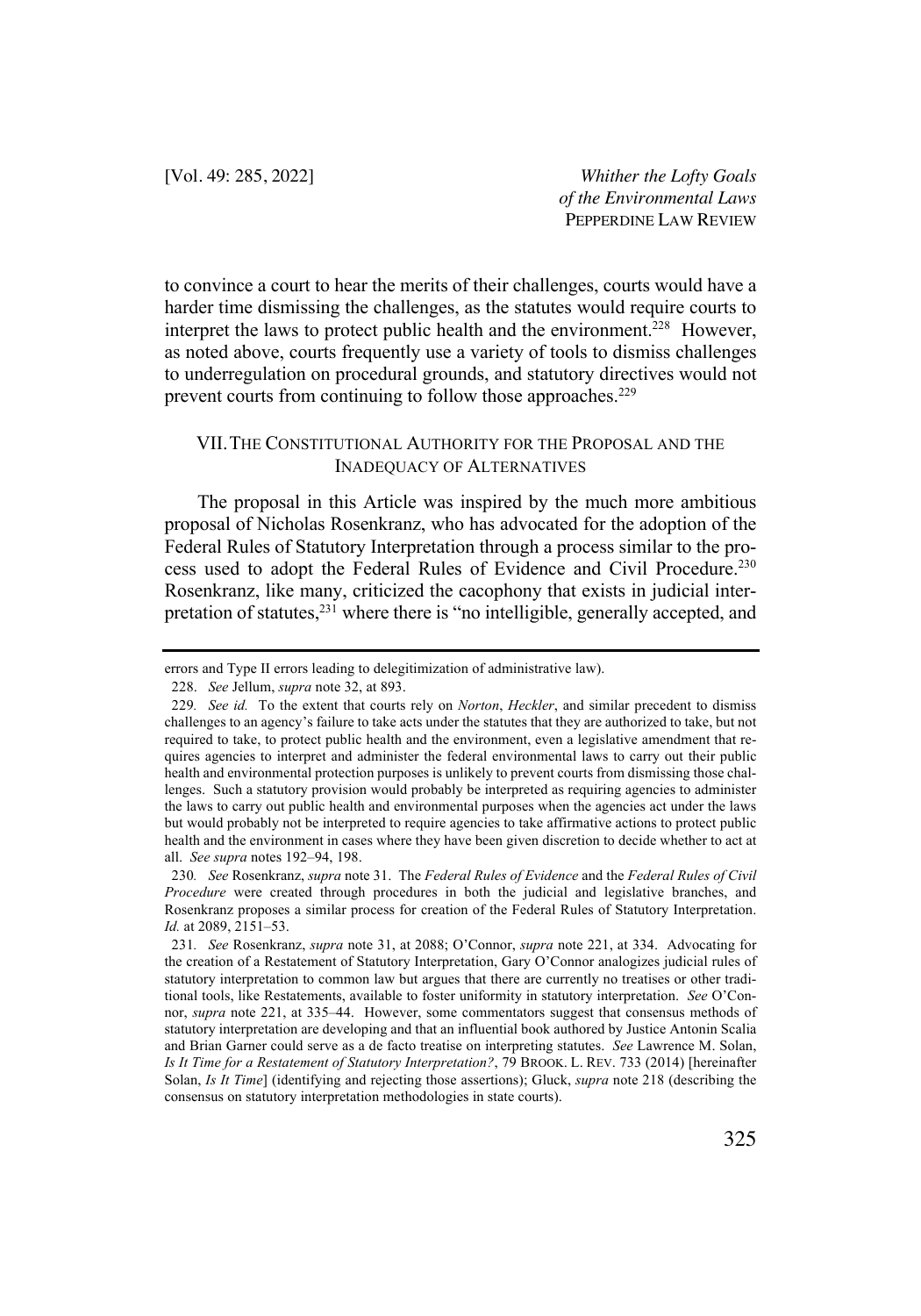consistently applied theory of statutory interpretation."232 Rosenkranz and others argue that the lack of uniformity makes it difficult to predict how courts will interpret statutes and gives courts too much discretion to interpret statutes in ways that are based on personal preferences rather than legislative preferences.<sup>233</sup> In light of those limitations, Rosenkranz proposed the creation of a uniform set of statutory interpretation rules to be applied in federal and state courts when interpreting federal statutes.<sup>234</sup>

Many scholars have asserted that only courts—not legislatures—have the power to define binding rules of statutory interpretation.<sup>235</sup> Critics of legislatively created rules of interpretation often argue that such rules violate separation of powers principles, as statutory interpretation is a judicial function and cannot be usurped by the legislature.<sup>236</sup> Critics also argue that courts,

<sup>232</sup>*. See* HART & SACKS, *supra* note 115, at 1169.

<sup>233</sup>*. See* Rosenkranz, *supra* note 31, at 2141–42. Even though courts frequently apply canons of construction to interpret statutes, Karl Llewellyn famously illustrated decades ago that most canons have a counter-canon that could be argued to apply in similar circumstances to suggest a different interpretation of the statute than the interpretation suggested by the primary canon. *See* Karl N. Llewellyn, *Remarks on the Theory of Appellate Decision and the Rules or Canons About How Statutes Are To Be Construed*, 3 VAND. L. REV. 395, 401 (1950) (commenting on doctrinal interpretation). Rosenkranz and others argue that the ad hoc application of such canons allows judges to assert authority for whatever interpretation aligns with their policy preferences. *See* Rosenkranz, *supra* note 31, at 2143; Solan, *Is It Time*, *supra* note 231, at 743–47.

<sup>234</sup>*. See* Rosenkranz, *supra* note 31, at 2088. He, and others, argue that legislative action is required because courts will not adopt a uniform, coherent approach to statutory interpretation on their own. *Id.* Rosenkranz cites the "interpretive regime" outlined by William Eskridge and Philip Frickey in *Law as Equilibrium* as inspiration for their federal rules of statutory interpretation. *Id.* at 2141 ("An interpretive regime is a system of background norms and conventions against which the Court will read statutes. An interpretive regime tells lower court judges, agencies, and citizens how strings of words in statutes will be read, what presumptions will be entertained as to statutes' scope and meaning, and what auxiliary materials might be consulted to resolve ambiguities." (quoting William N. Eskridge, Jr. & Philip P. Frickey, *The Supreme Court, 1993 Term—Foreword: Law as Equilibrium*, 108 HARV. L. REV. 26, 66 (1994))).

<sup>235</sup>*. See* Rosenkranz, *supra* note 31, at 2086, 2091; *see also* Adrian Vermeule, *Interpretive Choice*, 75 N.Y.U. L. REV. 74, 74 (2000) (concluding that judges should embrace a formalist approach to statutory interpretation and exclude legislative history).

<sup>236</sup>*. See* Abbe R. Gluck, *The Federal Common Law of Statutory Interpretation: Erie for the Age of Statutes*, 54 WM. & MARY L. REV. 753, 803–04 (2013) [hereinafter Gluck, *Federal Common Law*] (discussing the "legislated interpretive rules and the separation of powers debate"); *see also* Jonathan T. Molot, *Reexamining* Marbury *in the Administrative State: A Structural and Institutional Defense of Judicial Power over Statutory Interpretation*, 96 NW. U. L. REV. 1239, 1246–47 (2002) ("[D]emonstrat[ing] that if we wish to make sense of judicial power over statutory interpretation . . . we must ground judicial authority in the judiciary's role in the constitutional structure and its internal institutional attributes."); Stack, *Purposivism in the Executive Branch*, *supra* note 115, at 918–19 (noting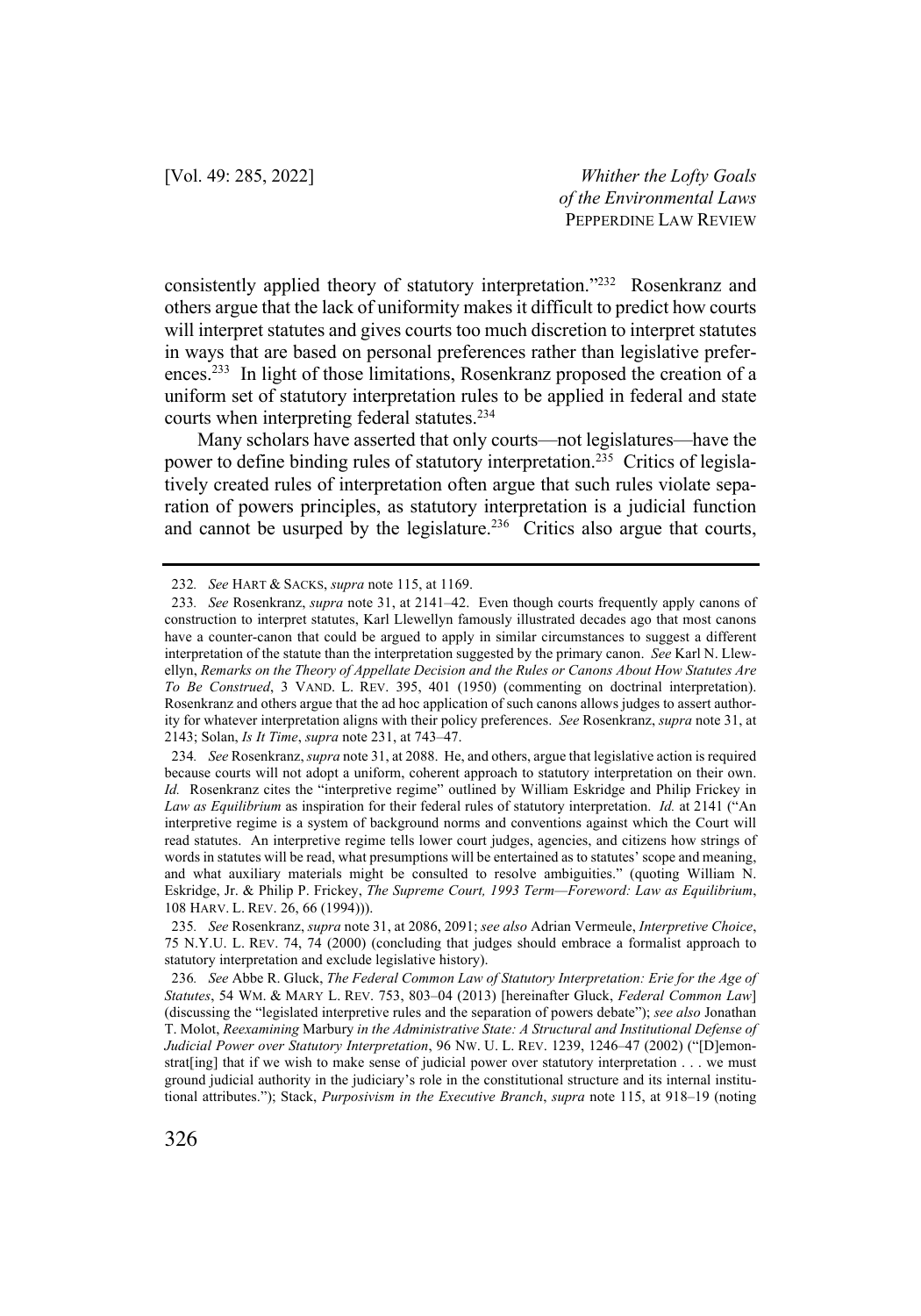rather than legislatures, should choose statutory interpretation methods because legislatures may be driven by political motivations in their selection of preferred interpretive methodologies.<sup>237</sup> Supporters of legislatively created rules of interpretation counter that statutory interpretation rules adopted by federal courts are federal common law and, like other federal common law, can be changed by Congress.238 Supporters also argue that the Judicial Branch is as likely as the Legislative Branch to adopt interpretation rules based on policy preferences.239

Professor Rosenkranz adopts the position taken by many supporters of legislatively created statutory interpretation rules and analogizes interpretation rules to common law, but he acknowledges that legislatures are limited, to some extent, in their authority to establish interpretation rules that are binding on courts.240 He argues that rules of statutory interpretation come in different forms.241 In some cases, the Constitution may require that a statute be interpreted in a particular manner or prohibit an interpretation, in which case, neither Congress nor courts can depart from the constitutionally required or prohibited interpretation.<sup>242</sup> In other cases, the Constitution may not express any position on the appropriate interpretation of a statute, in which case Congress can adopt rules to control the interpretation.<sup>243</sup> Finally, in some cases,

239*. See* Rosenkranz, *supra* note 31, at 2142–43.

that "[s]cholars are divided on Congress's constitutional power to dictate the interpretive methods federal courts use in statutory cases").

<sup>237</sup>*. See* Chelsea A. Bunge-Bollman, *United We Stand, Divided We Fall? An Inquiry into the Values and Shortcomings of a Uniform Methodology for Statutory Interpretation*, 95 NOTRE DAME L. REV. REFLECTION 101, 108–09 (2019) (noting concerns regarding the politicization of statutory interpretation).

<sup>238</sup>*. See* Gluck, *Federal Common Law*, *supra* note 236, at 803 (citing Jonathan R. Siegel, *The Use of Legislative History in a System of Separated Powers*, 53 VAND. L. REV. 1457, 1461 (2000) and Rosenkranz, *supra* note 31, at 2156); *see also* Stack, *Purposivism in the Executive Branch*, *supra* note 115, at 918–19 (noting that those who support the view that interpretive rules are like federal common law argue that Article I grants Congress the power to create or override these rules).

<sup>240</sup>*. Id.* at 2086–87.

<sup>241.</sup> *Id.* at 2099 (listing the different kinds of statutory interpretation rules and how to change them). 242*. Id.* at 2087 (citing LAURENCE H. TRIBE, AMERICAN CONSTITUTIONAL LAW §§ 5–9, at 851 (3d ed. 2000)); Jerry L. Mashaw, *Textualism, Constitutionalism, and the Interpretation of Federal Statutes*, 32 WM. & MARY L. REV. 827, 843 (1991) (discussing the role the Constitution plays in interpreting federal statutes); SUNSTEIN, *supra* note 217.

<sup>243</sup>*. See* Rosenkranz, *supra* note 31, at 2099. When the Constitution takes no position on whether an interpretation of a statute is required or prohibited, Rosenkranz argues that the rules used to interpret that statute are federal common law and can be changed by courts or Congress. *Id.*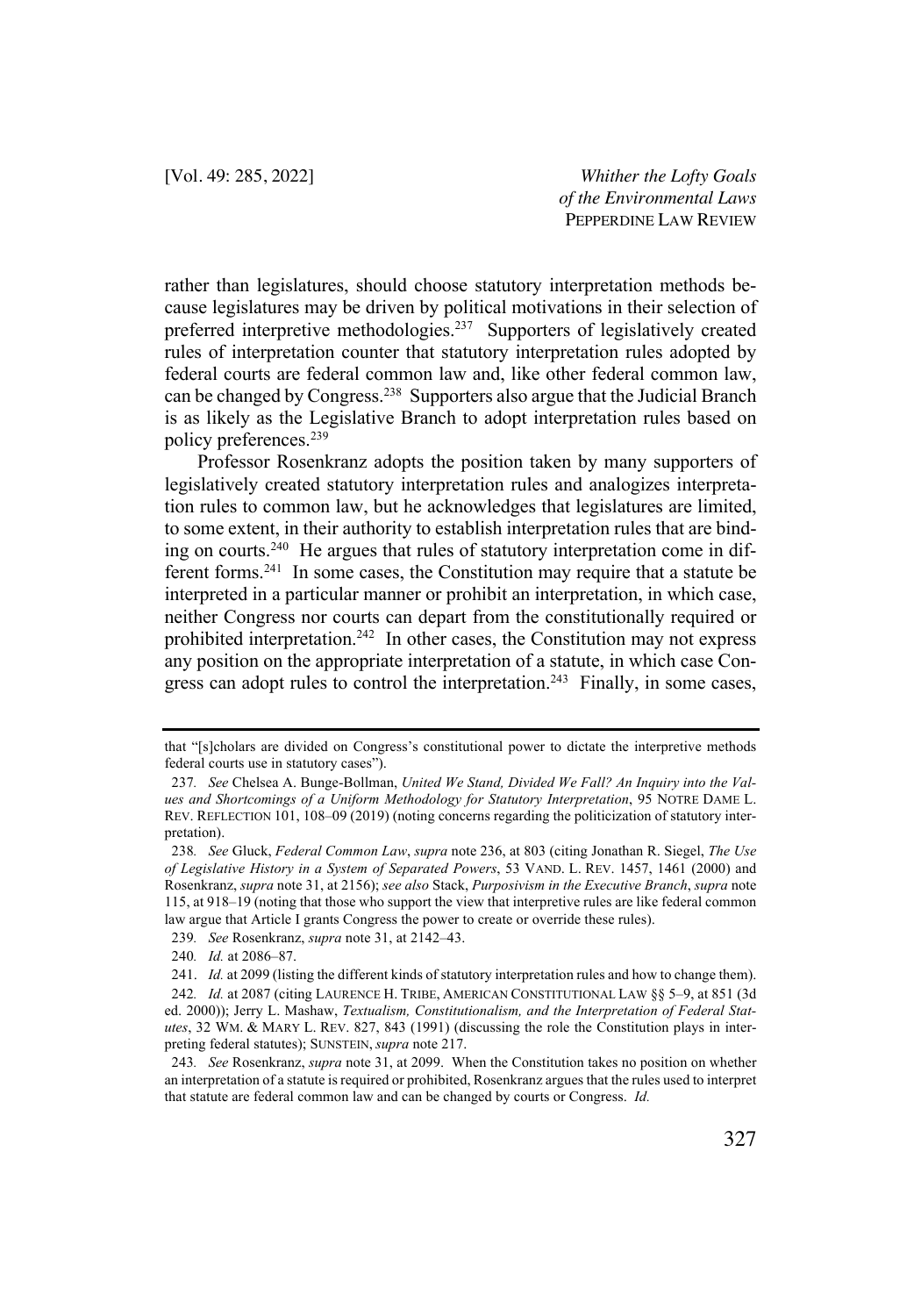the Constitution may establish a default or starting point rule, but one which can be changed by Congress.<sup>244</sup> Accordingly, Rosenkranz maintains that whether Congress can codify a rule of statutory interpretation will depend, in most cases, on the constitutional status of the proposed rule, rather than on separation of powers considerations.<sup>245</sup>

Rosenkranz and others ground their support for congressionally created interpretation rules in the Necessary and Proper Clause in Article I of the Constitution.<sup>246</sup> Rosenkranz points out that rules mandating use of specific tools of statutory interpretation can be necessary and proper for the execution of legislative power "because they may improve the precision with which the legislative power may be exercised."<sup>247</sup> In his article, Rosenkranz distinguishes statutes that impose interpretation rules on courts "based on whether the statutes are (1) definitional or nondefinitional, (2) statute-specific or general in application, and (3) static or dynamic."<sup>248</sup> Regardless of the classifications, though, Rosenkranz reaches the same conclusion for all interpretive statutes.<sup>249</sup> Congress can adopt statutes requiring the utilization of interpretation rules as long as the Constitution does not prohibit the rule being adopted or mandate an alternative rule.250 Although Rosenkranz defends the

<sup>244</sup>*. See* Rosenkranz, *supra* note 31, at 2092–94. Rosenkranz suggests that the rule of lenity might be a constitutional starting point rule that can be changed by Congress. *Id.* at 2093. According to Rosenkranz, a constitutional starting point rule is a rule that is required by the Constitution until Congress provides otherwise. *Id.* at 2095. Rosenkranz distinguishes constitutional starting point rules from rules that he labels "constitutional default rules." *Id.* at 2097–98. A constitutional default rule, he argues, cannot be reversed by Congress, but Congress can include a clear statement in legislation to avoid the effect of the rule. *Id.* at 2098. Citing the federalism canon as an example, Rosenkranz distinguishes starting point and default rules by suggesting that Congress can reverse starting point rules by any legislative act, while they must enact laws with clear statements to avoid the effect of default rules. *Id.* at 2098–99.

<sup>245</sup>*. See id.* at 2088, 2098–99, 2102–03.

<sup>246</sup>*. Id.* at 2102 (citing U.S. CONST. art. I, § 8, cl. 18); *see also* Michael Stokes Paulsen, *Abrogating Stare Decisis by Statute: May Congress Remove the Precedential Effect of* Roe *and* Casey*?*, 109 YALE L.J. 1535, 1567–70, 1582–90 (2000) (noting that the Necessary and Proper Clause enables Congress to alter judicially created default rules and empowers Congress to displace the rules of the judiciary if it so chooses).

<sup>247</sup>*. See* Rosenkranz, *supra* note 31, at 2102.

<sup>248</sup>*. See id.* at 2103.

<sup>249.</sup> *See id.* at 2139–40.

<sup>250</sup>*. Id.* at 2103–21. Rosenkranz argues that Congress is not only authorized to create uniform rules of statutory interpretation but also is better situated than the courts to create those rules. *Id.* at 2143– 45. Courts, he explains, must wait for an appropriate case to establish rules and generally must establish them retroactively, whereas Congress can legislate holistically and prospectively. *Id.*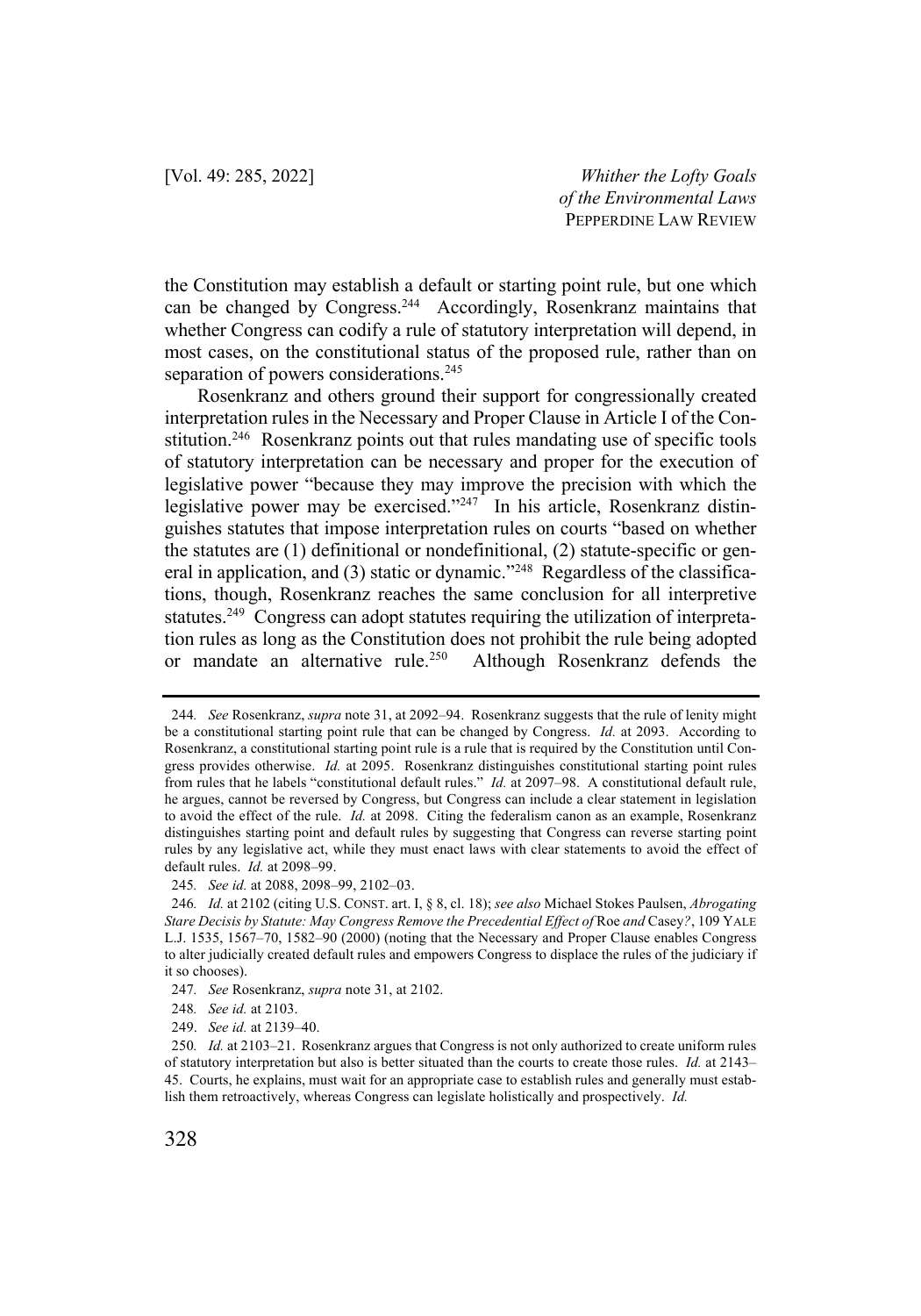constitutionality of congressionally adopted interpretation rules in all of the cases outlined above, he recognizes that the adoption of interpretation rules that apply generally, rather than limited to a single or a few statutes, could result in some unanticipated interpretations when applied retroactively.<sup>251</sup>

Regarding *theories* of interpretation, Rosenkranz concluded that the Constitution does not mandate or prohibit the adoption of a textualist, purposivist, or other theory of statutory interpretation, so it would be appropriate for Congress to enact laws that require the interpretation of a statute or statutes in a textualist or purposivist manner.<sup>252</sup> Accordingly, it would be consistent with Congress's authority to enact statutory directives, like the ones outlined above, that require courts to interpret the federal environmental laws consistent with their health and environmental protection purposes.<sup>253</sup> Further, while Rosenkranz identified nonconstitutional concerns regarding the adoption of general retroactive interpretive statutes, <sup>254</sup> the scope of the statutory directives outlined in this Article is sufficiently limited such that Congress could anticipate the effect of the directives on the interpretation of the federal environmental laws in most cases.255

Other academics echo Professor Rosenkranz's assertion that Congress may constitutionally enact rules of interpretation to be applied by courts.<sup>256</sup> Professor Abbe Gluck, for instance, has argued that many statutory interpretation rules have the nature of federal common law, even though courts frequently refuse to acknowledge that they are common law or treat them as

<sup>251</sup>*. Id.* at 2113–14. Amending the entire U.S. Code with a retrospective interpretive statute, he argues, "might be foolish, but it is surely constitutional." *Id.* at 2114. Rosenkranz also acknowledges that Laurence Tribe has suggested that general interpretive statutes that apply prospectively raise constitutional concerns because they impermissibly bind future Congresses and limit their Article I legislative power. *Id.* at 2114–15. Rosenkranz is unpersuaded by Tribe's concern, though, as he notes that future Congresses could avoid the restrictions imposed on interpretation of their enactments by amending the offending interpretation rule that was adopted by the prior Congress. *Id.* at 2115–20.

<sup>252</sup>*. Id.* at 2109, 2124–25. Rosenkranz contends that "there is no constitutional objection to an . . . instruction [that]: 'The United States Code shall be interpreted in textualist fashion, without reference to legislative history.'" *Id.* at 2124–25.

<sup>253.</sup> *See id.* at 2103–21.

<sup>254</sup>*. See id*. at 2113–20.

<sup>255.</sup> *See* Robert R.M. Verchick, *Toward Normative Rules for Agency Interpretation: Defining Jurisdiction Under the Clean Water Act*, 55 ALA. L. REV. 845, 851 (2004) (proposing a model for federal agencies for interpreting statutes).

<sup>256.</sup> *See* Gluck, *Federal Common Law*, *supra* note 236, at 757.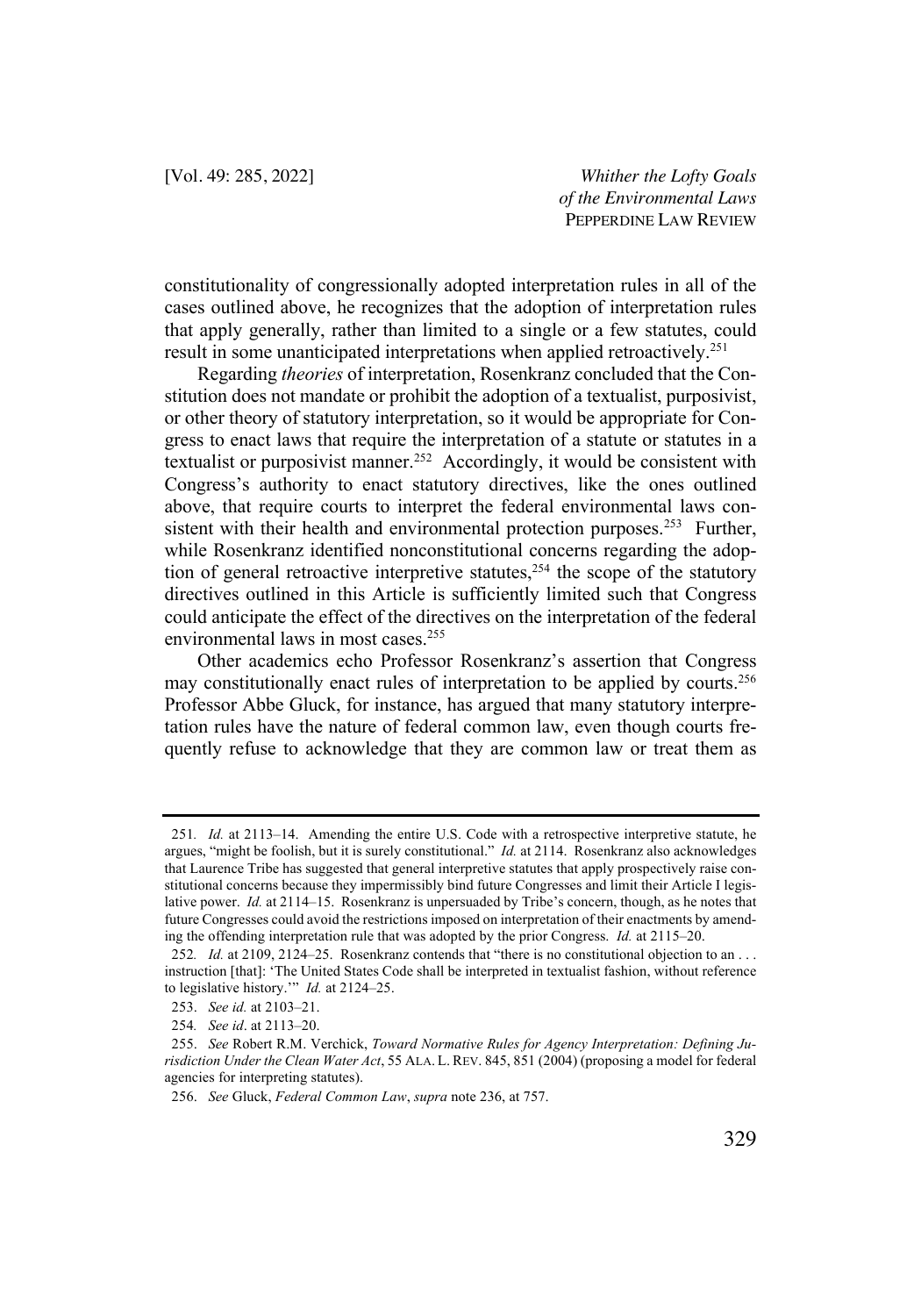common law.257 She has also noted that courts frequently apply the *Chevron* two-step test (a judicially created tool of statutory interpretation) in a manner akin to federal common law.<sup>258</sup> If the rules of statutory interpretation created by courts are federal common law, then they can be amended or adopted by Congress, as noted above.<sup>259</sup> Professor Gluck has also noted that Congress has already adopted "thousands" of rules of construction, "including preemption clauses, savings clauses, and severability clauses," which courts routinely and unquestioningly apply.<sup>260</sup> The application of those rules is consistent with the widely espoused model of the judicial role in statutory interpretation as the "faithful agent" of the legislature.<sup>261</sup>

Professor Kevin Stack has advanced similar arguments in support of his proposal for a broader transformation of interpretation and application of regulatory statutes by administrative agencies and courts in light of congressional directives in those statutes.<sup>262</sup> Stack argues that modern " $r$ ] regulatory statutes not only grant powers but . . . impose a duty on agencies to carry out those powers in accordance with the . . . purposes the statutes establish."263 He finds the source of that duty in the nondelegation doctrine of the Constitution and in the Administrative Procedure Act.<sup>264</sup> Stack argues that since the Constitution requires Congress to provide agencies with an "intelligible principle" to guide interpretation and administration of statutes, agencies must interpret and administer those statutes to carry out the purposes established in the

<sup>257</sup>*. See id.* at 755–59, 770, 777.

<sup>258</sup>*. See id.* at 759, 770–71, 791.

<sup>259</sup>*. See id.* at 757 (highlighting that some canons of statutory interpretation may be considered federal common law, while some "might be understood as a special kind of law that enforces constitutional norms or implements the Constitution").

<sup>260</sup>*. See id.* at 791–92, 801–03. Gluck notes that a Westlaw search of the U.S. Code for the phrase "shall be construed" yields over 5,000 results. *Id.* at 802. She also indicates that she and Professor Lisa Bressman interviewed 137 congressional counsels and that more than one-third of them had "drafted or considered drafting" rules for interpretation for the courts. *Id.* at 803.

<sup>261</sup>*. Id.* at 756.

<sup>262</sup>*. See* Stack, *Purposivism in the Executive Branch*, *supra* note 115, at 871.

<sup>263</sup>*. Id.* Stack argues that agencies are "better positioned than courts to discern statutory purposes" because they are frequently involved in the drafting of the statutes, implement them on a day-to-day basis, have greater expertise than courts regarding the issues addressed in the statutes, and are more politically accountable than courts. *Id.* at 906–07, 909.

<sup>264.</sup> *See id.* at 893–94, 899*.*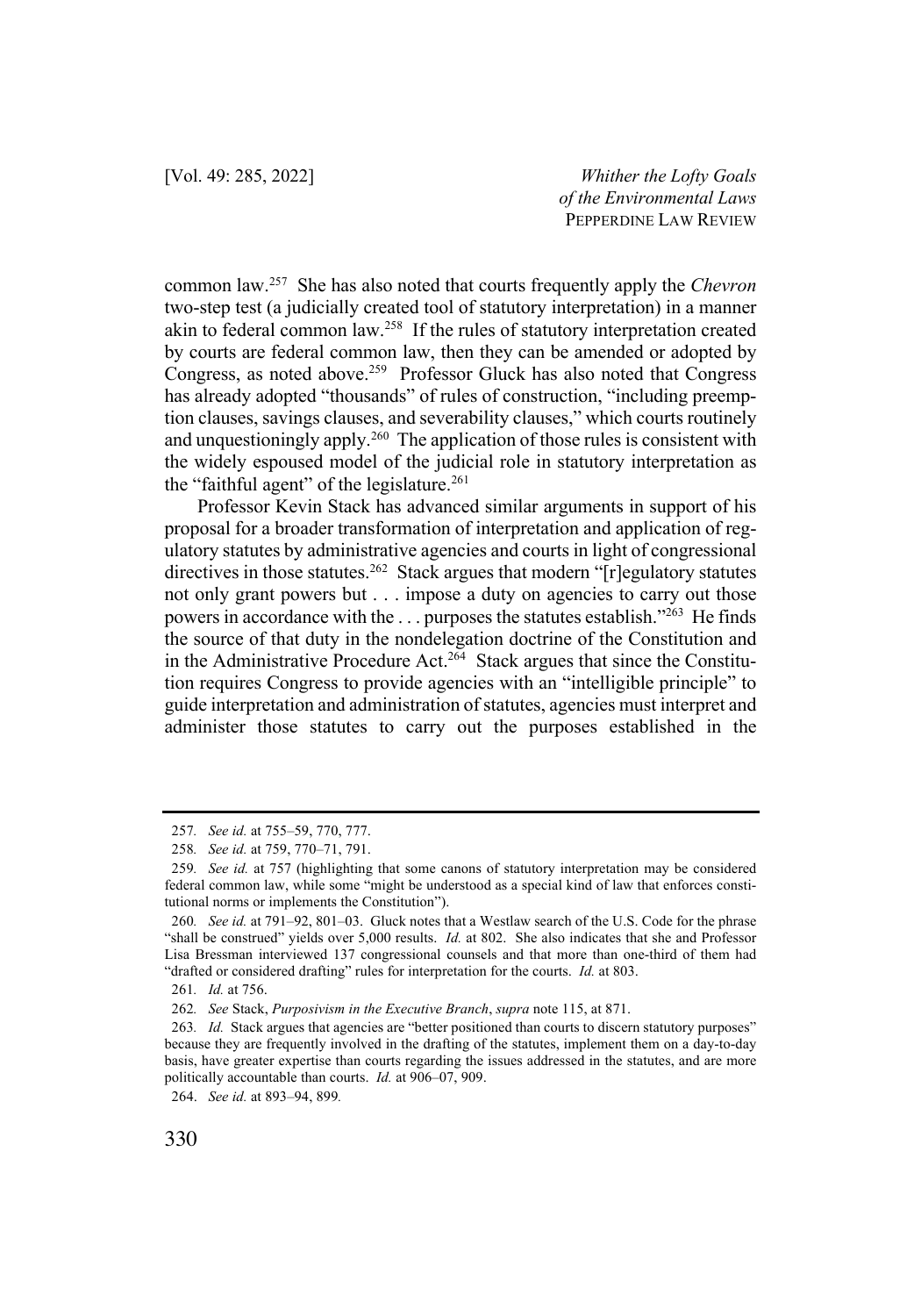statutes.<sup>265</sup> Agencies' statutory interpretation must be guided by purposivism.266 Similarly, Stack argues that the judicial review of agency actions under the APA's "arbitrary and capricious" standard requires agencies to demonstrate that their actions are rationally connected to the purposes of the statutes they administer.<sup>267</sup> After outlining the case for agencies' adoption of purposivism in statutory interpretation, Stack agrees with Rosenkranz and Gluck that the judicial power to create rules of statutory interpretation, if it exists, is a federal common law power that can be modified by congressional action.268 When Congress has directed agencies to interpret and administer laws to carry out specific purposes, Stack argues that courts must honor those legislative directives and adopt a purposivist approach when interpreting those statutes.269

Other commentators have agreed with Rosenkranz regarding the constitutionality of statutory directives but have raised different concerns about his proposal.270 For instance, in an article published in response to Rosenkranz's proposal, Gary O'Connor described judicially created statutory interpretation rules as a form of common law, and like Professor Gluck, he noted that Congress has adopted statutory interpretation rules in the past that have been applied by courts.271 However, he was skeptical that either Congress or the courts *would* adopt a uniform set of rules for statutory interpretation.<sup>272</sup>

<sup>265</sup>*. Id.* at 875–76, 887, 893–95.

<sup>266</sup>*. Id.* at 875.

<sup>267</sup>*. Id.* at 899–900.

<sup>268</sup>*. Id.* at 919.

<sup>269</sup>*. Id.* at 871, 877–78. Professor Stack criticizes the way the *Chevron* doctrine has been applied in that it authorizes the use of traditional tools of interpretation at Step One and has not focused sufficiently on a purposivist approach to statutory interpretation. *Id.* at 882–83. Instead of utilizing *Chevron*, Stack argues that reviewing courts should focus on whether an agency action furthers a statute's purpose(s) by means allowed by the statute or other law, looking at "(1) the agency's understanding of the statute's purpose $(s)$ ,  $(2)$  the connection the agency has drawn between its actions and those purposes, (3) whether the action is otherwise permitted by existing statutory and constitutional and other law, and (4) whether the action is well-founded in fact." *Id.* at 921. Since agencies are obligated to interpret and administer statutes to carry out the purposes identified in the statute, Stack reasons that even textualist judges would have to adopt purposivist readings of regulatory statutes. *Id.* at 924. Stack asserts that the purposivist framework of judicial review is consistent with the APA review standards, which focus on the rationality of agency decisions and whether they are authorized by the Constitution and the agency's statutory authority. *Id.* at 921–22.

<sup>270.</sup> *See, e.g.*, O'Connor, *supra* note 221, at 334–36.

<sup>271</sup>*. See id.*

<sup>272</sup>*. Id.* at 347–48. Rosenkranz's proposal for the Federal Rules of Statutory Interpretation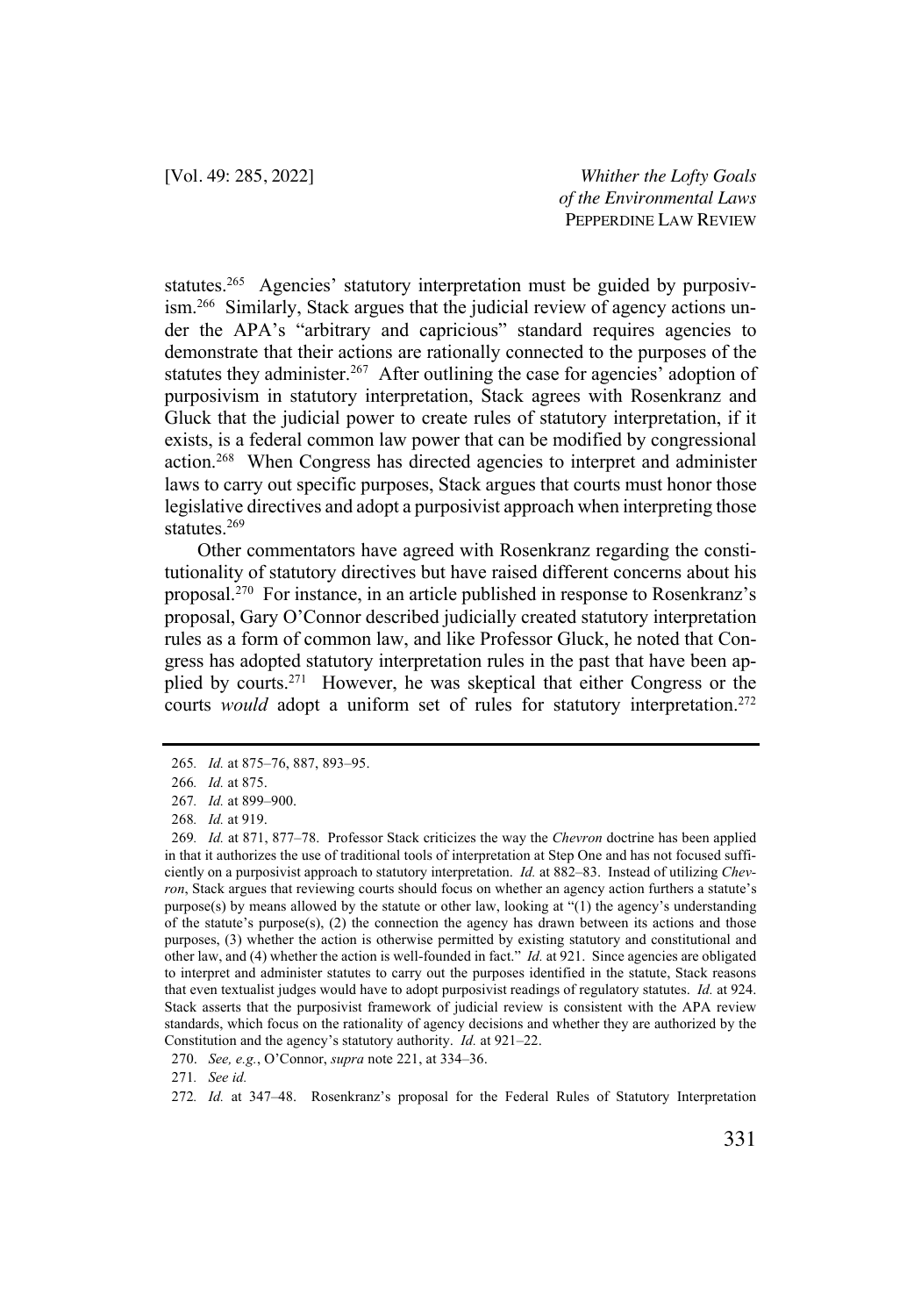Consequently, he argued that academics should create a Restatement of the Law of Statutory Interpretation in the same way that they have created Restatements for other areas of common law, such as contracts.<sup>273</sup> Professor Lawrence Solan, however, criticized O'Connor's proposal, arguing that a Restatement of Statutory Interpretation would be destructive because the rules would never really be applied uniformly, so the Restatement would create an illusion of consensus in statutory interpretation and allow judges to continue to make decisions consistent with their political preferences, cloaking the decisions in legitimacy by supporting them with "uniform" rules.274

Professor Glen Staszewski has leveled similar criticisms at a range of efforts to simplify and create uniformity in statutory interpretation.<sup>275</sup> Staszewski, like Solan, argues that uniform rules allow courts to make decisions that ignore the goals of statutes by cloaking them in the legitimacy of uniform rules, and he argues that efforts to "dumb down" statutory interpretation ignore the reality that "the central function of statutory interpretation by federal courts in the modern regulatory state is to provide individuals and groups with opportunities to contest the validity of particular exercises of governmental authority, rather than to ascertain the meaning of the law in a

envisions enactment by Congress and the President at the outset, followed by approval by the Supreme Court, all of which O'Connor views as doubtful. *Id.* He is particularly skeptical that a majority of Justices on the Supreme Court could reach consensus on uniform rules that would be binding in all of the cases that would be heard by the Court, as well as the lower federal courts. *Id.*

<sup>273</sup>*. Id.* at 334, 349–51. O'Connor argues that a Restatement would provide similar benefits as a codification of uniform rules (since Restatements are frequently viewed by courts and attorneys as authoritative) but would not require action by Congress or the courts. *Id.* at 356–57. He also argues that a Restatement would be valuable in providing uniformity because there are no treatises that otherwise adequately provide that guidance for statutory interpretation. *Id.* at 337–44. He acknowledges, however, that a Restatement would not be binding on courts. *Id.* at 360–61.

<sup>274</sup>*. See* Solan, *Is It Time*, *supra* note 231, at 733–35. Solan asserted that "an authoritative, black letter text is likely to be used by judges as yet more cover for the positions they wish to take in close cases." *Id.* at 742. In addition to fearing the illegitimate use of a Restatement as a tool to legitimize judicial activism, Solan does not believe that there is any underlying consensus regarding appropriate methods of statutory interpretation that could be incorporated into a Restatement. *Id.* at 742–43, 753– 54. He argues that (1) judges might agree on the principles of interpretation but disagree upon the weight to give to various principles in individual cases; (2) most statutory interpretation cases are about vagueness, and predictive rules cannot predict results in those cases; and (3) judges vacillate, in practice, between interpreting statutory language in terms of the outer boundaries of the language or in terms of ordinary usage. *Id.* at 742–43.

<sup>275</sup>*. See* Staszewski, *supra* note 218, at 210. His article focuses on "proposals to adopt codified rules of statutory interpretation, give stare decisis effect to interpretive methodology, use simpler methods of statutory interpretation in lower courts and implement certain versions of textualism." *Id.*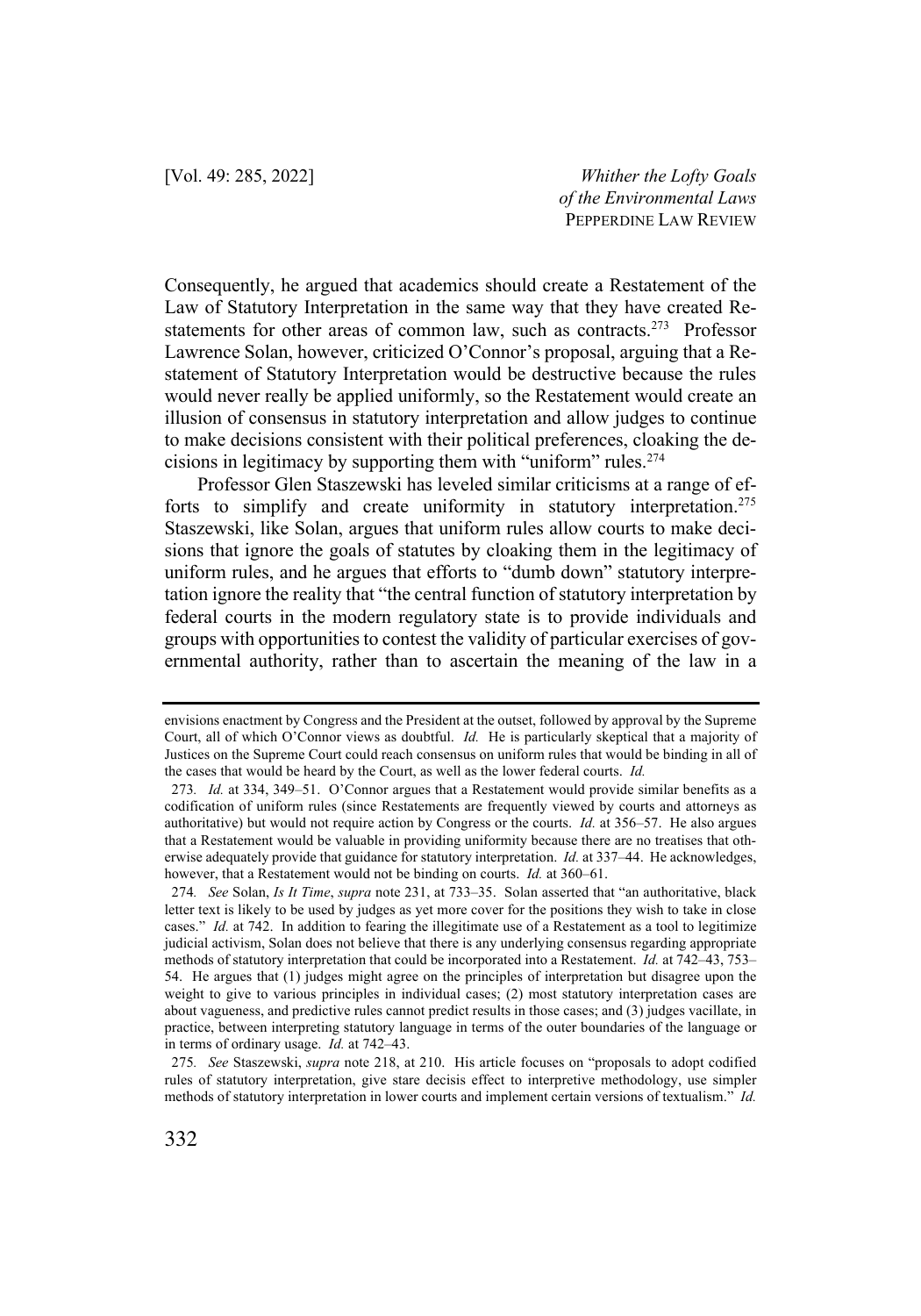vacuum."276 He worries that "to the extent that the proposals would establish artificial decisionmaking frameworks that would resolve statutory disputes without regard to their policy consequences or Congress's apparent goals, the result would be *affirmatively undemocratic*."277

Regardless of whether a Restatement of the Law of Statutory Interpretation or a uniform codification of all of the rules of statutory interpretation would mask activist judicial decisionmaking, the proposal in this Article is much more moderate and would provide far fewer opportunities for courts to manipulate statutory interpretation because it does not call for a codification of the full range of statutory interpretation tools.278 In addition, to the extent that Staszewski raises concerns that uniform interpretation tools could provide courts with resources to interpret statutes without regard to their goals, $279$  the proposal in this Article would affirmatively *require* courts to interpret the federal environmental laws consistently with their enacted purposes.<sup>280</sup> The proposal is consistent with the vision of Professor Stack, who argues that agencies and courts should interpret regulatory statutes through purposivism, but agencies and courts have not routinely done so in the past, so more explicit congressional direction is likely required.281

<sup>276</sup>*. Id.* at 210. Staszewski argues that "the primary goal of statutory interpretation methodology should be to protect the people from the possibility of domination by the state." *Id.* He believes that when the democratically elected legislature has not clearly indicated its preferences in the language of a statute, the best way to avoid the potential for arbitrary domination is for courts to uphold reasonable interpretations of the statute adopted by agencies that are delegated authority to administer those statutes, rather than by relying on rigid rules of interpretation. *Id.* at 210, 241–42.

<sup>277</sup>*. Id.* at 237. According to Staszewski, "courts affirmatively promote republican democracy when they engage in hard look judicial review of agency action or otherwise provide individuals or groups with a meaningful opportunity to contest a statute's application to their conduct." *Id.* at 241– 42.

<sup>278.</sup> *Compare* Staszewski, *supra* note 218, at 278 (criticizing prominent proposals "for making statutory interpretation simpler and more uniform" because of "the importance of avoiding the possibility of arbitrary domination by the state and a belief in the value of practical reasoning and diverse perspectives within the interpretive enterprise"), *with supra* notes 216–25 and accompanying text (discussing how statutory directives generally are a targeted and moderate approach to ensuring accurate statutory interpretation).

<sup>279.</sup> *See* Staszewski, *supra* note 218, at 243.

<sup>280.</sup> *Id.*; *see supra* note 26 and accompanying text; *supra* Part VI.

<sup>281.</sup> *See* Stack, *Purposivism in the Executive Branch*, *supra* note 115, at 875–76 (discussing the suggestion that Congress specifies the framework for agency statutory interpretation). As noted above, it may be necessary to provide more explicit legislative direction to agencies, as well, regarding an obligation to administer and interpret the federal environmental laws in ways that advance the enacted purposes. *See supra* note 224.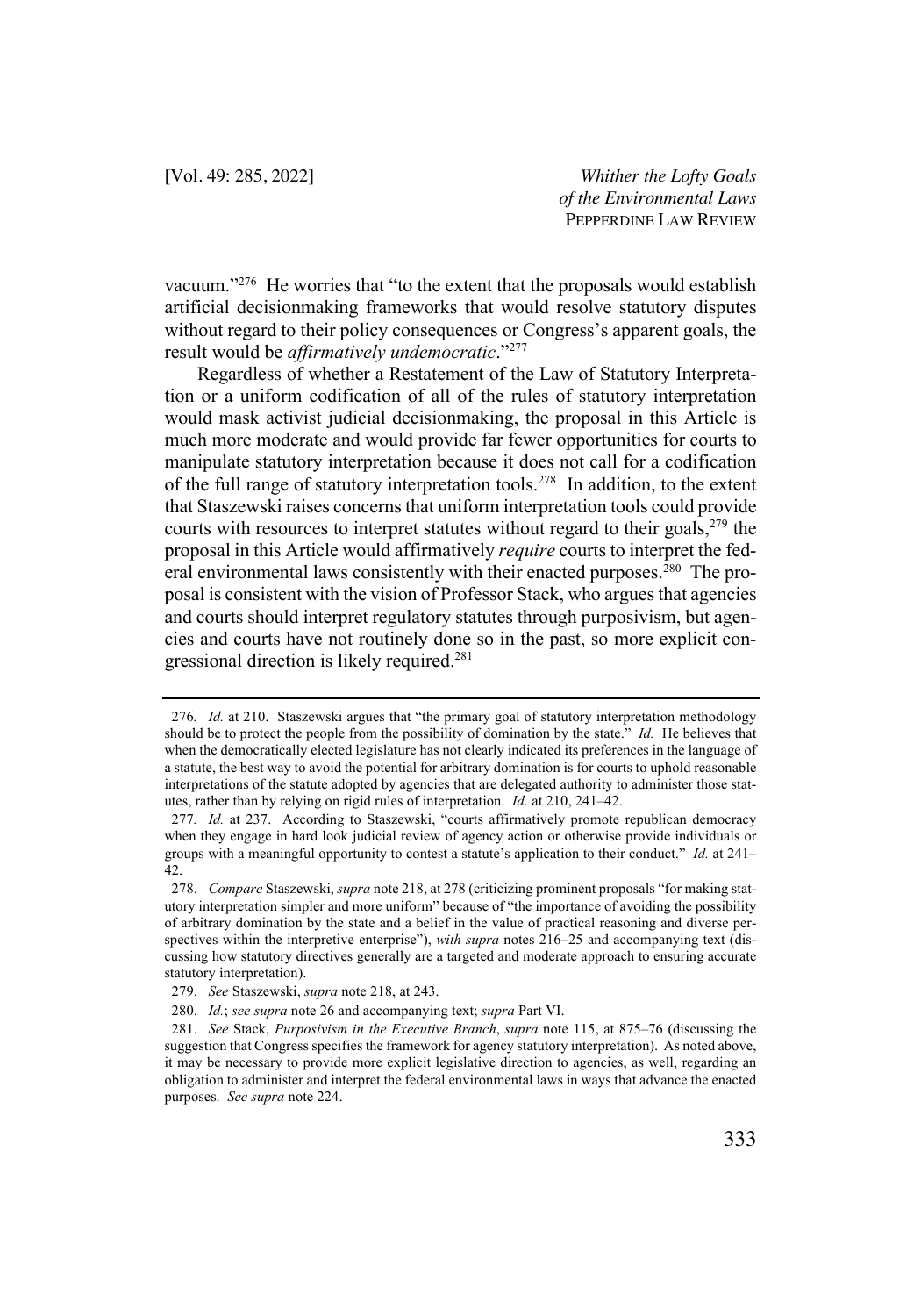While Rosenkranz, Gluck, and others express confidence in congressional authority to adopt statutory directives, many commentators argue that statutory interpretation is a judicial function and that congressional attempts to dictate the methods of interpretation may violate separation of powers principles, infringing on the Article III powers of the Judicial Branch.282 Few of these critics, however, assert that *all* statutory directives violate separation of powers principles.283 Instead, most of these critics argue that specific types of statutory directives are unconstitutional.<sup>284</sup>

Professor Linda Jellum, for example, divides statutory directives into three categories: (1) definitional, where the legislative goal is to define a term; (2) interpretive, where the goal is to affect the *outcome* of interpretation; and (3) theoretical, where the goal is to affect the *process* of interpretation.285 In an interpretive directive, the legislature is attempting to promote specific policy outcomes, while in a theoretical directive, the legislature is attempting to promote a specific interpretive process without regard to advancing any policy outcome.286 Jellum identifies as interpretive a hypothetical directive that provides, "All Acts of Congress shall be broadly construed with a view to promote the Act's purposes and carry out the intent of the legislature."<sup>287</sup> By contrast, Jellum identifies directives that limit the sources that a court can use in interpreting a statute as theoretical.<sup>288</sup> The statutory directives proposed in this Article for the federal environmental laws would, therefore, be interpretive directives in Jellum's taxonomy.289

In analyzing whether particular directives raise constitutional concerns, Professor Jellum notes that legal scholars have adopted two distinct

<sup>282</sup>*. See* Rosenkranz, *supra* note 31, at 2086, 2091; Gluck, *Federal Common Law*, *supra* note 236, at 804–05.

<sup>283.</sup> *Compare* Stack, *Purposivism in the Executive Branch*, *supra* note 115, at 918–19 (describing the viewpoint of "judicial interpretive methodology as . . . akin in status to federal common law," and thus, "Congress's Article I powers presumptively include the power to establish [interpretive] rules[] . . . [with] no general separation of powers objection"), *with* Jellum, *supra* note 32, at 879 (describing that certain statutory directives violate separation of powers while others do not).

<sup>284</sup>*. See, e.g.*, Jellum, *supra* note 32, at 879.

<sup>285</sup>*. Id.* at 841, 847.

<sup>286</sup>*. Id.* at 882–83, 893.

<sup>287</sup>*. Id.* at 840.

<sup>288</sup>*. See id.* at 848–49. Professor Jellum notes that Congress has enacted a theoretical directive that applies to a single statute but has not yet adopted a general theoretical directive. *See id.* at 852.

<sup>289.</sup> *See* Jellum, *supra* note 32, at 893 (discussing that under "a specific interpretive directive, the legislature is attempting . . . to make its policy choice for that particular statute clear").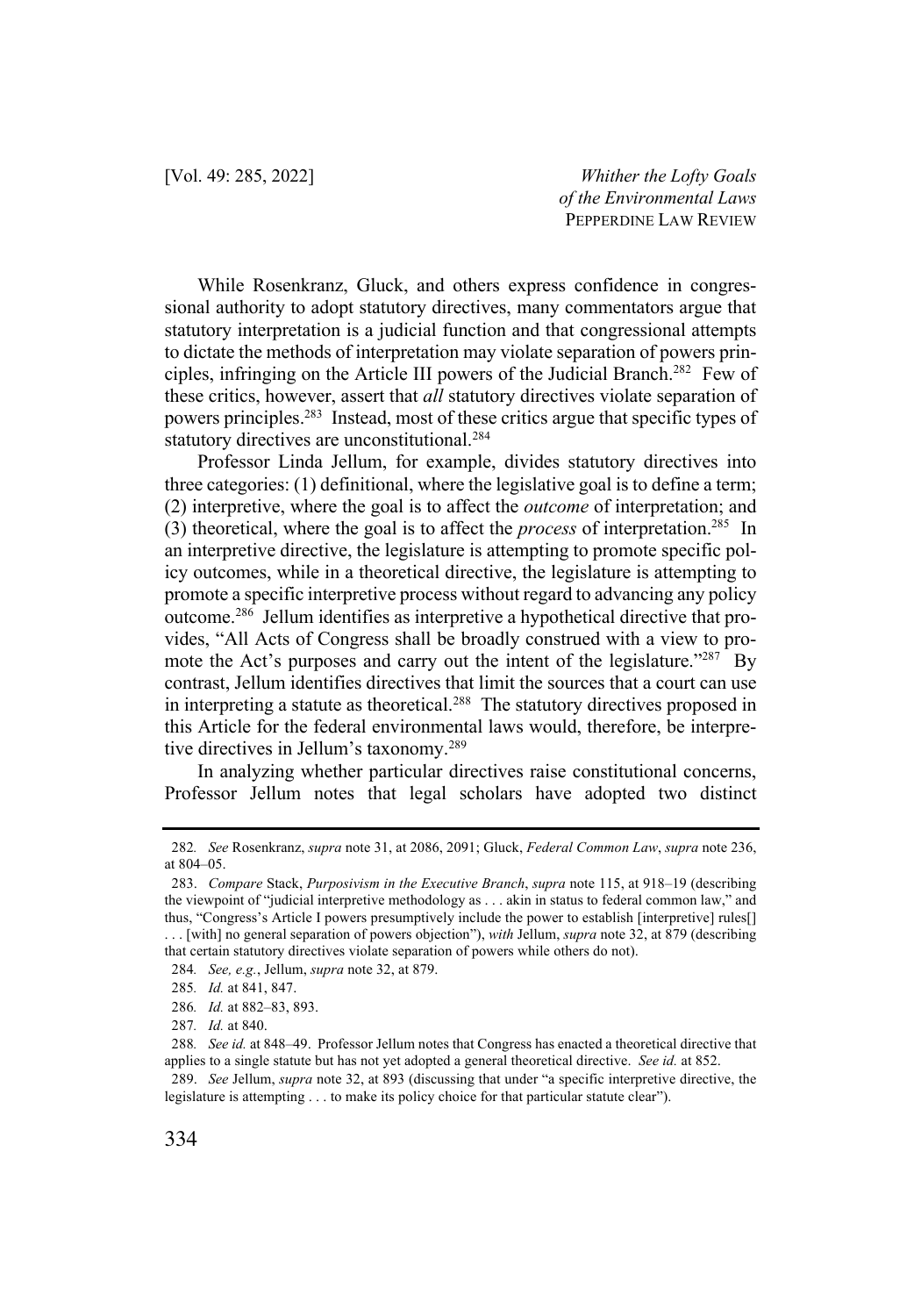approaches to addressing separation of powers issues.<sup>290</sup> The formalist approach divides the three branches of government based on the functions assigned by the Constitution's Vesting Clauses and rigidly decides that separation of powers principles are violated when a branch is carrying out a function assigned to another branch by the Vesting Clauses.<sup>291</sup> The functionalist approach, on the other hand, recognizes that the functions assigned to the various branches are more fluid and condemns the exercise of power by a branch only when additional powers beyond the branch's core powers are exercised by the branch in a way that inappropriately aggrandizes the branch while withdrawing constitutionally assigned power from another branch.292

After outlining the two conflicting approaches to identifying unconstitutional delegations of interbranch power, Professor Jellum concludes that definitional statutory directives are constitutional under either approach, <sup>293</sup> while theoretical directives violate separation of powers principles under either approach.294 Interpretive directives, though, Jellum argues, violate separation of powers under the formalist approach<sup>295</sup> but not under the functionalist approach.296 Nevertheless, Professor Jellum argues that some interpretive directives are constitutional.<sup>297</sup> When an interpretive directive applies to a single

<sup>290</sup>*. See id.* at 854–55, 860–61.

<sup>291</sup>*. See id.* at 861–62, 867–68. Under a formalist approach, "[l]egislative power . . . is the power 'to promulgate generalized standards and requirements of citizen behavior or to dispense benefits—to achieve, maintain, or avoid particular social policy results.'" *Id.* at 862 (quoting Martin H. Redish & Elizabeth J. Cisar, *"If Angels Were To Govern": The Need for Pragmatic Formalism in Separation of Powers Theory*, 41 DUKE L.J. 449 (1991)). Judicial power is the power to interpret the law—to "say[] what [the] law means." *Id.* at 867.

<sup>292</sup>*. See id.* at 870–72, 875. Functionalism recognizes the judiciary as a partner to the legislature in lawmaking, as opposed to a "faithful agent." *See id.* at 871–72. The legislature can play a role in influencing interpretation of the law, but Professor Jellum argues that "when the legislature tries to control the process of interpretation, as opposed to trying to influence the outcome . . . to promote specific policy objectives, the legislature aggrandizes itself, . . . impermissibly intrudes into the judicial sphere, and becomes master of the interpretive process." *Id.* at 837.

<sup>293</sup>*. Id.* at 841–42, 879.

<sup>294</sup>*. Id.* at 841–42, 879, 882. Under the formalist approach, Jellum argues that when theoretical directives tell judges what evidence to consider in interpreting statutes, their purpose is not to affect legal rights but to control the judicial function. *See id.* at 882–83. The legislature is, thus, attempting to exercise judicial functions. *Id.* Under the functionalist approach, Jellum argues that theoretical directives "allow Congress to intrude into a core judicial function and aggrandize its role while simultaneously contracting the roles of the judiciary and the executive." *Id.* at 883.

<sup>295</sup>*. Id.* at 890–91.

<sup>296</sup>*. Id.* at 890, 894.

<sup>297</sup>*. See id.* at 841–42, 890, 894.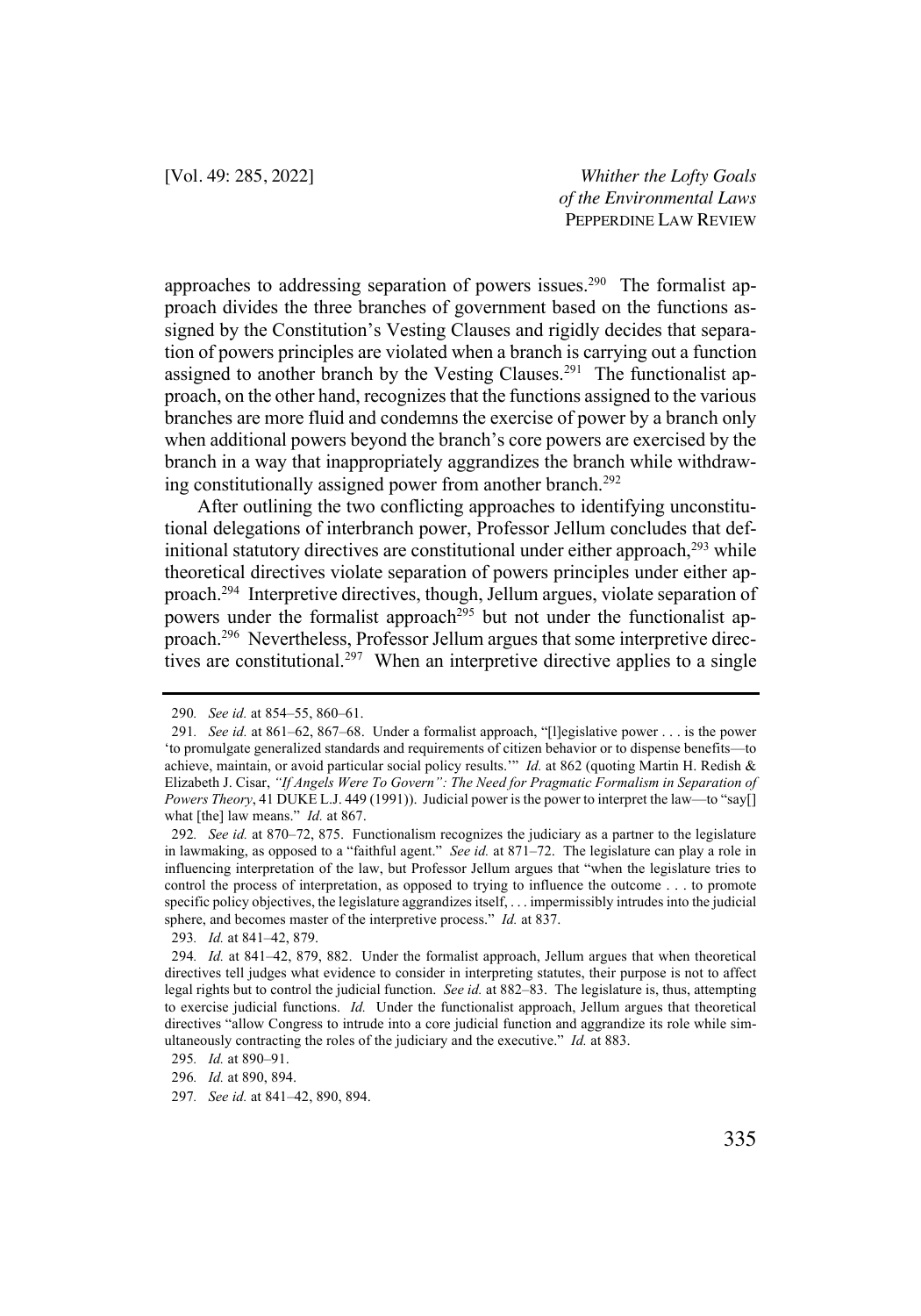statute, Jellum argues, the legislature is trying to influence the interpretive outcome regarding a specific policy choice for that statute and is not aggrandizing its power at the expense of another branch.<sup>298</sup> When, on the other hand, an interpretive directive applies generally to all of the statutes in a legislative code, Jellum concludes that the legislature is attempting to control the process of statutory interpretation, which would be unconstitutional.299

Professor Jellum does not discuss whether she believes that an interpretive directive that applies to more than one law but does not apply generally, such as the proposal in this Article regarding the federal environmental laws, would be unconstitutional.<sup>300</sup> However, the proposal in this Article is much more like an interpretive directive that applies to one law than an interpretive directive that applies generally, in that the proposal is trying to influence interpretive outcomes regarding specific policy choices rather than attempting to control the process of statutory interpretation.<sup>301</sup> Thus, the proposal would probably be constitutional based on Professor Jellum's reasoning.302 However, if the rule advanced by Professor Jellum is binary, in that an interpretive directive may be constitutional if it applies to a single statute but unconstitutional if it applies to more than one, any constitutional "defect" in the proposal advanced in this Article could be cured by introducing statutory directives for each of the federal environmental laws through separate legislative proposals.303

<sup>298</sup>*. See id.* at 841, 895–96.

<sup>299</sup>*. See id.* at 895–96. Professor Jellum acknowledges that an interpretive directive that directs courts to interpret an individual statute broadly tangentially affects the process used to interpret the statute but that the legislature is attempting "to influence the interpretive outcome regarding a specific policy choice for that statute." *See id.* at 896. However, an interpretive directive that applies generally may tangentially advance a particular policy choice, but the purpose of the directive would be "to control the judiciary's method of interpretation regardless of . . . [the] policy [outcome]." *See id.* 

<sup>300.</sup> *See id.* at 895 (suggesting "that the distinction between constitutional and unconstitutional directives lies in the difference between specific interpretive directives, those that apply to one statute, and general interpretive directives, those that apply to the entire code," but not defining where a directive that applies to several laws, but not an entire code, falls along that spectrum).

<sup>301.</sup> *See id.* at 841, 895–96.

<sup>302.</sup> *See id.*

<sup>303.</sup> *Id.* at 897. Professor Jellum acknowledges as much in her article, indicating that Congress could avoid the distinction that she identifies between general and specific interpretive directives because "Congress could add the identical interpretive directive to every new or existing statute." *Id.* at 897. She is skeptical that such legislative efforts are feasible but argues that "if Congress were successful in this effort, the judiciary could, at least, have some assurance that Congress might have actually considered the effect of such a directive on the specific policy choices for each affected statute."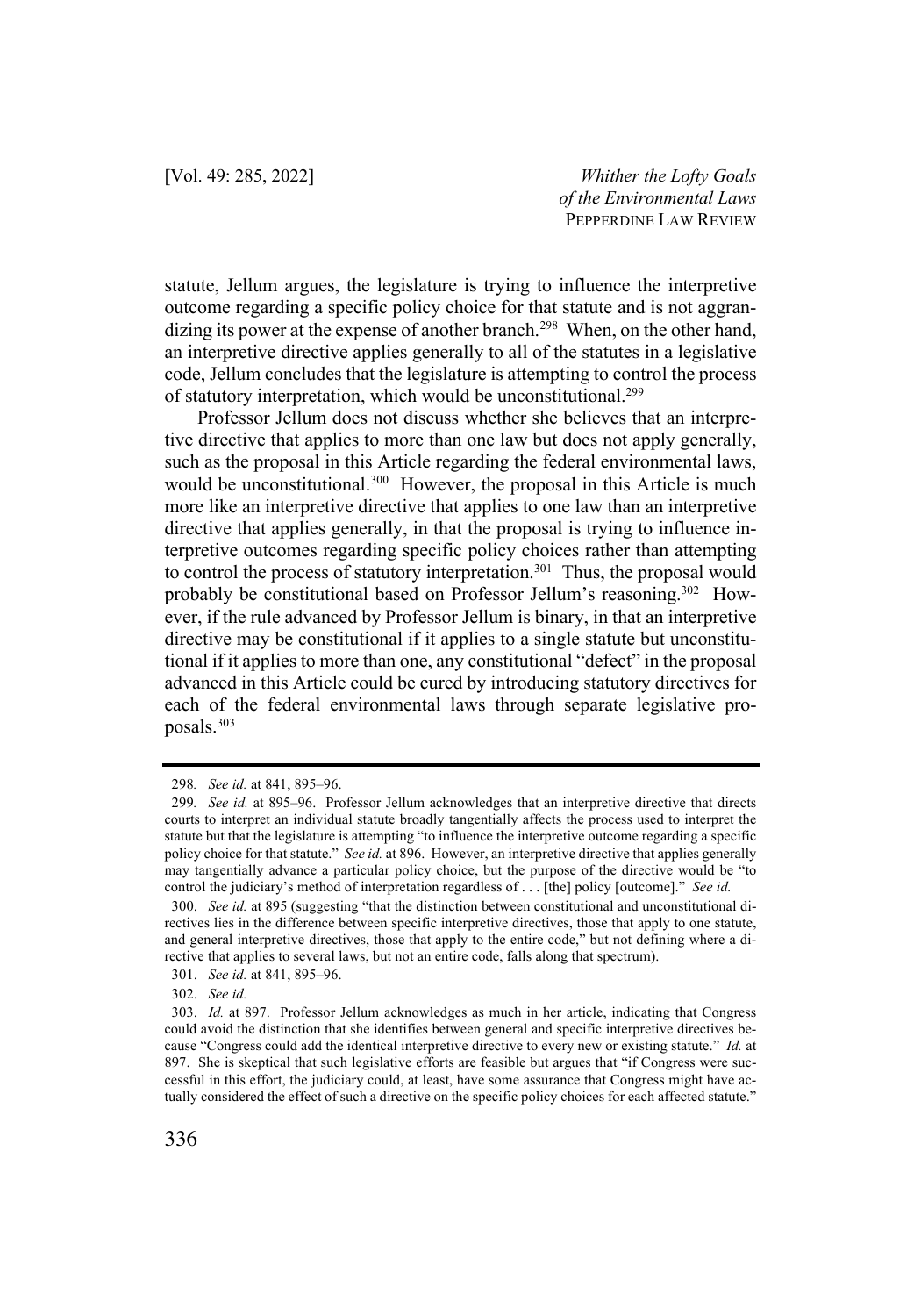While Professor Jellum and others have questioned the constitutionality of statutory directives, some commentators suggest that courts already utilize canons that achieve what the proposal in this Article seeks to achieve. For instance, courts have long applied a canon that provides that remedial statutes should be liberally construed. $304$  Under that canon, the federal environmental laws, as remedial statutes, should be interpreted liberally to carry out their purposes.305 More directly on point, though, Professor Kevin Stack asserts that courts utilize an enacted purposes canon for statutory interpretation.<sup>306</sup> Under this canon, courts will not interpret statutes in a way that negates their enacted purposes.<sup>307</sup> According to Stack, the Supreme Court utilized this canon in several cases without explicitly labeling it as a canon, <sup>308</sup> including: Johnson v. Robison;<sup>309</sup> Tennessee Valley Authority v. Hill;<sup>310</sup> Merrill Lynch, Pierce, Fenner & Smith, Inc. *v. Dabit*;<sup>311</sup> and *King v. Burwell*.<sup>312</sup> Stack argues that by limiting the focus of the canon to those purposes explicitly identified in the legislation's enacted purposes clauses, the canon provides a bridge between textualism and purposivism.<sup>313</sup>

Stack suggests that special rules of interpretation should apply to statutes with enacted statements of purpose<sup>314</sup> because such statutes have different meanings than statutes without statements of purpose, since a rule, in general, that is created with an accompanying statement of purpose or justification has a different meaning than the same rule created without that explanation of

*Id.* 

<sup>304</sup>*. See* Gluck, *Federal Common Law*, *supra* note 236, at 763, 769. "The canon . . . has been described as a buffer against pressures on Congress by special interests to narrow public interest statutes." *Id.* at 769 (internal quotations and footnote omitted).

<sup>305.</sup> *See id.* at 769 (noting that statutes that are remedial in nature should be broadly construed).

<sup>306</sup>*. See* Stack, *Enacted Purposes Canon*, *supra* note 22, at 285.

<sup>307</sup>*. See id.* at 285 (citing King v. Burwell, 576 U.S. 473, 493 (2015)). The canon does *not*, however, require courts to interpret statutes to advance the enacted purposes of statutes. *See id.* at 303. Stack argues that it is evident that Congress views the enacted purposes provisions of statutes as significant parts of the statutes because Congress has amended such statements over the years in statutes. *See id.* at 307–08.

<sup>308</sup>*. See id.* at 285.

<sup>309.</sup> 415 U.S. 361 (1974).

<sup>310.</sup> 437 U.S. 153 (1978).

<sup>311.</sup> 547 U.S. 71 (2006).

<sup>312.</sup> 576 U.S. 473 (2015).

<sup>313</sup>*. See* Stack, *Enacted Purposes Canon*, *supra* note 22, at 285–86, 313–16.

<sup>314</sup>*. Id.*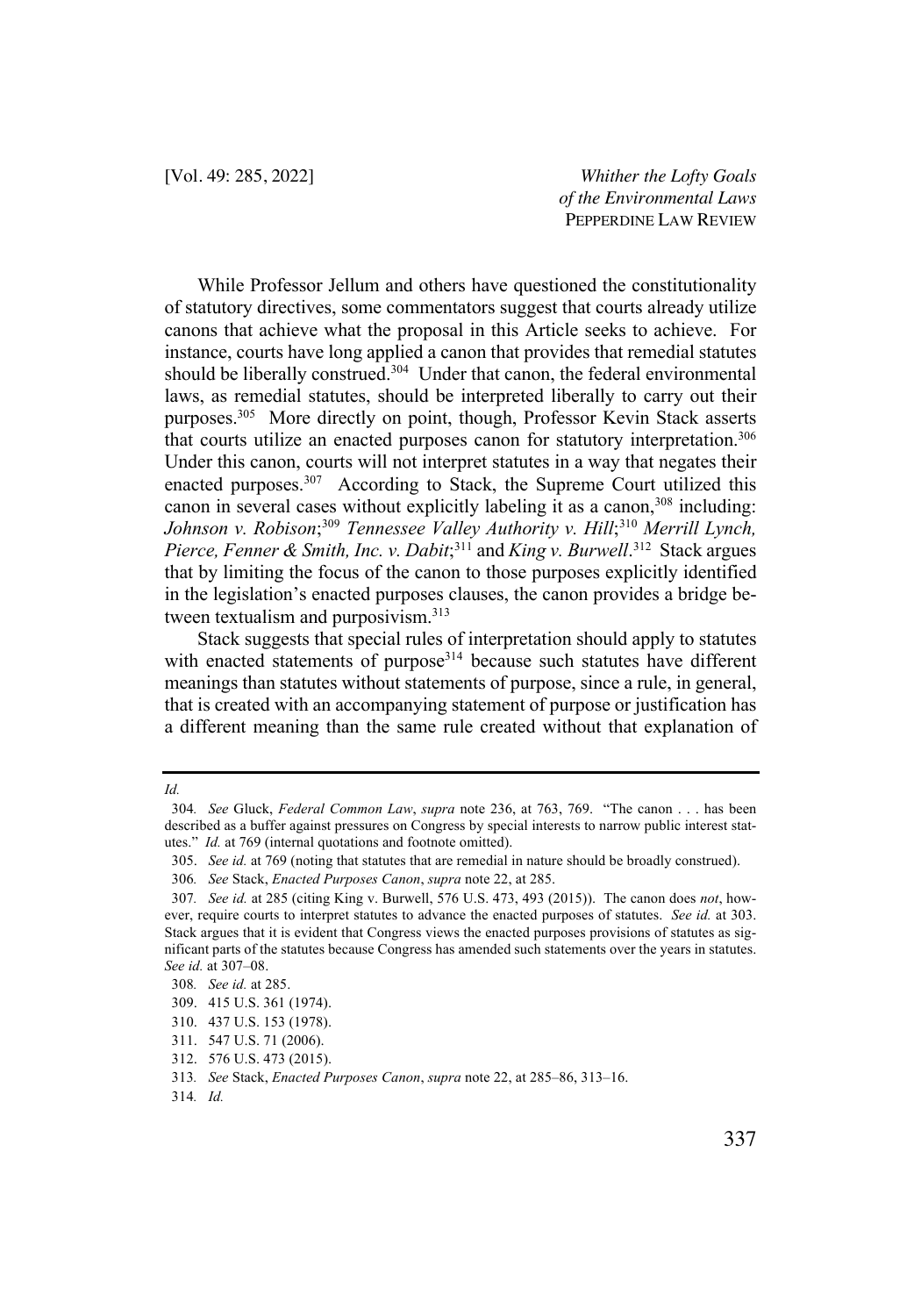purpose or justification.<sup>315</sup> The articulation of the purpose changes the meaning of the rule.316 He also argues that statutes that include enacted purposes clauses are more "public-regarding" than other statutes, so they should be interpreted to advance the public-regarding goals of the statutes. $317$ 

Even if courts more formally recognized the enacted purposes canon as Stack asserts that they should,<sup>318</sup> neither that canon nor the remedial statutes canon nor any other canon would be as effective in reinvigorating the federal environmental laws as the statutory directives proposed in this Article. As academics have noted for decades, for most canons of interpretation there are counter-canons that direct courts to interpret statutes in a manner that is the obverse of the canon.<sup>319</sup> Opposing the remedial statutes canon, for instance, is the canon that provides that statutes in derogation of the common law should be interpreted narrowly.<sup>320</sup> Without concrete, uniform rules regarding the application of canons, judges will always be able to choose the appropriate canon to interpret a statute in the manner consistent with their personal views regarding the "best" reading of the statute.<sup>321</sup>

Even if courts applied the canons uniformly, though, an enacted purposes canon would be inferior to the statutory directives proposed in this Article.322 An enacted purposes canon simply requires courts to avoid interpreting statutes in ways that *negate* their purposes.323 It does *not* require courts to

<sup>315</sup>*. See id.* at 305–08.

<sup>316</sup>*. See id.* at 306.

<sup>317</sup>*. Id.* at 310–13.

<sup>318</sup>*. See id.* at 316–17, 333. Professor Stack suggests that the canon should be formally recognized as a canon because it has been relied on "scores of times over decades" for almost a century, and "by Supreme Court Justices appointed by different parties and across the ideological [spectrum]." *See id.*  at 317 (citing Anita S. Krishnakumar & Victoria F. Nourse, *The Canon Wars*, 97 TEX. L. REV. 163 (2019)).

<sup>319</sup>*. See* Llewellyn, *supra* note 233, at 401; *see also* Rosenkranz, *supra* note 31, at 2143–44; Solan, *Is It Time*, *supra* note 231, at 743–44.

<sup>320</sup>*. See* Gluck, *Federal Common Law*, *supra* note 236, at 769.

<sup>321.</sup> *See* Solan, *Is It Time*, *supra* note 231, at 734 (arguing that even with a codification of rules for statutory interpretation, judges would be able to "create the illusion of certainty in a world in which they have more discretion than they are comfortable acknowledging"); *see* Rosenkranz, *supra* note 31, at 2148 (discussing how canons can be "simply a veneer for judges' policy preferences").

<sup>322.</sup> *See* Stack, *Enacted Purposes Canon*, *supra* note 22, at 303 (observing that enacted purposes serve only to exclude interpretations that conflict with the stated purpose but do not require courts to interpret statutes to carry forward that stated purpose).

<sup>323.</sup> *See* Stack, *Enacted Purposes Canon*, *supra* note 22, at 285.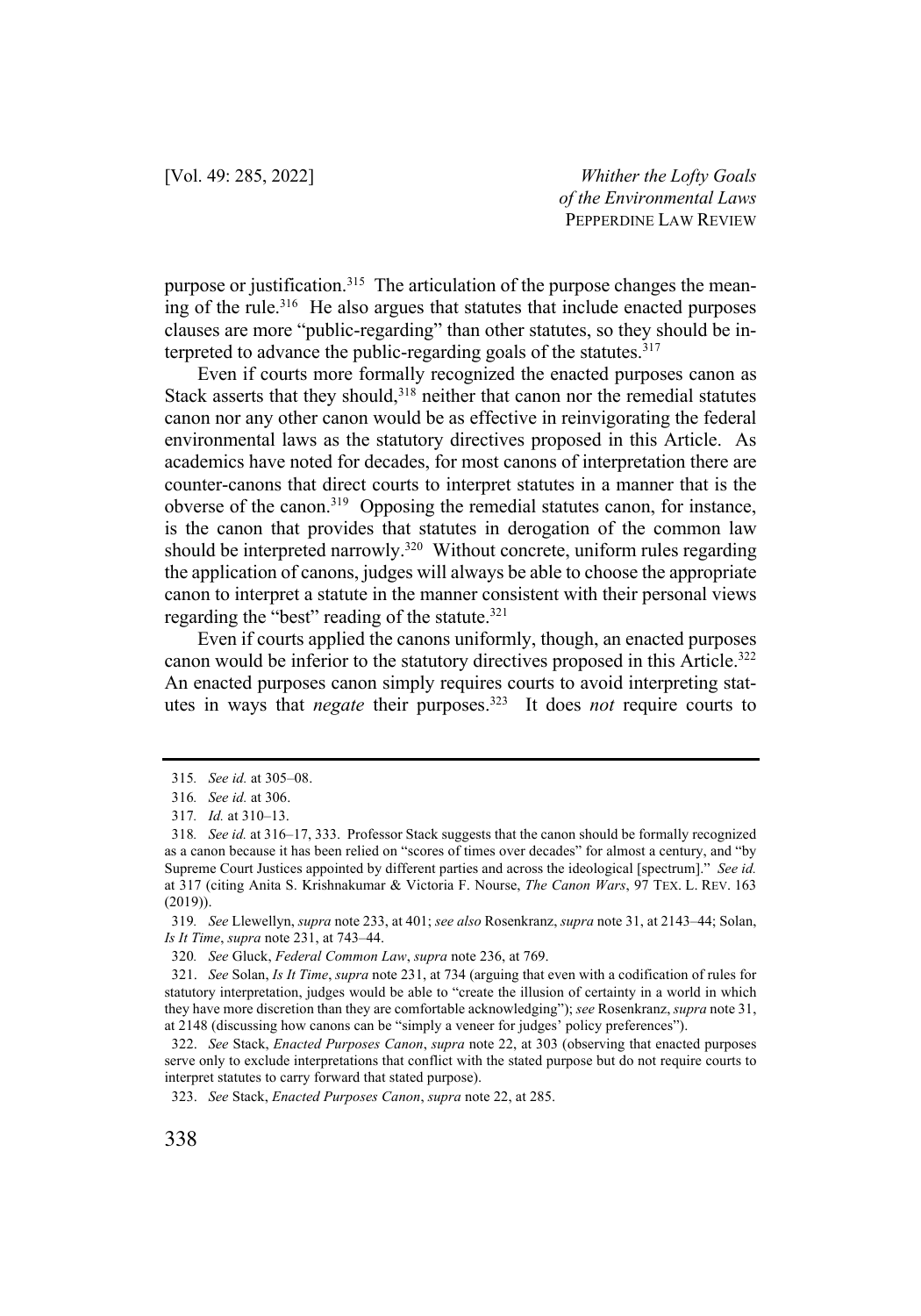interpret statutes to *advance* those purposes.<sup>324</sup> A statutory directive, on the other hand, *would* require courts to interpret the environmental statutes to achieve the purposes of the statute, and the directive would be embedded in the text of the statute, to be applied by textualists and purposivists alike, rather than embodied in a canon that courts might or might not utilize.

## VIII. CONCLUSION

Congress set ambitious goals to protect public health and the environment when it enacted the federal environmental laws through bipartisan efforts in the 1970s.325 For many years, the federal courts interpreted those laws to carry out those enacted purposes.326 Over time, however, courts greatly reduced their focus on the environmental and public health purposes of the environmental laws due to the rise in textualism, the declining influence of *Chevron*, and the increasing willingness of courts to defer to agency underenforcement of statutory responsibilities across all regulatory statutes.327

Those trends are unlikely to be reversed in the near future, so further congressional action is required to reinvigorate the federal environmental laws. Through statutory directives that provide that the environmental laws should be interpreted to carry out their enacted purposes, Congress could send a clear message to courts that Congress remains committed to the goals articulated in the environmental laws.<sup>328</sup> Textualist judges would find it difficult to ignore the statutory purposes when interpreting the environmental laws, as the text of the laws would require the laws to be interpreted to advance those purposes.329 Similarly, judges who ignore *Chevron* to avoid deferring to an agency's environmentally friendly interpretation would be unable to reject the agency's position through their own statutory interpretation without addressing the statutory directive in the law requiring an interpretation of the law that

<sup>324.</sup> *See id.* at 303.

<sup>325.</sup> *See* Lazarus & Zdeb, *supra* note 6 (stating that during the 1970s and early 1980s, Congress adopted more than two dozen environmental laws with broad bipartisan support).

<sup>326.</sup> *See supra* Section III.A (discussing federal courts' historical interpretation of major federal environmental laws in the first few decades after their passage according to the health and environmental protection purposes embedded in the laws).

<sup>327.</sup> *See* discussion *supra* Section III.B and Parts IV, V.

<sup>328.</sup> *See supra* Part VI.

<sup>329.</sup> *See* Stack, *Purposivism in the Executive Branch*, *supra* note 115, at 924; Stack, *Enacted Purposes Canon*, *supra* note 22, at 285–86, 306, 308, 314–15.